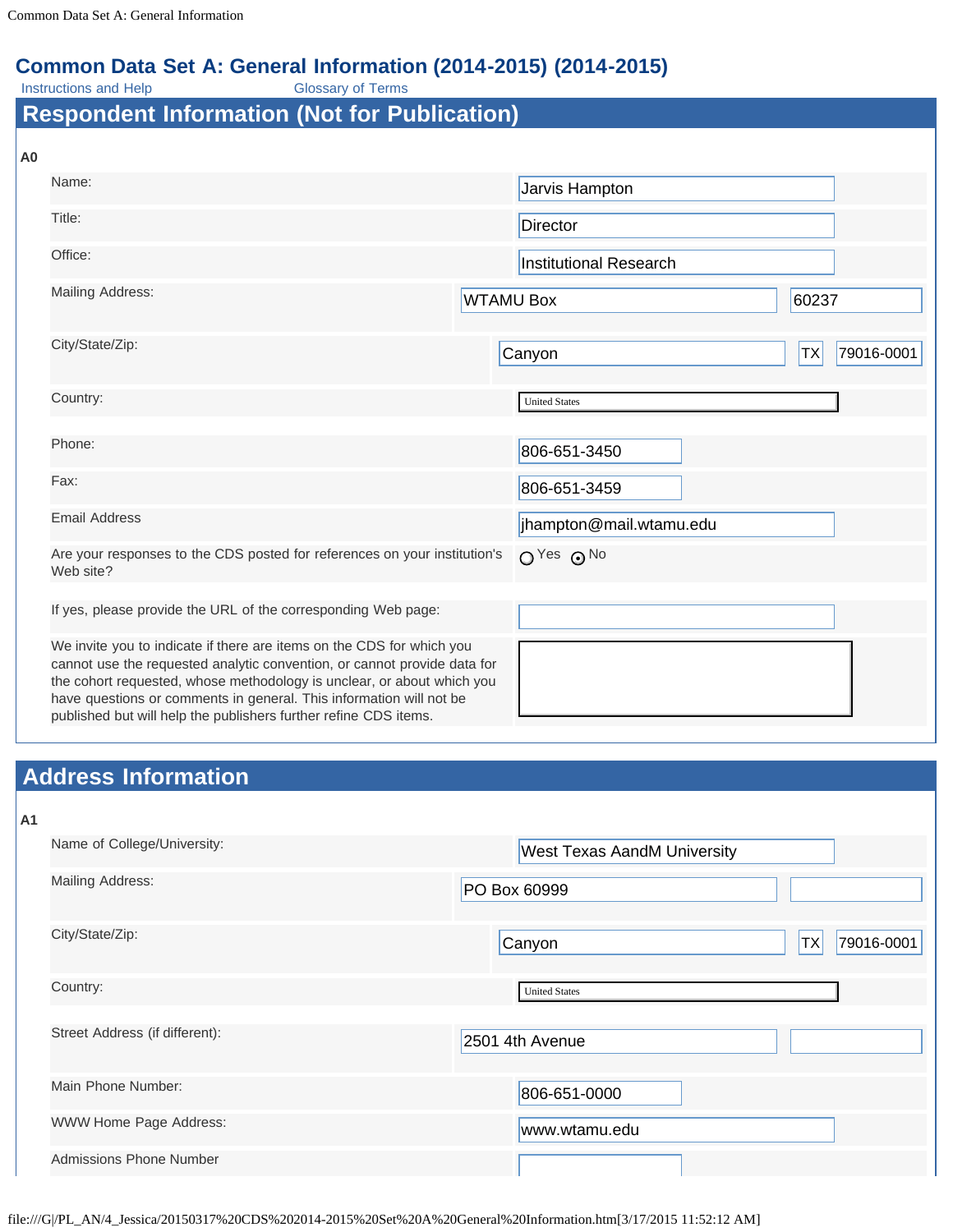|                                                                                                             | 806-651-2020                      |
|-------------------------------------------------------------------------------------------------------------|-----------------------------------|
| Admissions Toll-Free Phone Number:                                                                          | 800-999-8268                      |
| Admissions Office Mailing Address:                                                                          | PO Box 60907                      |
| City/State/Zip:                                                                                             | TX<br>79016-0001<br>Canyon        |
| Country:                                                                                                    | <b>United States</b>              |
| Admissions Fax Number:                                                                                      | 806-651-5268                      |
| <b>Admissions Email Address:</b>                                                                            | admissions@mail.wtamu.edu         |
| If there is a separate URL for your school's online application, please<br>specify:                         | www.applytexas.org                |
| If you have a mailing address other than the above to which<br>applications should be sent, please provide: | <b>WTAMU Box</b><br>60907         |
| City/State/Zip:                                                                                             | <b>ΤX</b><br>79016-0001<br>Canyon |
| Country:                                                                                                    | <b>United States</b>              |

## **Source of institutional control (Check only one):**

**A2**

O Public O Private (nonprofit) O Proprietary

|  |  | <b>Classify your undergraduate institution:</b> |
|--|--|-------------------------------------------------|
|  |  |                                                 |

**A3**

| <b>O</b> Coeducational |
|------------------------|
| college                |

O Men's college O Women's college

| <b>Academic year calendar:</b> |  |  |
|--------------------------------|--|--|
|                                |  |  |

**A4**

| ١4                                            |                                                                                                                             |
|-----------------------------------------------|-----------------------------------------------------------------------------------------------------------------------------|
|                                               | <b>⊙</b> Semester<br><b>Q</b> Quarter<br><b>O</b> Trimester<br>$Q$ 4/1/4<br>O Continuous<br>O Differs By Program<br>O Other |
| If you chose 'Differs', please describe here: |                                                                                                                             |
| If you chose 'Other', please describe here:   |                                                                                                                             |

file:///G|/PL\_AN/4\_Jessica/20150317%20CDS%202014-2015%20Set%20A%20General%20Information.htm[3/17/2015 11:52:12 AM]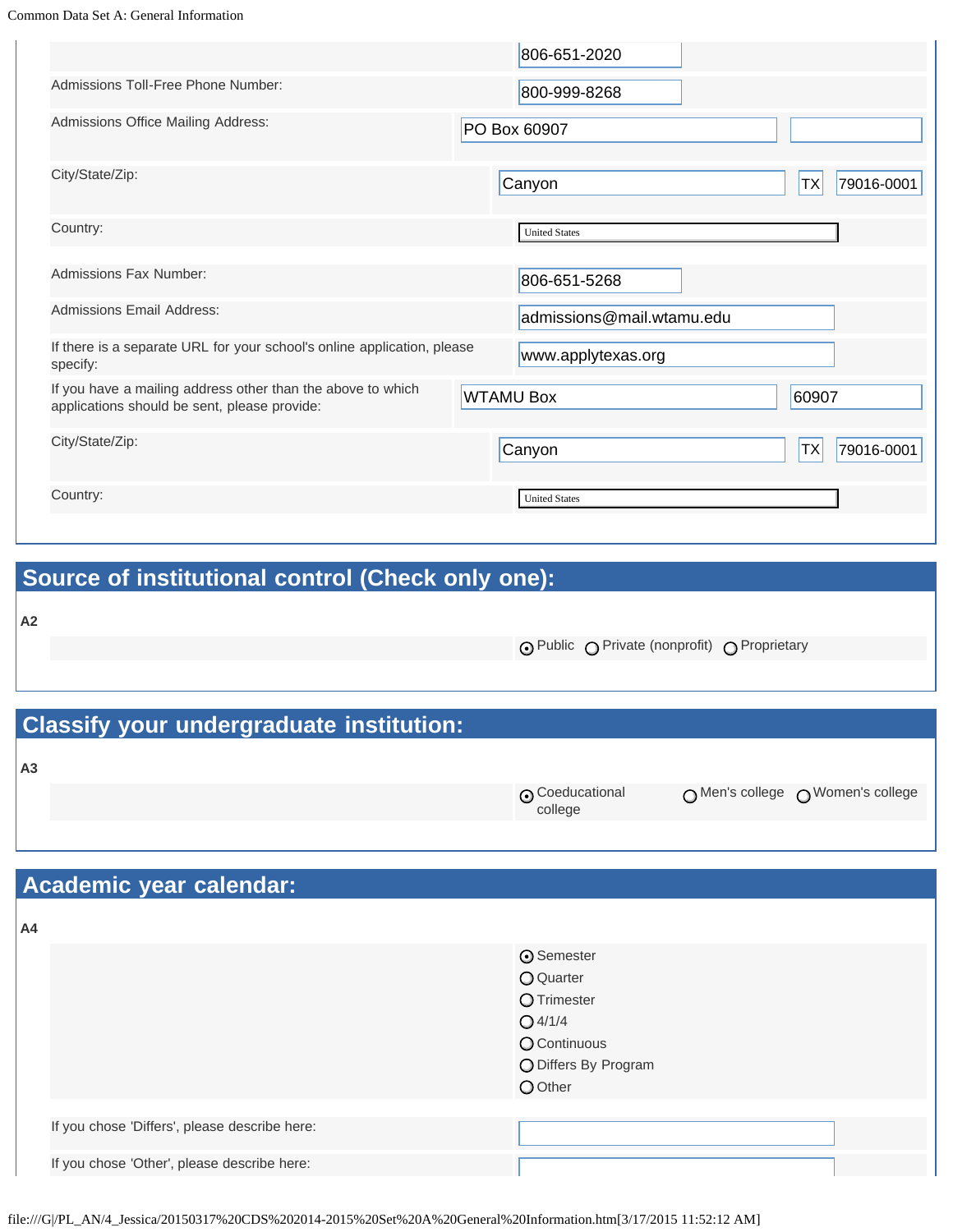## **Degrees offered by your institution:**

**A5**

| чэ |                            |
|----|----------------------------|
|    | $\Box$ Certificate         |
|    | $\Box$ Diploma             |
|    | $\Box$ Associate           |
|    | Transfer Associate         |
|    | Terminal Associate         |
|    | <b>□</b> Bachelor's        |
|    | PostBachelor's certificate |
|    | <b>□</b> Master's          |
|    | Post-Master's certificate  |
|    | $\Box$ Doctoral            |
|    | Doctoral/Research          |
|    | Doctoral/Professional      |
|    | Doctoral Other             |
|    |                            |

#### **PLEASE NOTE THE FOLLOWING:**

**1) Saving the form does not Lock it. You may return at any time to make changes or update your data.**

**2) Once you have saved all of your forms, you will receive no further email reminders for the active data collection campaign.**

#### **I certify that the data contained in this form are accurate, correct, and up-to-date.**

| Name:  |  |
|--------|--|
| Title: |  |
| Phone: |  |
| Email: |  |

Next Page Cancel

**If you have questions or would like to contact our Technical Support staff, you can e-mail them at [surveysupport@review.com](mailto:surveysupport@review.com)**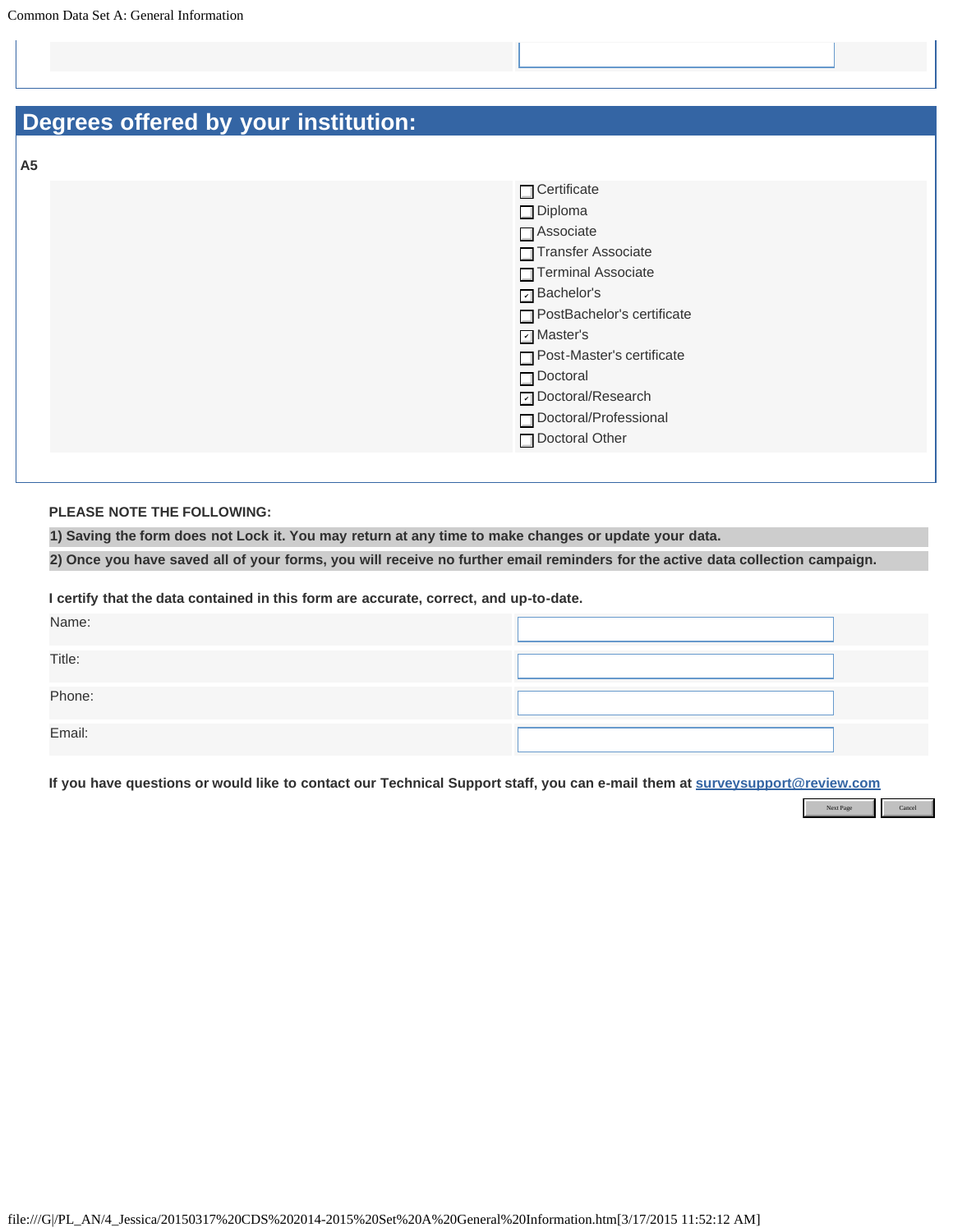### **Common Data Set B: Enrollment And Persistence (2014-2015) (2014-2015)**

|    | <b>Instructions and Help</b>                                                                                                                                                                                                                 | <b>Glossary of Terms</b> |                  |                                                                 |                 |                         |       |                    |
|----|----------------------------------------------------------------------------------------------------------------------------------------------------------------------------------------------------------------------------------------------|--------------------------|------------------|-----------------------------------------------------------------|-----------------|-------------------------|-------|--------------------|
|    | <b>Institutional Enrollment - Men and Women</b>                                                                                                                                                                                              |                          |                  |                                                                 |                 |                         |       |                    |
| B1 | Provide numbers of students for each of the following categories as of the institution's official fall reporting date or as of October 15, 2014.<br>Note: Report students formerly designated as "first professional" in the graduate cells. |                          |                  |                                                                 |                 |                         |       |                    |
|    |                                                                                                                                                                                                                                              |                          | <b>Full-Time</b> |                                                                 |                 | <b>Part-Time</b>        |       |                    |
|    |                                                                                                                                                                                                                                              |                          | <b>Men</b>       | Women                                                           |                 | Men                     | Women |                    |
|    | <b>Undergraduates</b>                                                                                                                                                                                                                        |                          |                  |                                                                 |                 |                         |       |                    |
|    | Degree-seeking, first-time freshmen                                                                                                                                                                                                          |                          | 632              | 628                                                             | Line 1          | $\overline{\mathbf{8}}$ | 11    | Line 15            |
|    | Other first-year, degree-seeking                                                                                                                                                                                                             |                          | 166              | 128                                                             | Line 2          | 33                      | 22    | Line 16            |
|    | All other degree-seeking                                                                                                                                                                                                                     |                          | 1,800            | 2,300                                                           | Lines $3-6$ 631 |                         | 764   | <b>Lines 17-20</b> |
|    | Total degree-seeking                                                                                                                                                                                                                         |                          | 2,598            | 3,056                                                           |                 | 672                     | 797   |                    |
|    | All other undergraduates enrolled in credit courses                                                                                                                                                                                          |                          |                  |                                                                 | Line 7          | $\vert 4 \vert$         | 6     | Line 21            |
|    | Total undergraduates                                                                                                                                                                                                                         |                          | 2,598            | 3,056                                                           | Line 8          | 676                     | 803   | Line 22            |
|    |                                                                                                                                                                                                                                              |                          | <b>Men</b>       | Women                                                           |                 | Men                     | Women |                    |
|    | <b>Graduate</b>                                                                                                                                                                                                                              |                          |                  |                                                                 |                 |                         |       |                    |
|    | Degree-seeking, first-time                                                                                                                                                                                                                   |                          | 95               | 168                                                             | Line 11         | 205                     | 280   | Line 25            |
|    | All other degree-seeking                                                                                                                                                                                                                     |                          | 122              | 185                                                             | Line 12         | 254                     | 469   | Line 26            |
|    | All other graduates enrolled in credit courses                                                                                                                                                                                               |                          |                  | $\begin{array}{ c c c }\n\hline\n2 & 5 & \\\hline\n\end{array}$ | Line 13         | 20                      | 34    | Line 27            |
|    | Total graduate                                                                                                                                                                                                                               |                          | 219              | 358                                                             |                 | 479                     | 783   |                    |
|    | Total all undergraduates:                                                                                                                                                                                                                    |                          |                  | 7,133                                                           |                 |                         |       |                    |
|    | Total all graduate:                                                                                                                                                                                                                          |                          |                  | 1,839                                                           |                 |                         |       |                    |
|    | <b>GRAND TOTAL ALL STUDENTS:</b>                                                                                                                                                                                                             |                          |                  | 8,972                                                           |                 |                         |       |                    |

### **Enrollment by Racial/Ethnic Category**

**B2 Enrollment by Racial/Ethnic Category.** Provide numbers of undergraduate students for each of the following categories as of the institution's official Fall reporting date or as of October 15, 2014. Include international students only in the category "Nonresident aliens." Complete the "Total Undergraduates" column only if you cannot provide data for the first two columns. Report as your institution reports to IPEDS: persons who are Hispanic/Latino should be reported only on the Hispanic/Latino line, not under any race, and persons who are non-Hispanic/Latino multi-racial should be reported only under "Two or more races."

| Degree-<br>Degree-<br>seeking<br>seeking | <b>Total</b><br>UNDER- |  |
|------------------------------------------|------------------------|--|
|------------------------------------------|------------------------|--|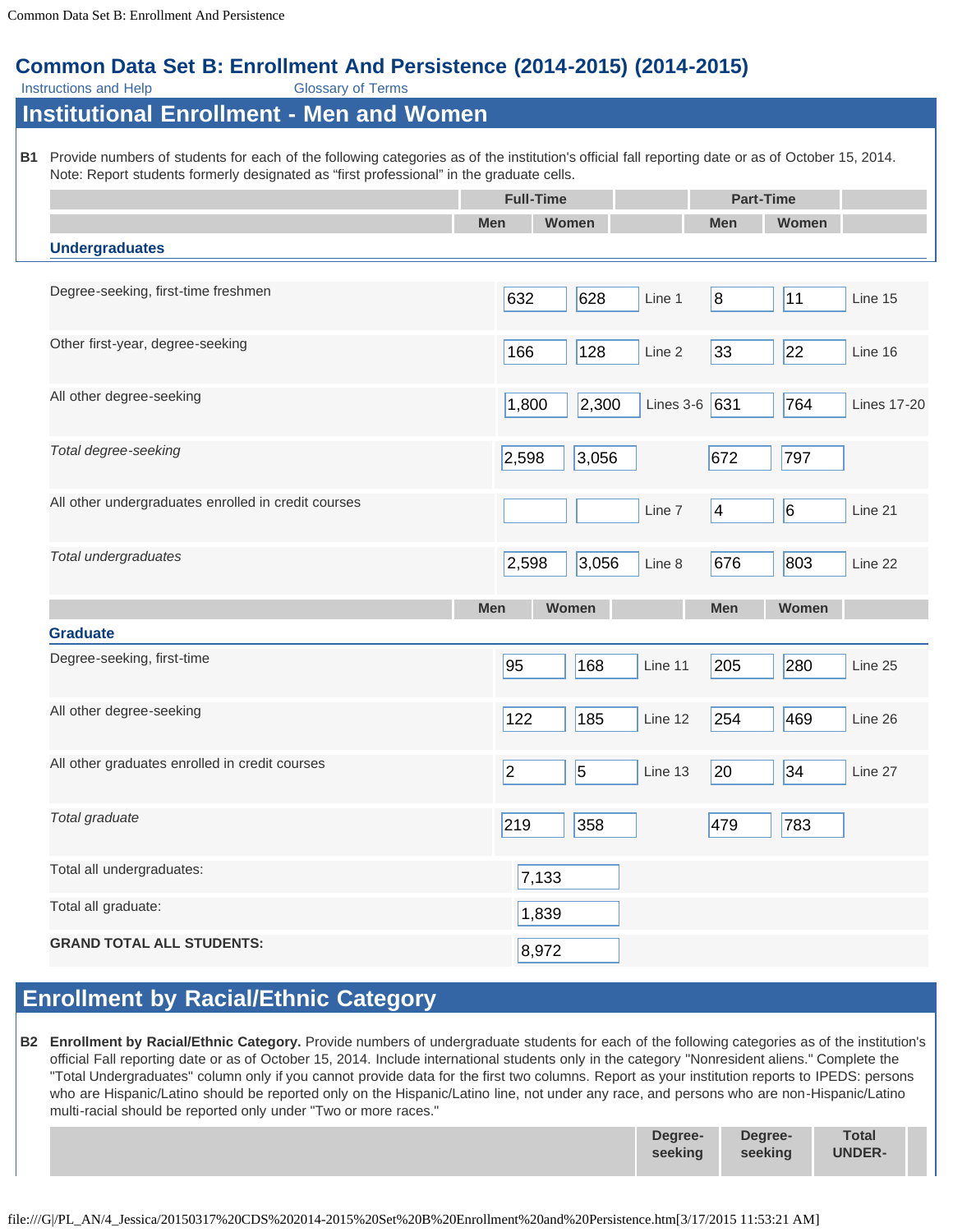|                                                                | <b>FIRST-TIME</b><br><b>FIRST-</b><br><b>YEAR</b> | <b>UNDER-</b><br><b>GRADUATES</b> (both degree-<br>(including<br>first-time<br>first-year) | <b>GRADUATES</b><br>and non-<br>degree-<br>seeking) |
|----------------------------------------------------------------|---------------------------------------------------|--------------------------------------------------------------------------------------------|-----------------------------------------------------|
| Nonresident aliens                                             | 30                                                | 139                                                                                        | 140                                                 |
| Hispanic/Latino                                                | 369                                               | 1,750                                                                                      | 1,751                                               |
| Black or African American, non-Hispanic/Latino                 | 107                                               | 403                                                                                        | 403                                                 |
| White, non-Hispanic/Latino                                     | 697                                               | 4,387                                                                                      | 4,395                                               |
| American Indian or Alaska Native, non-Hispanic/Latino          | 8                                                 | 38                                                                                         | 38                                                  |
| Asian, non-Hispanic/Latino                                     | 14                                                | 98                                                                                         | 98                                                  |
| Native Hawaiian or other Pacific Islander, non-Hispanic/Latino | $\mathbf{1}$                                      | 17                                                                                         | $\overline{7}$                                      |
| Two or more races, non-Hispanic/Latino                         | 30                                                | 161                                                                                        | 161                                                 |
| Race and/or ethnicity unknown                                  | 23                                                | 140                                                                                        | 140                                                 |
| <b>TOTAL</b>                                                   | 1,279                                             | 7,123                                                                                      | 7,133                                               |

### **Persistence**

|  | B3 Number of degrees awarded by your institution from July 1, 2013 to June 30, 2014 |  |  |  |  |  |  |  |  |  |  |  |
|--|-------------------------------------------------------------------------------------|--|--|--|--|--|--|--|--|--|--|--|
|--|-------------------------------------------------------------------------------------|--|--|--|--|--|--|--|--|--|--|--|

| Certificate/diploma                      |       |
|------------------------------------------|-------|
| Associate degrees                        |       |
| Bachelor's degrees                       | 1,492 |
| Postbachelor's certificates              |       |
| Master's degrees                         | 390   |
| Post-Master's certificates               |       |
| Doctoral degrees - research/scholarship  | 3     |
| Doctoral degrees - professional practice |       |
| Doctoral degrees - other                 |       |

### **Graduation Rates**

file:///G|/PL\_AN/4\_Jessica/20150317%20CDS%202014-2015%20Set%20B%20Enrollment%20and%20Persistence.htm[3/17/2015 11:53:21 AM]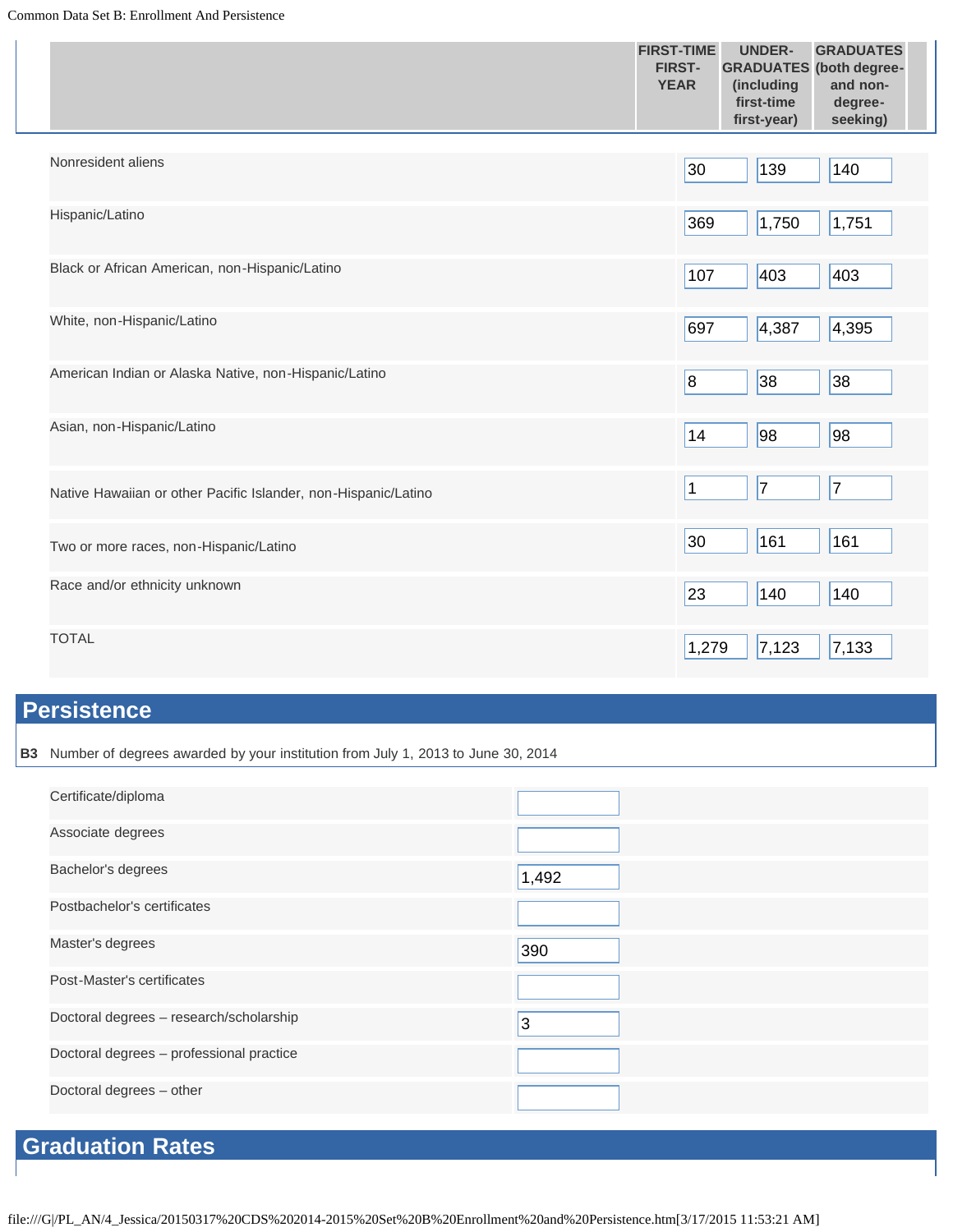#### Common Data Set B: Enrollment And Persistence

The items in this section correspond to data elements collected by the IPEDS Web-based Data Collection System's Graduation Rate Survey (GRS). For complete instructions and definitions of data elements, see the IPEDS GRS instructions and glossary on the 2014 Web-based survey.

### **For Bachelor's or Equivalent Programs**

Please provide data for the fall 2008 cohort if available. If fall 2008 cohort data are not available, please provide data for the fall 2007 cohort.

### **Fall 2008 Cohort**

**B4**

Report for the cohort of full-time first-time bachelor's (or equivalent) degree-seeking undergraduate students who entered in fall 2008. Include in the cohort those who entered your institution during the summer term preceding fall 2008.

|                | Initial 2008 cohort of first-time, full-time bachelor's (or equivalent) degree-<br>seeking undergraduate students; total all students:                                                                                                                                             | 1,149 |
|----------------|------------------------------------------------------------------------------------------------------------------------------------------------------------------------------------------------------------------------------------------------------------------------------------|-------|
| <b>B5</b>      |                                                                                                                                                                                                                                                                                    |       |
|                | Of the initial 2008 cohort, how many did not persist and did not graduate<br>for the following reasons: deceased, permanently disabled, service in the<br>armed forces, foreign aid service of the federal government, or official<br>church missions; total allowable exclusions: | ۱o    |
| <b>B6</b>      |                                                                                                                                                                                                                                                                                    |       |
|                | Final 2008 cohort, after adjusting for allowable exclusions: (Subtract<br>question B5 from question B4)                                                                                                                                                                            | 1,149 |
| <b>B7</b>      |                                                                                                                                                                                                                                                                                    |       |
|                | Of the initial 2008 cohort, how many completed the program in four years<br>or less (by August 31, 2012):                                                                                                                                                                          | 259   |
| B <sub>8</sub> |                                                                                                                                                                                                                                                                                    |       |
|                | Of the initial 2008 cohort, how many completed the program in more than<br>four years but in five years or less (after August 31, 2012 and by August<br>$31, 2013$ :                                                                                                               | 144   |
| <b>B9</b>      |                                                                                                                                                                                                                                                                                    |       |
|                | Of the initial 2008 cohort, how many completed the program in more than<br>five years but in six years or less (after August 31, 2013 and by August 31,<br>$2014$ :                                                                                                                | 62    |
| <b>B10</b>     |                                                                                                                                                                                                                                                                                    |       |
|                | Total graduating within six years (sum of questions B7, B8, and B9):                                                                                                                                                                                                               | 465   |
| <b>B11</b>     |                                                                                                                                                                                                                                                                                    |       |
|                | Six-year graduation rate for 2008 cohort (question B10 divided by question<br>B6):                                                                                                                                                                                                 | 40.0  |

### **Fall 2007 Cohort**

Report for the cohort of full-time first-time bachelor's (or equivalent) degree-seeking undergraduate students who entered in fall 2007. Include in the cohort those who entered your institution during the summer term preceding fall 2007.

**B4**

Initial 2007 cohort of first-time, full-time bachelor's (or equivalent) degreeseeking undergraduate students; total all students: 923

**B5**

Of the initial 2007 cohort, how many did not persist and did not graduate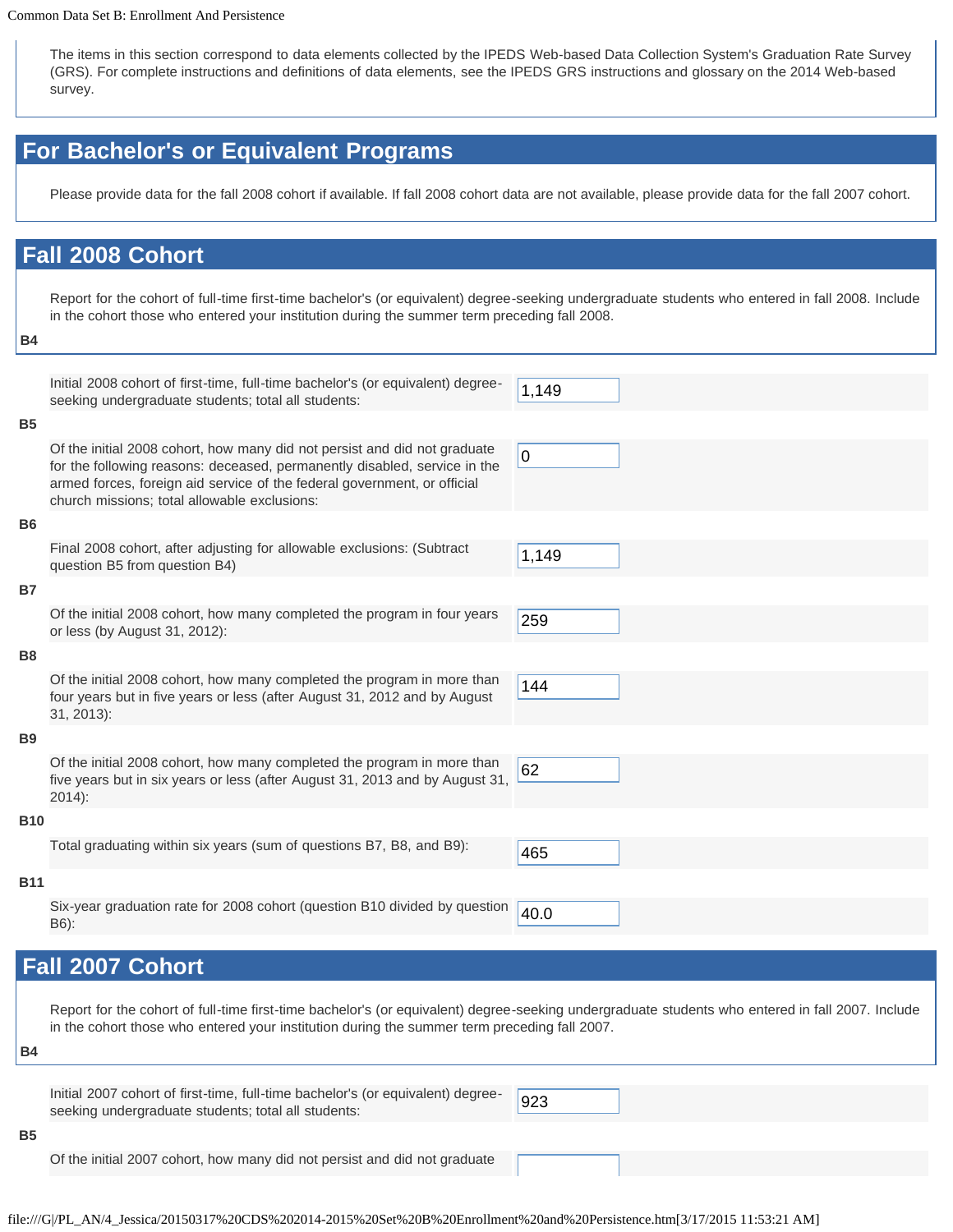|            | for the following reasons: deceased, permanently disabled, service in the<br>armed forces, foreign aid service of the federal government, or official<br>church missions; total allowable exclusions: | 0   |
|------------|-------------------------------------------------------------------------------------------------------------------------------------------------------------------------------------------------------|-----|
| B6         |                                                                                                                                                                                                       |     |
|            | Final 2007 cohort, after adjusting for allowable exclusions: (Subtract<br>question B5 from question B4)                                                                                               | 923 |
| <b>B7</b>  |                                                                                                                                                                                                       |     |
|            | Of the initial 2007 cohort, how many completed the program in four years<br>or less (by August 31, 2011):                                                                                             | 227 |
| B8         |                                                                                                                                                                                                       |     |
|            | Of the initial 2007 cohort, how many completed the program in more than<br>four years but in five years or less (after August 31, 2011 and by August<br>$31, 2012$ :                                  | 113 |
| <b>B9</b>  |                                                                                                                                                                                                       |     |
|            | Of the initial 2007 cohort, how many completed the program in more than<br>five years but in six years or less (after August 31, 2012 and by August 31,<br>$2013$ :                                   | 32  |
| <b>B10</b> |                                                                                                                                                                                                       |     |
|            | Total graduating within six years (sum of questions B7, B8, and B9):                                                                                                                                  | 372 |
| <b>B11</b> |                                                                                                                                                                                                       |     |
|            | Six-year graduation rate for 2007 cohort (question B10 divided by question<br>B6):                                                                                                                    | 40  |

### **For Two-Year Institutions**

Please provide data for the 2011 cohort if available. If 2011 cohort data are not available, provide data for the 2010 cohort.

### **2011 Cohort**

#### **B12**

|            | Initial 2011 cohort, total of first-time, full-time degree/certificate-seeking<br>students:                                                                                                                                                                                        |  |
|------------|------------------------------------------------------------------------------------------------------------------------------------------------------------------------------------------------------------------------------------------------------------------------------------|--|
| <b>B13</b> |                                                                                                                                                                                                                                                                                    |  |
|            | Of the initial 2011 cohort, how many did not persist and did not graduate<br>for the following reasons: deceased, permanently disabled, service in the<br>armed forces, foreign aid service of the federal government, or official<br>church missions; total allowable exclusions: |  |
| B14        |                                                                                                                                                                                                                                                                                    |  |
|            | Final 2011 cohort, after adjusting for allowable exclusions (Subtract<br>question B13 from question B12):                                                                                                                                                                          |  |
| <b>B15</b> |                                                                                                                                                                                                                                                                                    |  |
|            | Completers of programs of less than two years duration (total):                                                                                                                                                                                                                    |  |
| <b>B16</b> |                                                                                                                                                                                                                                                                                    |  |
|            | Completers of programs of less than two years within 150 percent of<br>normal time:                                                                                                                                                                                                |  |
| <b>B17</b> |                                                                                                                                                                                                                                                                                    |  |
|            | Completers of programs of at least two but less than four years (total):                                                                                                                                                                                                           |  |
| <b>B18</b> |                                                                                                                                                                                                                                                                                    |  |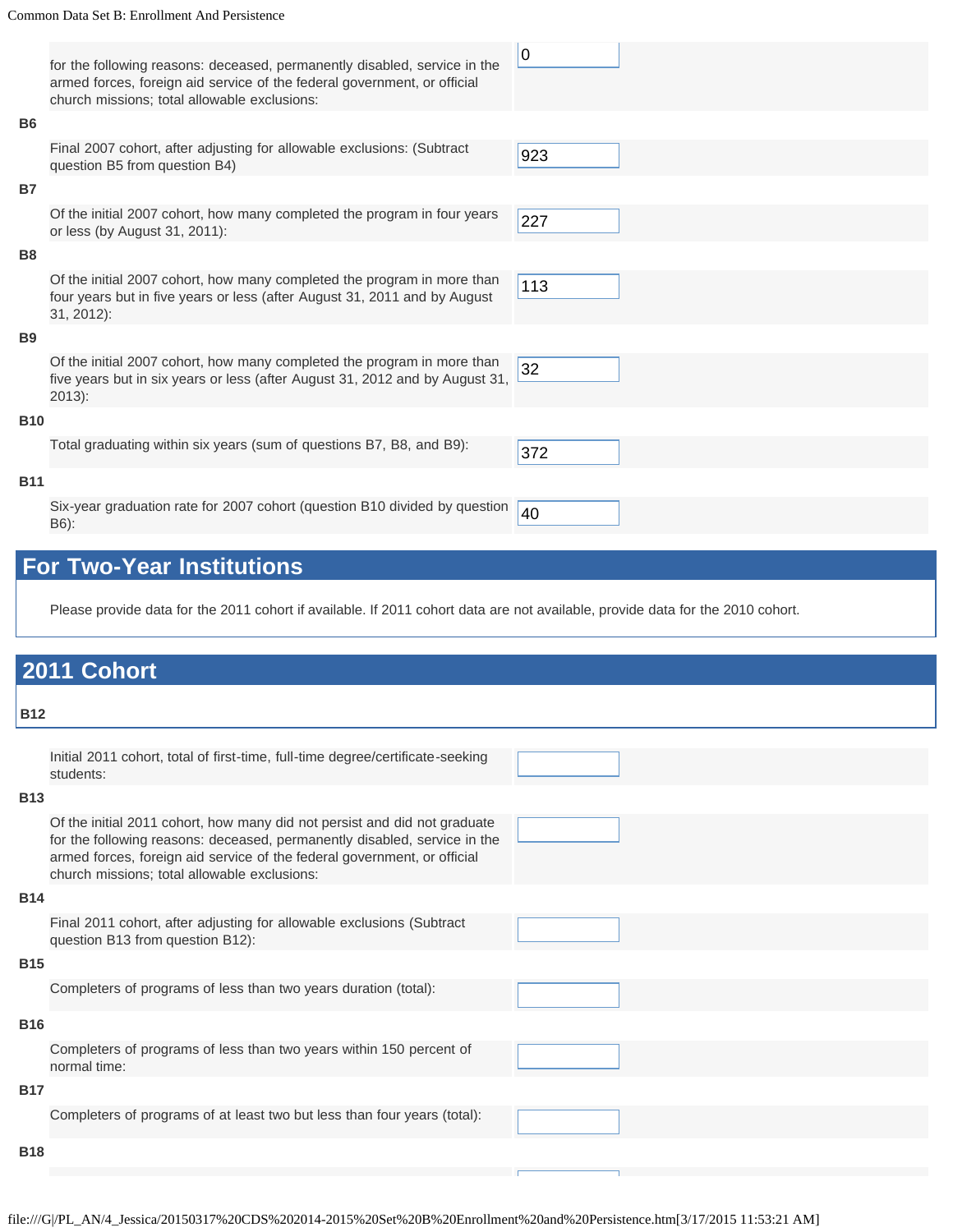#### Common Data Set B: Enrollment And Persistence

| Completers of programs of at least two but less than four-years within 150<br>percent of normal time:<br><b>B19</b><br>Total transfers-out (within three years) to other institutions:<br><b>B20</b><br>Total transfers to two-year institutions:                                  |  |
|------------------------------------------------------------------------------------------------------------------------------------------------------------------------------------------------------------------------------------------------------------------------------------|--|
|                                                                                                                                                                                                                                                                                    |  |
|                                                                                                                                                                                                                                                                                    |  |
|                                                                                                                                                                                                                                                                                    |  |
|                                                                                                                                                                                                                                                                                    |  |
|                                                                                                                                                                                                                                                                                    |  |
| <b>B21</b>                                                                                                                                                                                                                                                                         |  |
| Total transfers to four-year institutions:                                                                                                                                                                                                                                         |  |
| 2010 Cohort                                                                                                                                                                                                                                                                        |  |
| <b>B12</b>                                                                                                                                                                                                                                                                         |  |
|                                                                                                                                                                                                                                                                                    |  |
| Initial 2010 cohort, total of first-time, full-time degree/certificate-seeking<br>students:                                                                                                                                                                                        |  |
| <b>B13</b>                                                                                                                                                                                                                                                                         |  |
| Of the initial 2010 cohort, how many did not persist and did not graduate<br>for the following reasons: deceased, permanently disabled, service in the<br>armed forces, foreign aid service of the federal government, or official<br>church missions; total allowable exclusions: |  |
| <b>B14</b>                                                                                                                                                                                                                                                                         |  |
| Final 2010 cohort, after adjusting for allowable exclusions (Subtract<br>question B13 from question B12):                                                                                                                                                                          |  |
| <b>B15</b>                                                                                                                                                                                                                                                                         |  |
| Completers of programs of less than two years duration (total):                                                                                                                                                                                                                    |  |
| <b>B16</b>                                                                                                                                                                                                                                                                         |  |
| Completers of programs of less than two years within 150 percent of<br>normal time:                                                                                                                                                                                                |  |
| <b>B17</b>                                                                                                                                                                                                                                                                         |  |
| Completers of programs of at least two but less than four years (total):                                                                                                                                                                                                           |  |
| <b>B18</b>                                                                                                                                                                                                                                                                         |  |
| Completers of programs of at least two but less than four-years within 150<br>percent of normal time:                                                                                                                                                                              |  |
| <b>B19</b>                                                                                                                                                                                                                                                                         |  |
| Total transfers-out (within three years) to other institutions:                                                                                                                                                                                                                    |  |
| <b>B20</b>                                                                                                                                                                                                                                                                         |  |
| Total transfers to two-year institutions:                                                                                                                                                                                                                                          |  |
| <b>B21</b>                                                                                                                                                                                                                                                                         |  |
| Total transfers to four-year institutions:                                                                                                                                                                                                                                         |  |

### **Retention Rates**

Report for the cohort of all full-time, first-time bachelor's (or equivalent) degree-seeking undergraduate students who entered in Fall 2013 (or the preceding summer term). The initial cohort may be adjusted for students who departed for the following reasons: deceased, permanently disabled, service in the armed forces, foreign aid service of the federal government or official church missions. No other adjustments to the initial cohort should be made.

**B22**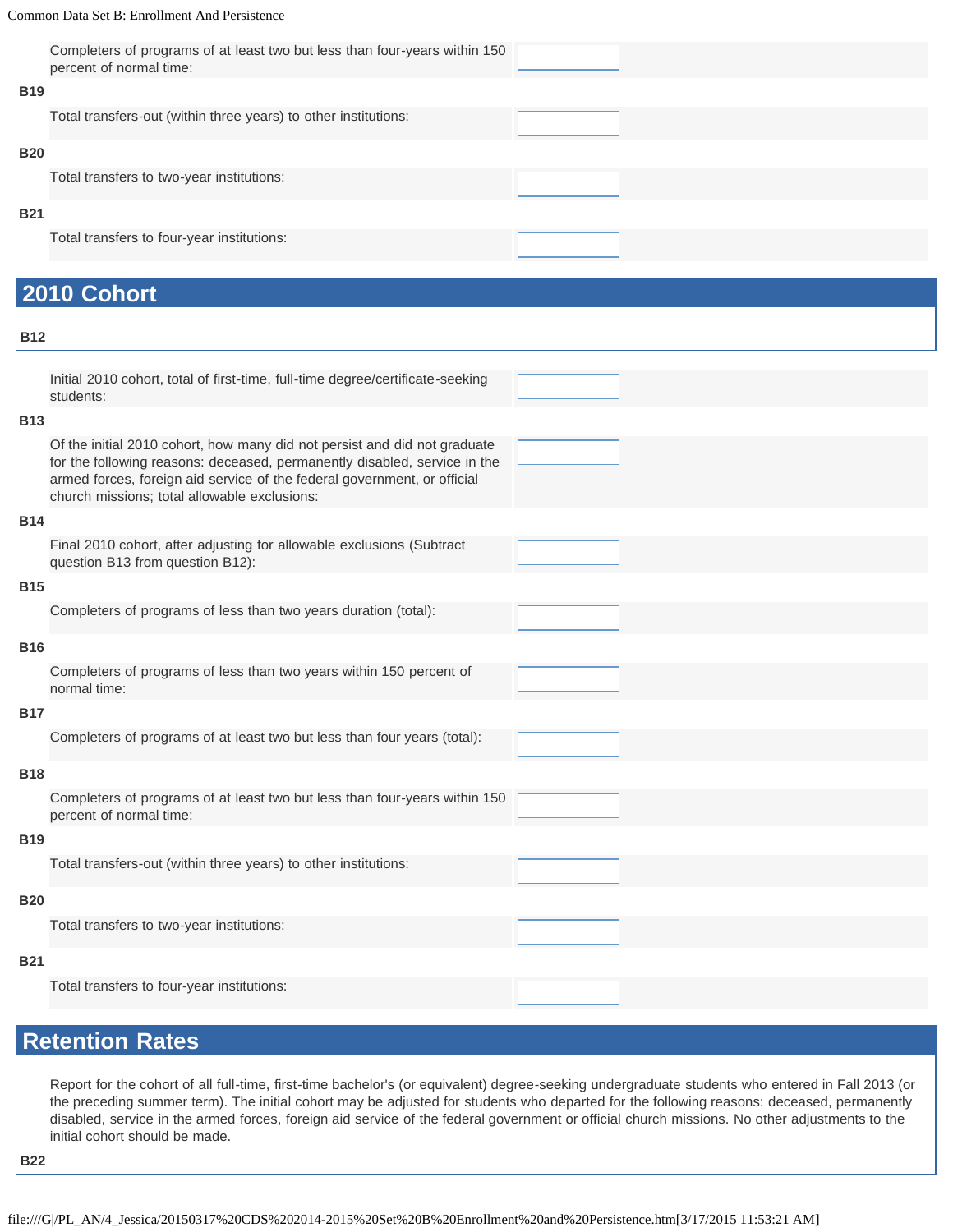For the cohort of all full-time bachelor's (or equivalent) degree-seeking undergraduate students who entered your institution as freshman in Fall 2013 (or the preceding summer term), what percentage was enrolled at your institution as of the date your institution calculates its official enrollment in Fall 2014?

 % 66.9

#### **PLEASE NOTE THE FOLLOWING:**

**1) Saving the form does not Lock it. You may return at any time to make changes or update your data.**

**2) Once you have saved all of your forms, you will receive no further email reminders for the active data collection campaign.**

**I certify that the data contained in this form are accurate, correct, and up-to-date.**

| Name:  |  |
|--------|--|
| Title: |  |
| Phone: |  |
| Email: |  |

**If you have questions or would like to contact our Technical Support staff, you can e-mail them at [surveysupport@review.com](mailto:surveysupport@review.com)**

Next Page Cancel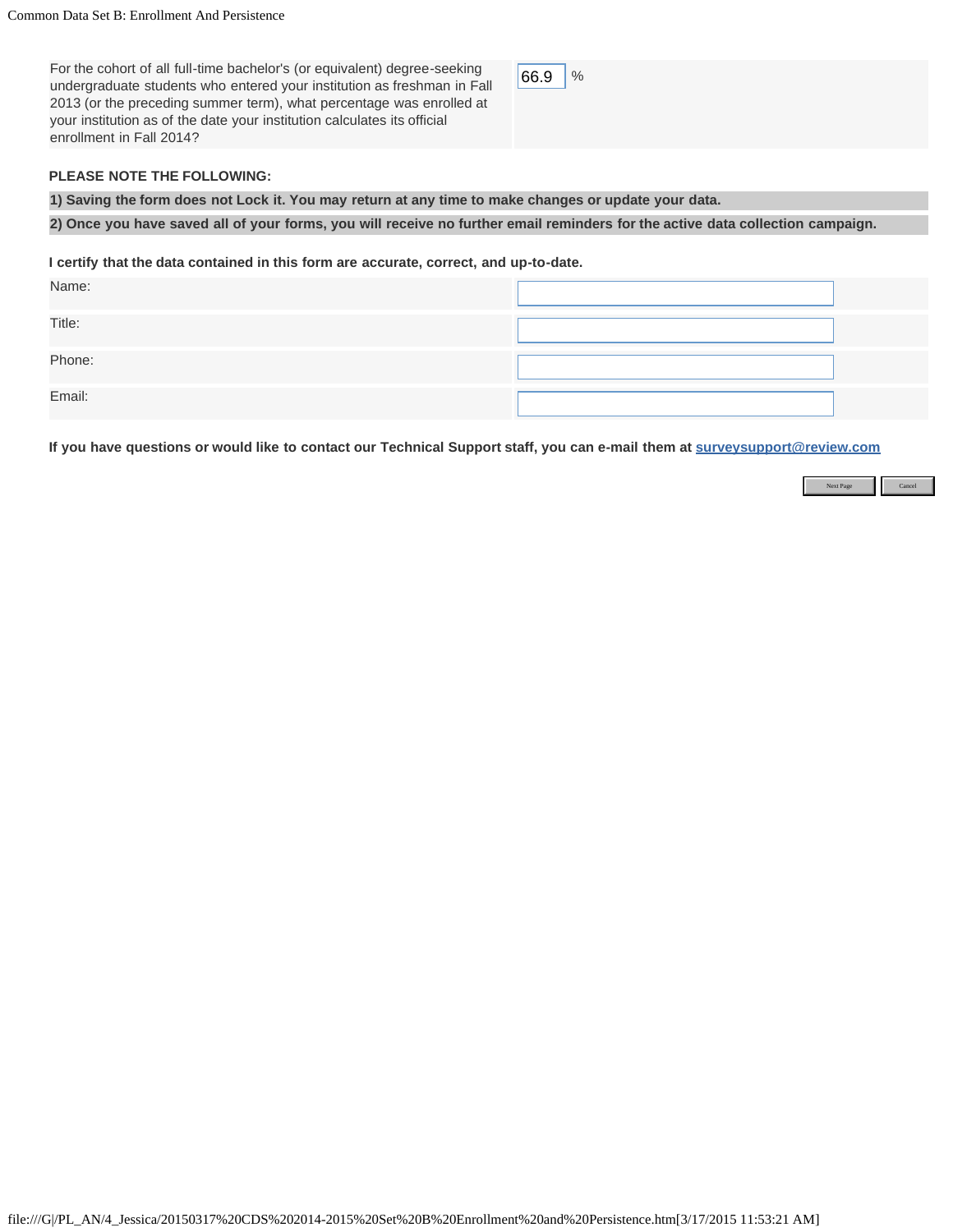Common Data Set B: Enrollment And Persistence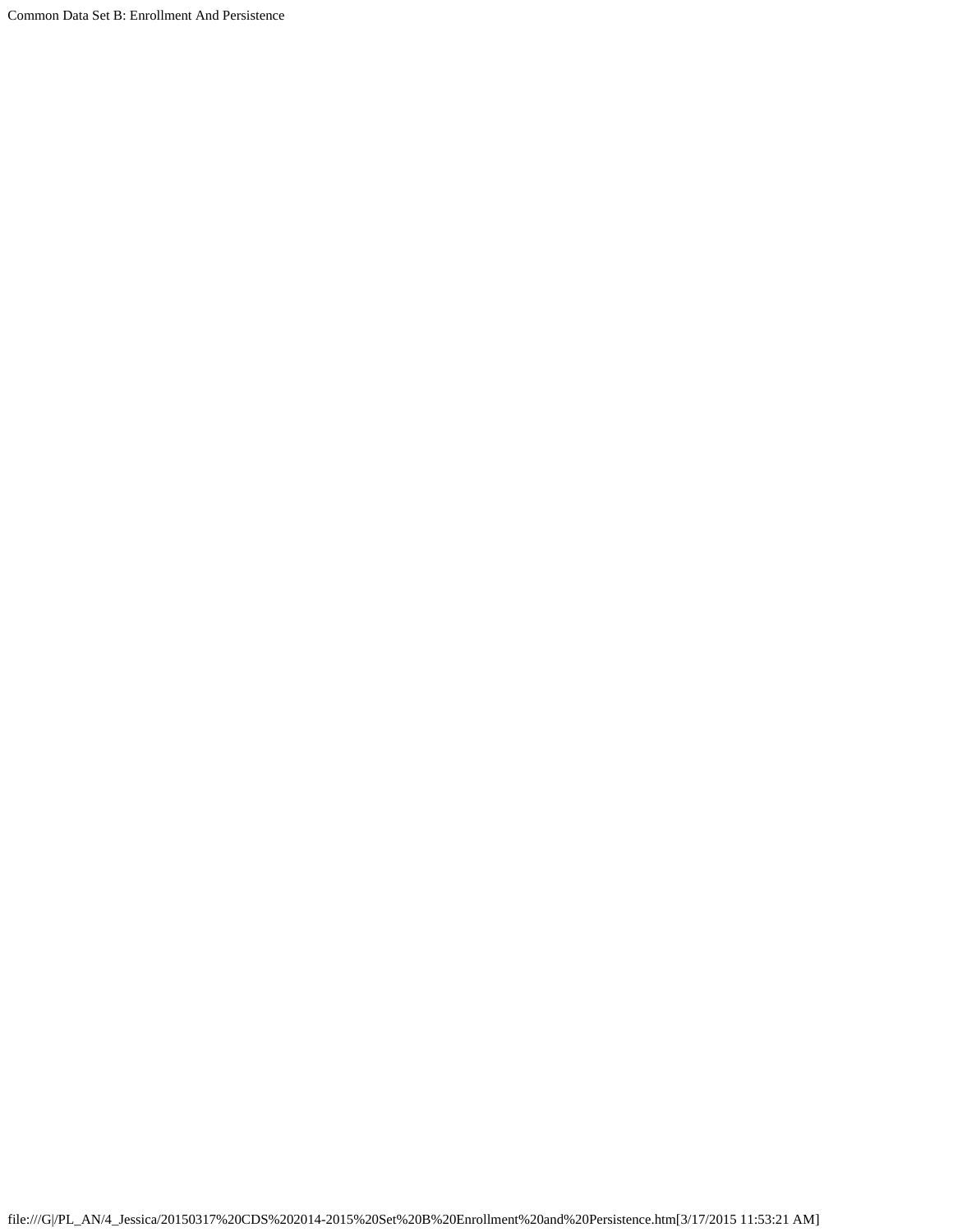### **Common Data Set C: First-Time, First-Year (Freshman) Admission (2014-2015) (2014-2015)**

[Instructions and Help](javascript:;) [Glossary of Terms](javascript:;)

**Applications**

**C1 First-time, first-year (freshman) students:**

**Provide the number of degree-seeking, first-time, first-year students who applied, were admitted, and enrolled (full- or part-time) in Fall 2014. Include early decision, early action, and students who began studies during summer in this cohort. Applicants should include only those students who fulfilled the requirements for consideration for admission (i.e., who completed actionable applications) and who have been notified of one of the following actions: admission, nonadmission, placement on waiting list, or application withdrawn (by applicant or institution). Admitted applicants should include wait-listed students who were subsequently offered admission.**

**For each of the sections below, please fill in either the breakdown of men/women or the total applied, admitted and enrolled.**

\*Please fill in this field, only if you cannot provide the men/women breakdown.

| Total first-time, first-year (freshman) men who applied               | 2,405 |
|-----------------------------------------------------------------------|-------|
| Total first-time, first-year (freshman) women who applied             |       |
|                                                                       | 2,829 |
| Total first-time, first-year (freshman) who applied *                 |       |
|                                                                       | 5,234 |
| Total first-time, first-year (freshman) men who were admitted         | 1,620 |
|                                                                       |       |
| Total first-time, first-year (freshman) women who were admitted       | 1,909 |
|                                                                       |       |
| Total first-time, first-year (freshman) who were admitted *           | 3,529 |
|                                                                       |       |
| Total full-time, first-time, first-year (freshman) men who enrolled   | 657   |
|                                                                       |       |
| Total part-time, first-time, first-year (freshman) men who enrolled   | 10    |
|                                                                       |       |
| Total full-time, first-time, first-year (freshman) women who enrolled | 666   |
|                                                                       |       |
| Total part-time, first-time, first-year (freshman) women who enrolled | 17    |
|                                                                       |       |
| Total full-time, first-time, first-year (freshman) who enrolled *     | 1,323 |
|                                                                       |       |
| Total part-time, first-time, first-year (freshman) who enrolled *     | 27    |
|                                                                       |       |

#### **C2 Freshman wait-listed students**

(students who met admission requirements but whose final admission was contingent on space availability)

| Do you have a policy of placing students on a waiting list? | $OYes$ $ONo$ |  |
|-------------------------------------------------------------|--------------|--|
|-------------------------------------------------------------|--------------|--|

| $Yes$ $No$ |
|------------|

| If yes, please answer the questions below for Fall 2014 admissions: |                |
|---------------------------------------------------------------------|----------------|
| Number of qualified applicants offered a place on waiting list      |                |
| Number accepting a place on the waiting list                        |                |
| Number of wait-listed students admitted                             |                |
| Is your waiting list ranked?                                        | $OYes$ $ONo$   |
| If yes, do you release that information to students?                | $OYes$ $ONo$   |
| Do you release that information to school counselors?               | $O$ Yes $O$ No |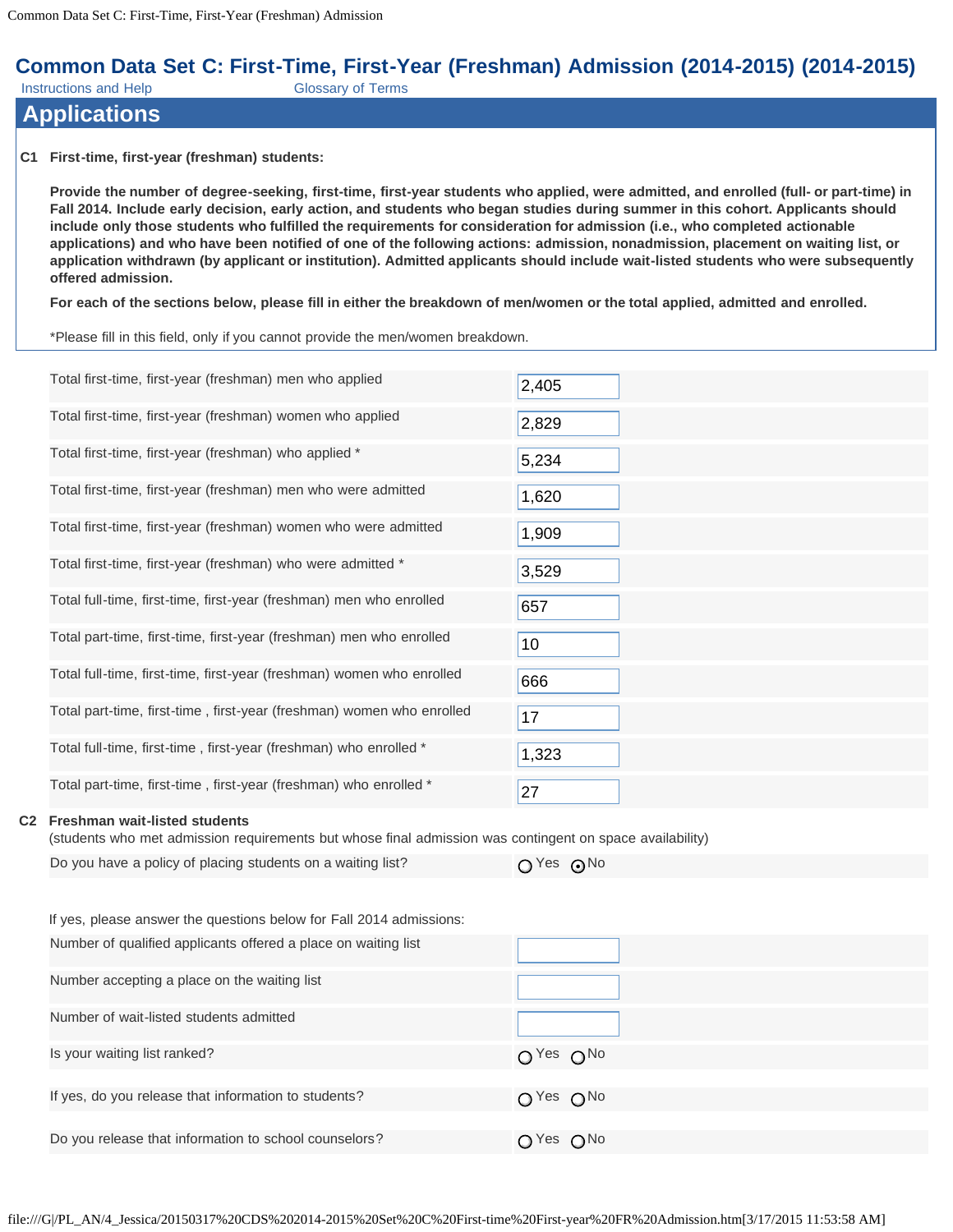|  | <b>Admission Requirements</b>                                                                                                                                                                                                                                                                                                                         |                             |                                                                                                                                                                     |                          |                             |
|--|-------------------------------------------------------------------------------------------------------------------------------------------------------------------------------------------------------------------------------------------------------------------------------------------------------------------------------------------------------|-----------------------------|---------------------------------------------------------------------------------------------------------------------------------------------------------------------|--------------------------|-----------------------------|
|  | C3 High school completion requirement<br>Check the appropriate box to identify your high school completion requirement for degree-seeking entering students:                                                                                                                                                                                          |                             |                                                                                                                                                                     |                          |                             |
|  |                                                                                                                                                                                                                                                                                                                                                       |                             | High school diploma is required and GED is accepted<br>High school diploma is required and GED is not accepted<br>High school diploma or equivalent is not required |                          |                             |
|  | C4 Does your institution require or recommend a general college preparatory program for degree-seeking students?                                                                                                                                                                                                                                      |                             |                                                                                                                                                                     |                          |                             |
|  | <b>⊙</b> Require<br>O Recommend<br>O Neither require nor recommend                                                                                                                                                                                                                                                                                    |                             |                                                                                                                                                                     |                          |                             |
|  | C5 Distribution of high school units required and/or recommended.<br>Specify the distribution of academic high school course units required and/or recommended of all or most degree-seeking students using<br>Carnegie units (one unit equals one year of study or equivalent). If you use a different system for calculating units, please convert. |                             |                                                                                                                                                                     |                          |                             |
|  |                                                                                                                                                                                                                                                                                                                                                       |                             |                                                                                                                                                                     | <b>Units</b><br>required | <b>Units</b><br>recommended |
|  | Total academic units                                                                                                                                                                                                                                                                                                                                  |                             |                                                                                                                                                                     | 26                       |                             |
|  | English                                                                                                                                                                                                                                                                                                                                               |                             |                                                                                                                                                                     | 4                        |                             |
|  | <b>Mathematics</b>                                                                                                                                                                                                                                                                                                                                    |                             |                                                                                                                                                                     | 4                        |                             |
|  | Science                                                                                                                                                                                                                                                                                                                                               |                             |                                                                                                                                                                     | 4                        |                             |
|  | Of these, units that must be lab                                                                                                                                                                                                                                                                                                                      |                             |                                                                                                                                                                     |                          |                             |
|  | Foreign language                                                                                                                                                                                                                                                                                                                                      |                             |                                                                                                                                                                     | $ 2\rangle$              |                             |
|  | <b>Social Studies</b>                                                                                                                                                                                                                                                                                                                                 |                             |                                                                                                                                                                     | 4                        |                             |
|  | History                                                                                                                                                                                                                                                                                                                                               |                             |                                                                                                                                                                     |                          |                             |
|  | Academic electives                                                                                                                                                                                                                                                                                                                                    |                             |                                                                                                                                                                     | 6                        |                             |
|  | <b>Computer Science</b>                                                                                                                                                                                                                                                                                                                               |                             |                                                                                                                                                                     |                          |                             |
|  | Visual/Performing Arts                                                                                                                                                                                                                                                                                                                                |                             |                                                                                                                                                                     | $\mathbf 1$              |                             |
|  | Other (explain)                                                                                                                                                                                                                                                                                                                                       | Physical Education & Speech |                                                                                                                                                                     | 1.5                      |                             |
|  |                                                                                                                                                                                                                                                                                                                                                       |                             |                                                                                                                                                                     |                          |                             |

**Basis for Selection**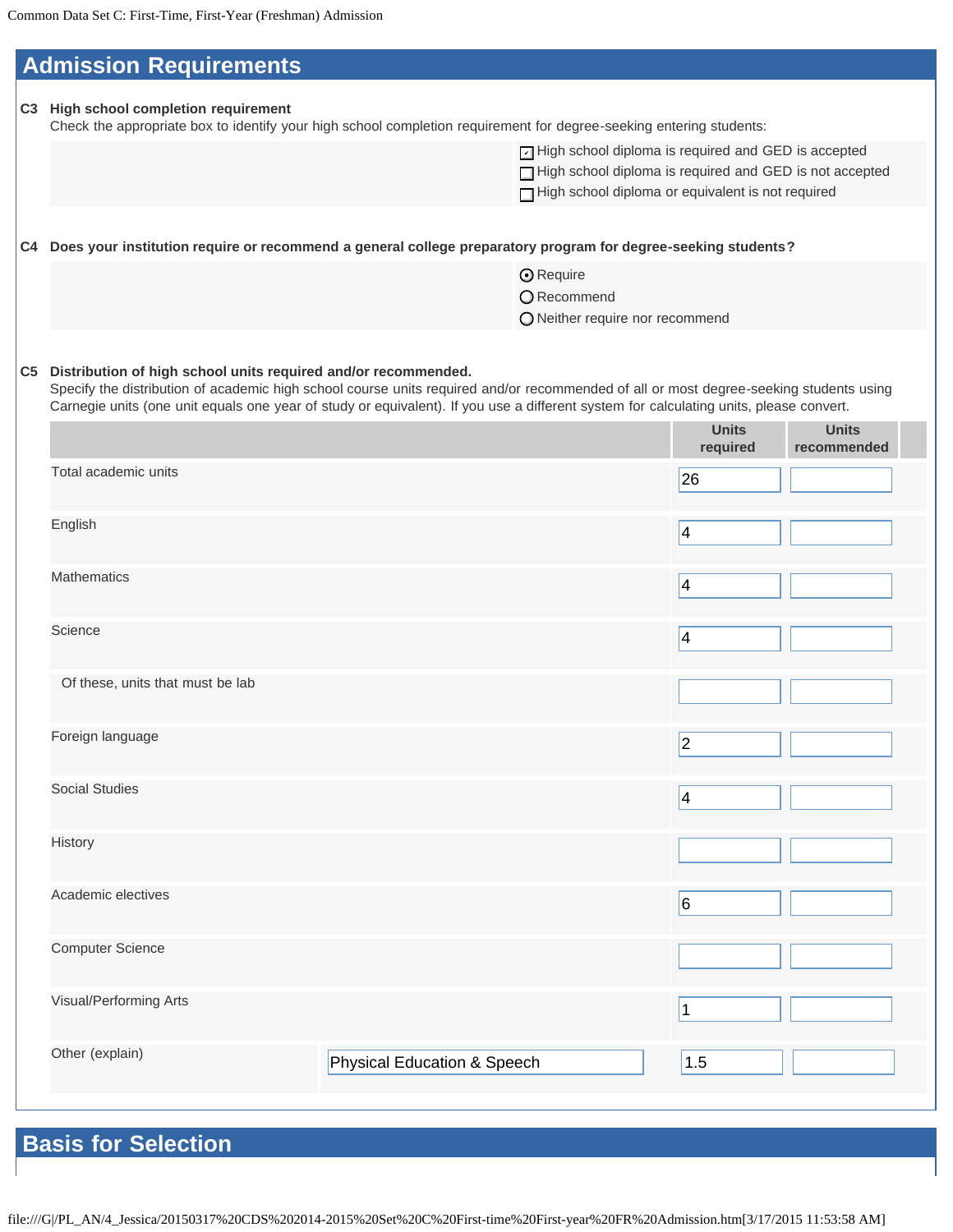| C6 | Do you have an open admission policy, under which virtually all secondary school graduates or students with GED equivalency<br>diplomas are admitted without regard to academic record, test scores, or other qualifications? If so, check which applies: |                       |                                             |                                                                  |                       |
|----|-----------------------------------------------------------------------------------------------------------------------------------------------------------------------------------------------------------------------------------------------------------|-----------------------|---------------------------------------------|------------------------------------------------------------------|-----------------------|
|    |                                                                                                                                                                                                                                                           |                       |                                             | $\Box$ Open admission policy as described above for all students |                       |
|    | Open admission policy as described above for most students, but                                                                                                                                                                                           |                       | $\Box$ selective admission to some programs | $\Box$ selective admission for out-of-state students             |                       |
|    | Other (explain)<br>Selective admission policy for all                                                                                                                                                                                                     |                       |                                             |                                                                  |                       |
| C7 | Relative importance of each of the following academic and nonacademic factors in your first-time, first-year, degree-seeking<br>(freshman) admission decisions.                                                                                           |                       |                                             |                                                                  |                       |
|    | <b>Academic</b>                                                                                                                                                                                                                                           |                       |                                             |                                                                  |                       |
|    |                                                                                                                                                                                                                                                           | <b>Very important</b> | Important                                   | <b>Considered</b>                                                | <b>Not considered</b> |
|    | Rigor of secondary school record                                                                                                                                                                                                                          | $\circ$               | ⊙                                           | O                                                                | $\circ$               |
|    | Class rank                                                                                                                                                                                                                                                | $\odot$               | O                                           | $\Omega$                                                         | O                     |
|    | Academic GPA                                                                                                                                                                                                                                              | $\odot$               | O                                           |                                                                  |                       |
|    |                                                                                                                                                                                                                                                           |                       |                                             |                                                                  |                       |

| Class rank               | $\odot$ |   |         |
|--------------------------|---------|---|---------|
| Academic GPA             | $\odot$ | O |         |
| Standardized test scores | $\odot$ | O |         |
| <b>Application Essay</b> |         | O | ⊙       |
| Recommendation(s)        |         | O | $\odot$ |
|                          |         |   |         |

#### **Non-Academic**

|                                  | <b>Very important</b> | Important | <b>Considered</b> | <b>Not considered</b> |
|----------------------------------|-----------------------|-----------|-------------------|-----------------------|
| Interview                        | $\circ$               | $\circ$   | $\circ$           | $\odot$               |
| Extracurricular activities       | $\circ$               | $\circ$   | $\circ$           | $\odot$               |
| Talent/ability                   | $\circ$               | $\circ$   | $\circ$           | $\odot$               |
| Character/personal qualities     | $\circ$               | $\circ$   | $\circ$           | $\odot$               |
| <b>First Generation</b>          | $\circ$               | $\circ$   | $\circ$           | $\odot$               |
| Alumni/ae relation               | $\circ$               | $\circ$   | $\circ$           | $\odot$               |
| Geographical residence           | $\circ$               | $\circ$   | $\circ$           | $\odot$               |
| State residency                  | $\circ$               | $\circ$   | $\circ$           | $\odot$               |
| Religious affiliation/commitment | $\circ$               | $\circ$   | $\circ$           | $\odot$               |
| Racial/ethnic status             | $\circ$               | $\circ$   | $\circ$           | $\odot$               |
| Volunteer work                   | $\circ$               | $\circ$   | $\circ$           | $\odot$               |
| Work experience                  |                       |           |                   |                       |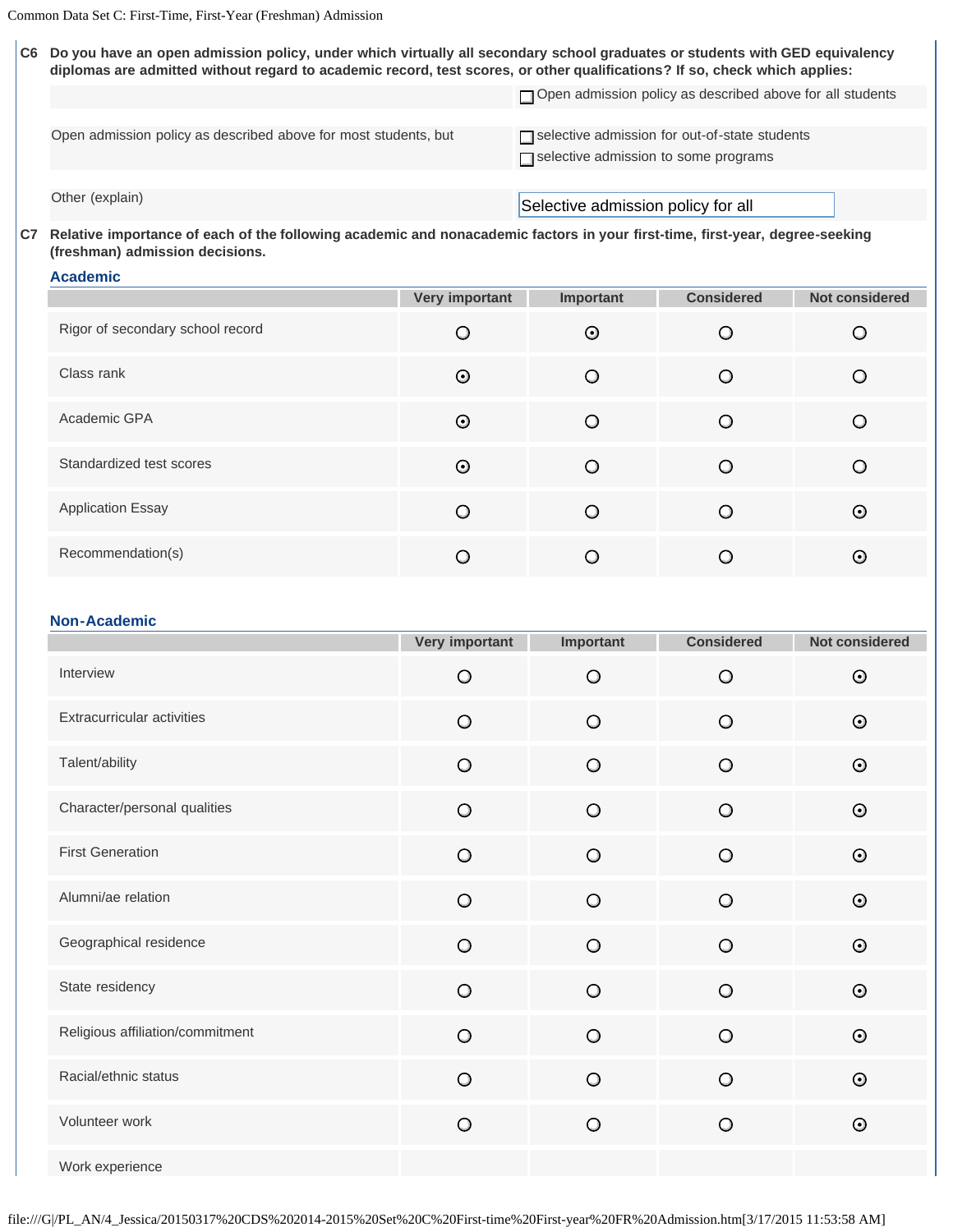| Level of applicant's interest |  |  |
|-------------------------------|--|--|

### **SAT and ACT Policies**

#### **C8 Entrance exams**

Does your institution make use of SAT, ACT, or SAT Subject Test scores in admission decisions for first-time, first-year degree-seeking applicants?  $O$ Yes  $O$ No

If yes, please select the appropriate boxes below to reflect your institution's policies for use in admission for **Fall 2016.**

|                                  |                |                  | <b>ADMISSIONS</b>          |                                 |                 |
|----------------------------------|----------------|------------------|----------------------------|---------------------------------|-----------------|
|                                  | <b>Require</b> | <b>Recommend</b> | <b>Require for</b><br>some | <b>Consider if</b><br>submitted | <b>Not Used</b> |
| SAT or ACT                       | $\odot$        | O                | O                          | $\circ$                         | Ő               |
| <b>ACT Only</b>                  | $\circ$        | O                | O                          | O                               | $\odot$         |
| SAT only                         | $\circ$        | O                | O                          | $\circ$                         | $\odot$         |
| SAT and SAT Subject Tests or ACT | $\circ$        | O                | O                          | Ő                               | $\odot$         |
| SAT Subject Tests only           | O              | O                | O                          |                                 | $\odot$         |

B. If your institution will make use of the ACT in **admission** decisions for first-time, first-year, degree-seeking applicants for **Fall 2016**, please indicate which ONE of the following applies (regardless of whether the writing score will be used in the admissions process):

ACT with Writing component required ACT with Writing component recommended ACT with or without Writing component accepted

C. Please indicate how your institution will use the SAT or ACT writing component; check all that apply:

|                                              | <b>SAT Essay</b> | <b>ACT Essay</b>         |
|----------------------------------------------|------------------|--------------------------|
| For admission                                | $\Box$           | $\Box$                   |
| For placement                                | $\Box$           | $\Box$                   |
| For advising                                 | □                | $\Box$                   |
| In place of an application essay             | □                | $\Box$                   |
| As a validity check on the application essay | П                | $\Box$                   |
| No college policy as of now                  | ☑                | $\overline{\phantom{0}}$ |
| Not using essay component                    |                  | П                        |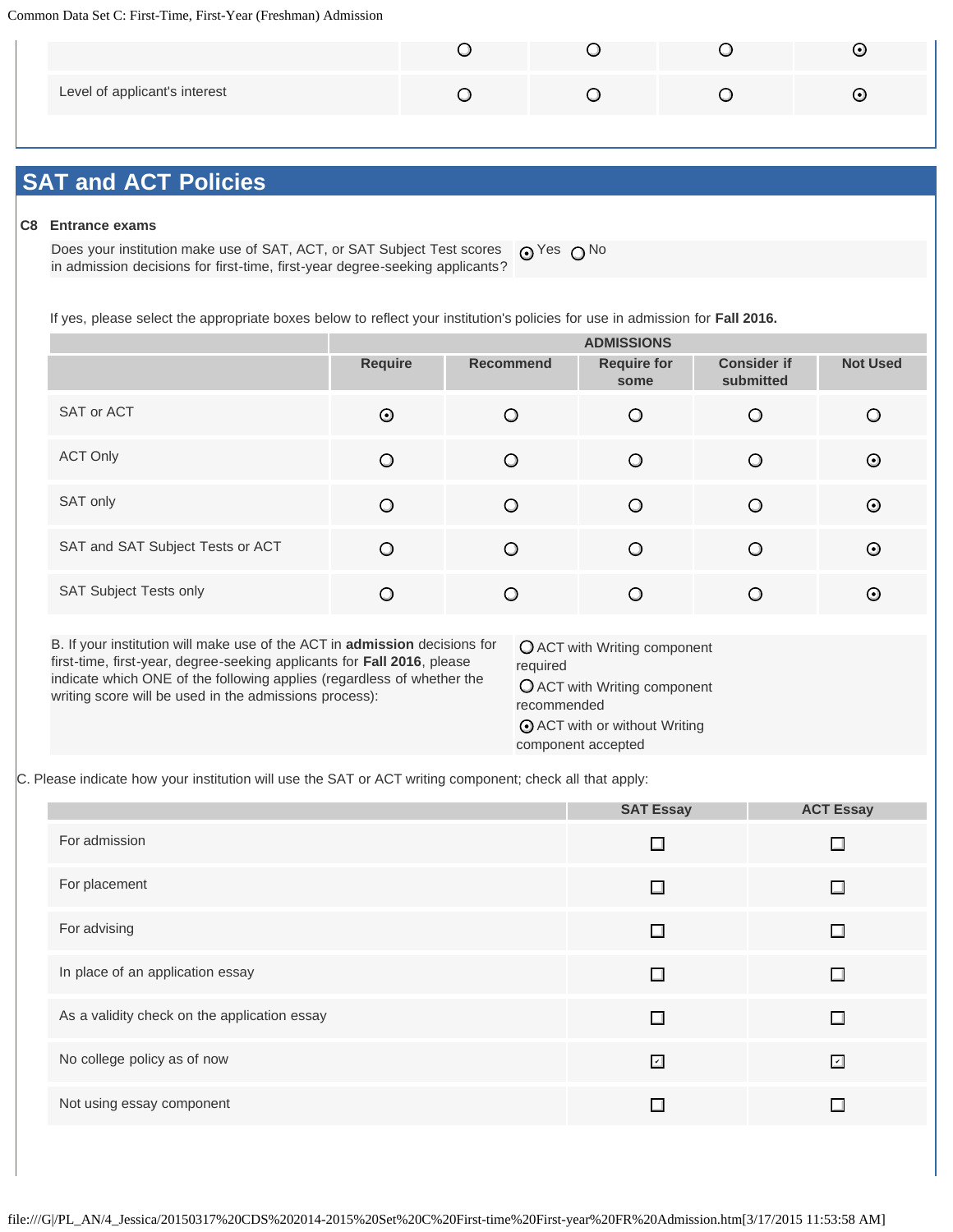| D. In addition, does your institution use applicants' test scores for academic advising?                                                                              |                                                                                                                                                                                                                                                                                        |  |
|-----------------------------------------------------------------------------------------------------------------------------------------------------------------------|----------------------------------------------------------------------------------------------------------------------------------------------------------------------------------------------------------------------------------------------------------------------------------------|--|
|                                                                                                                                                                       |                                                                                                                                                                                                                                                                                        |  |
|                                                                                                                                                                       | $O$ Yes $O$ No                                                                                                                                                                                                                                                                         |  |
| E. Latest date by which SAT or ACT scores must be received for fall-term<br>admission:                                                                                | $8 - 15$                                                                                                                                                                                                                                                                               |  |
| Latest date by which SAT Subject Tests scores must be received for fall-<br>term admission:                                                                           | $8 - 15$                                                                                                                                                                                                                                                                               |  |
| F. If necessary, use this space to clarify your test policies (e.g. if tests are<br>recommended for some students, or if tests are not required of some<br>students): |                                                                                                                                                                                                                                                                                        |  |
| G. Please indicate which tests your institution uses for placement (e.g.,<br>state tests):                                                                            | $\square$ SAT<br>$\Box$ ACT<br>SAT Subject Tests<br>$\Box$ AP<br>$\Box$ CLEP<br>□ Institutional Exam                                                                                                                                                                                   |  |
| State Exam (specify):                                                                                                                                                 | Accuplacer, THEA, Compass, TSI                                                                                                                                                                                                                                                         |  |
| Include information for ALL enrolled, degree-seeking, first-time, first-year (freshman) students who submitted test scores. Do not                                    |                                                                                                                                                                                                                                                                                        |  |
| percent scored at or below; the 75th percentile score is the one that 25 percent scored at or above.                                                                  | include partial test scores (e.g. mathematics scores but not critical reading for a category of students) or combine other standardized test<br>results (such as TOEFL) in this item. Do not convert SAT scores to ACT scores and vice versa. The 25th percentile is the score that 25 |  |
| Percent submitting SAT scores                                                                                                                                         | 46<br>$\%$                                                                                                                                                                                                                                                                             |  |
| Percent submitting ACT scores                                                                                                                                         | $\%$<br>72                                                                                                                                                                                                                                                                             |  |
| Number submitting SAT scores                                                                                                                                          | 626                                                                                                                                                                                                                                                                                    |  |
| Number submitting ACT scores                                                                                                                                          | 975                                                                                                                                                                                                                                                                                    |  |
|                                                                                                                                                                       | 25th percentile<br>75th percentile                                                                                                                                                                                                                                                     |  |
| <b>SAT Critical Reading</b>                                                                                                                                           | 420<br>530                                                                                                                                                                                                                                                                             |  |
| <b>SAT Math</b>                                                                                                                                                       | 440<br>550                                                                                                                                                                                                                                                                             |  |
| <b>SAT Writing</b>                                                                                                                                                    |                                                                                                                                                                                                                                                                                        |  |
| <b>SAT Essay</b>                                                                                                                                                      |                                                                                                                                                                                                                                                                                        |  |

ACT Math

file:///G|/PL\_AN/4\_Jessica/20150317%20CDS%202014-2015%20Set%20C%20First-time%20First-year%20FR%20Admission.htm[3/17/2015 11:53:58 AM]

18 24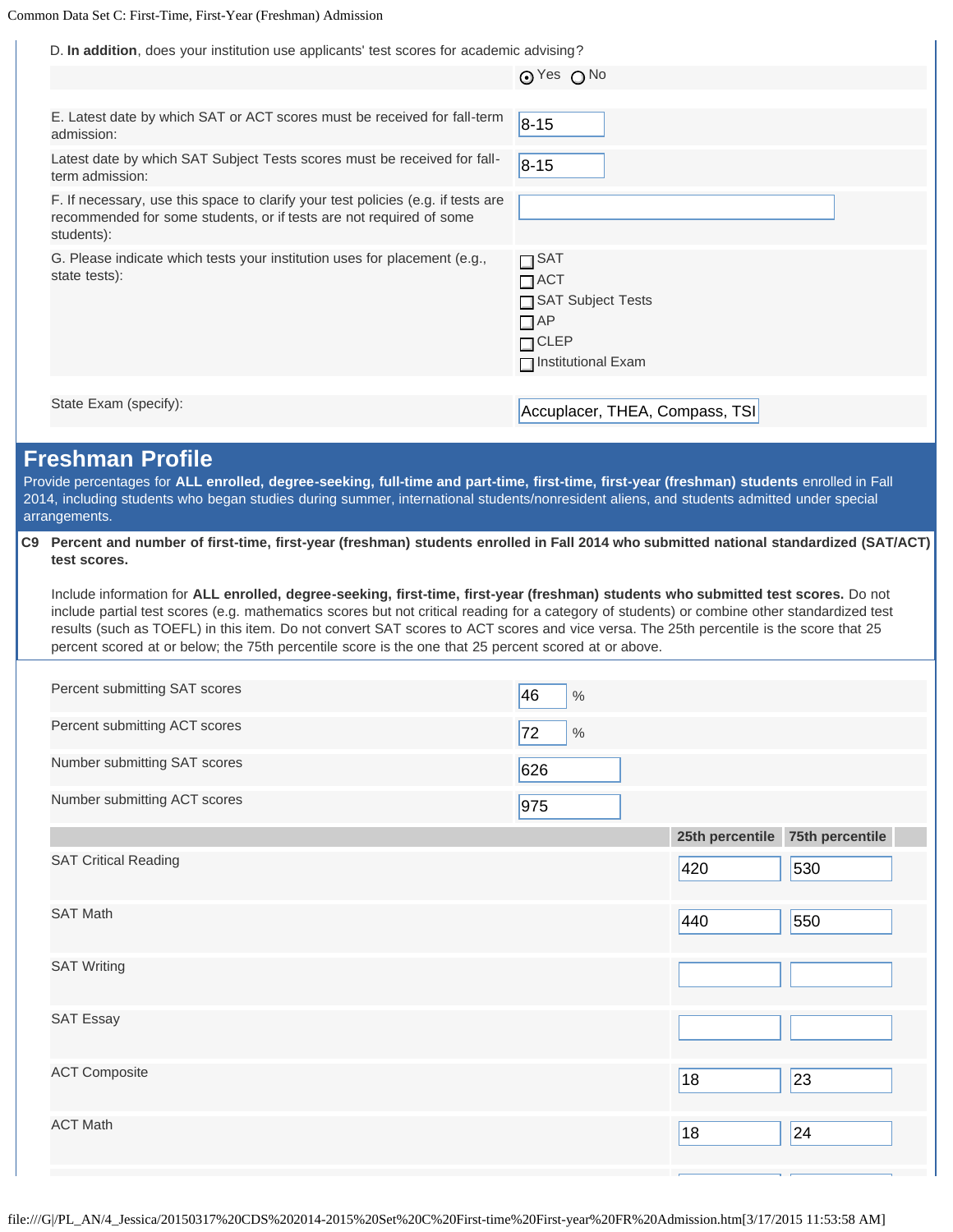| <b>ACT English</b>                                                                                                                                                                                                                                |            | 16<br>22                                                                          |
|---------------------------------------------------------------------------------------------------------------------------------------------------------------------------------------------------------------------------------------------------|------------|-----------------------------------------------------------------------------------|
| <b>ACT Writing</b>                                                                                                                                                                                                                                |            |                                                                                   |
| Percent of first-time, first-year (freshman) students with scores in each range:                                                                                                                                                                  |            |                                                                                   |
|                                                                                                                                                                                                                                                   |            | <b>SAT Writing</b><br><b>SAT Critical</b><br><b>SAT Math</b><br><b>Reading</b>    |
| 700-800                                                                                                                                                                                                                                           |            | % $ 0.5 $<br>0.5<br>$\%$<br>$\%$                                                  |
| 600-699                                                                                                                                                                                                                                           |            | $\%$<br>% 11<br>$\%$<br>10                                                        |
| 500-599                                                                                                                                                                                                                                           |            | 30<br>% 36<br>$\%$<br>$\%$                                                        |
| 400-499                                                                                                                                                                                                                                           |            | 45<br> 42 <br>$\%$<br>$\%$<br>$\%$                                                |
| 300-399                                                                                                                                                                                                                                           |            | $\%$<br>% 10<br>$\%$<br>13                                                        |
| 200-299                                                                                                                                                                                                                                           |            | % 0.5<br>$\%$<br>0.5<br>$\%$                                                      |
| Totals (should = $100\%$ )                                                                                                                                                                                                                        |            | 99<br>% 100<br>$%$ 0<br>$\frac{0}{0}$                                             |
|                                                                                                                                                                                                                                                   |            | <b>ACT</b><br><b>ACT</b><br><b>ACT Math</b><br><b>Composite</b><br><b>English</b> |
| 30-36                                                                                                                                                                                                                                             |            | $ 2\rangle$<br>% 3<br>% 3<br>$\%$                                                 |
| 24-29                                                                                                                                                                                                                                             |            | 21<br>% 17<br>% 27<br>$\%$                                                        |
| 18-23                                                                                                                                                                                                                                             |            | % 45<br>57<br>% 45<br>$\%$                                                        |
| $12 - 17$                                                                                                                                                                                                                                         |            | % 32<br>% 25<br>20<br>$\%$                                                        |
| $6 - 11$                                                                                                                                                                                                                                          |            | 0 <br>% 4<br>$%$ 0<br>$\%$                                                        |
| below 6                                                                                                                                                                                                                                           |            | $%$ 0<br>$\%$ 0<br>$\%$<br>$\pmb{0}$                                              |
| Totals (should = $100\%$ )                                                                                                                                                                                                                        |            | % 101<br>% 100<br>$\%$<br>100                                                     |
| C10 Percent of all degree-seeking, first-time, first-year (freshman) students who had high school class rank within each of the following ranges<br>(report information for those students from whom you collected high school rank information). |            |                                                                                   |
| Percent in top tenth of high school graduating class                                                                                                                                                                                              | $\%$<br>15 |                                                                                   |
| Percent in top quarter of high school graduating class                                                                                                                                                                                            | 39<br>$\%$ |                                                                                   |
| Top half + bottom half = $100\%$                                                                                                                                                                                                                  |            |                                                                                   |
| Percent in top half of high school graduating class                                                                                                                                                                                               | $\%$<br>75 |                                                                                   |

file:///G|/PL\_AN/4\_Jessica/20150317%20CDS%202014-2015%20Set%20C%20First-time%20First-year%20FR%20Admission.htm[3/17/2015 11:53:58 AM]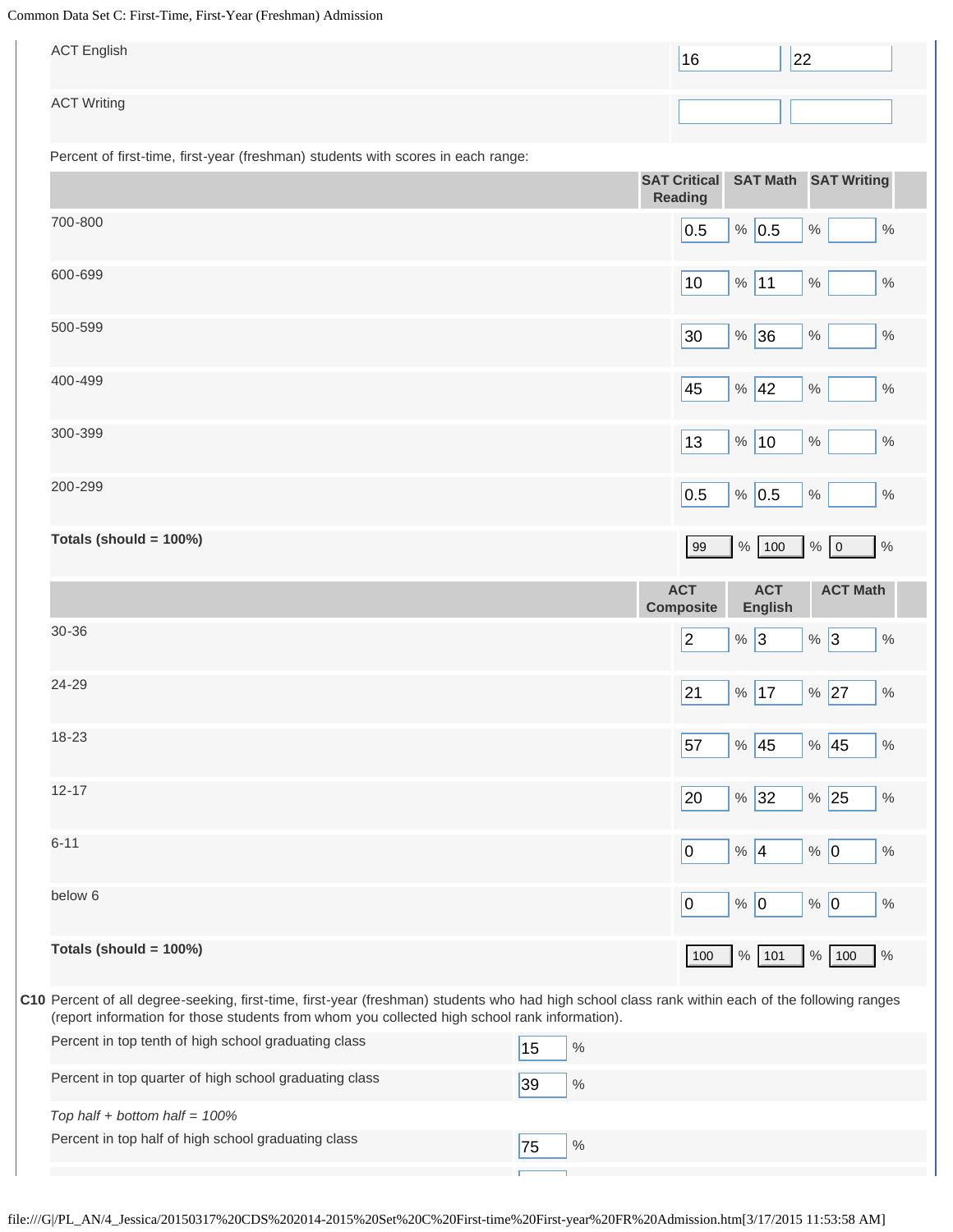| Percent in bottom half of high school graduating class                                               | $\frac{9}{6}$ |
|------------------------------------------------------------------------------------------------------|---------------|
| Totals (should = $100\%$ )                                                                           | $\%$<br>100   |
| Percent in bottom quarter of high school graduating class                                            | $\%$          |
| Percent of total first-time, first-year (freshman) students who submitted<br>high school class rank: | $\%$          |

**C11** Percentage of all enrolled, degree-seeking, first-time, first-year (freshman) students who had high school grade-point averages within each of the following ranges (using 4.0 scale). Report information only for those students from whom you collected high school GPA.

|                 | Percent who had GPA of 3.75 or higher                                                                           | $\frac{0}{0}$ |
|-----------------|-----------------------------------------------------------------------------------------------------------------|---------------|
|                 | Percent who had GPA between 3.50 and 3.74                                                                       | $\frac{0}{0}$ |
|                 | Percent who had GPA between 3.25 and 3.49                                                                       | $\%$          |
|                 | Percent who had GPA between 3.0 and 3.24                                                                        | $\%$          |
|                 | Percent who had GPA between 2.50 and 2.99                                                                       | $\%$          |
|                 | Percent who had GPA between 2.0 and 2.49                                                                        | $\%$          |
|                 | Percent who had GPA between 1.0 and 1.99                                                                        | $\%$          |
|                 | Percent who had GPA below 1.0                                                                                   | $\%$          |
|                 | Totals (should = $100\%$ )                                                                                      | $\%$<br>0     |
| C <sub>12</sub> |                                                                                                                 |               |
|                 | Average high school GPA of all degree-seeking, first-time, first year<br>(freshman) students who submitted GPA: |               |
|                 | Percent of total first-time, first-year (freshman) students who submitted<br>high school GPA:                   | $\%$          |
|                 |                                                                                                                 |               |

### **Admission Policies**

#### **C13 Application Fee**

| Does your institution have an application fee?       | $O$ Yes $O$ No |
|------------------------------------------------------|----------------|
| Amount of application fee                            | l4C            |
| Can it be waived for applicants with financial need? | $O$ Yes $O$ No |
|                                                      |                |

If you have an application fee and an on-line application option, please indicate policy for students who apply on-line:

| Same fee:                                                                 | $O$ Yes $O$ No |
|---------------------------------------------------------------------------|----------------|
| Free:                                                                     | $O$ Yes $O$ No |
|                                                                           |                |
| Reduced:                                                                  | $OYes ONo$     |
| Can on-line application fee be waived for applicants with financial need? | $O$ Yes $O$ No |
|                                                                           |                |
| <b>C14 Application Closing Date</b>                                       |                |
| Does your institution have an application closing date?                   | $OYes$ $ONo$   |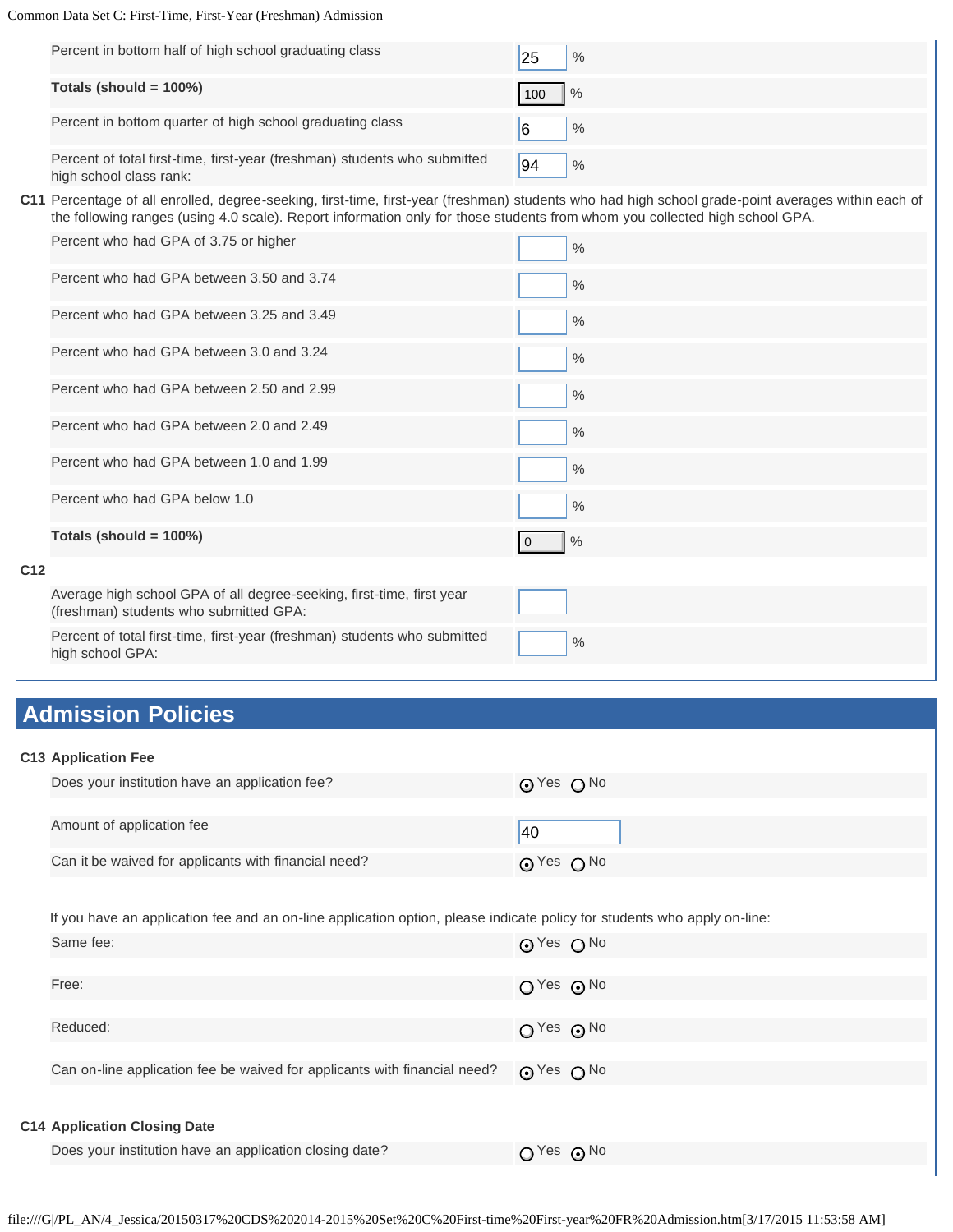|                 | Application closing date (Fall):                                                                                                                                           |                                    |
|-----------------|----------------------------------------------------------------------------------------------------------------------------------------------------------------------------|------------------------------------|
|                 |                                                                                                                                                                            |                                    |
|                 | Priority date:                                                                                                                                                             | $8-1$                              |
| C <sub>15</sub> |                                                                                                                                                                            |                                    |
|                 | Are first-time, first-year students accepted for terms other than the fall?                                                                                                | $\odot$ Yes $\odot$ No             |
|                 |                                                                                                                                                                            |                                    |
|                 | C16 Notification to applicants of admission decision sent (fill in one only)                                                                                               |                                    |
|                 | On a rolling basis beginning (date):                                                                                                                                       | $ 9-1 $                            |
|                 | By (date):                                                                                                                                                                 |                                    |
|                 | Other:                                                                                                                                                                     | file is completed                  |
|                 | C17 Reply policy for admitted applicants (fill in one only)                                                                                                                |                                    |
|                 | Must reply by (date):                                                                                                                                                      |                                    |
|                 |                                                                                                                                                                            | <b>D</b> No set date               |
|                 | Must reply by May 1 or within                                                                                                                                              |                                    |
|                 |                                                                                                                                                                            | weeks if notified thereafter       |
|                 | Other:                                                                                                                                                                     | no reply required                  |
|                 | Deadline for housing deposit (MMDD):                                                                                                                                       |                                    |
|                 | Amount of housing deposit:                                                                                                                                                 | \$150.00                           |
|                 | Refundable if student does not enroll?                                                                                                                                     | ⊙ Yes, in full ○ Yes, in part ○ No |
|                 |                                                                                                                                                                            |                                    |
|                 | C18 Deferred admission:                                                                                                                                                    |                                    |
|                 | Does your institution allow students to postpone enrollment after<br>admission?                                                                                            | $O$ Yes $O$ No                     |
|                 |                                                                                                                                                                            |                                    |
|                 | If yes, maximum period of postponement:                                                                                                                                    | 1 term                             |
|                 | C19 Early admission of high school students:                                                                                                                               |                                    |
|                 | Does your institution allow high school students to enroll as full-time, first-<br>time, first-year (freshman) students one year or more before high school<br>graduation? | $O$ Yes $O$ No                     |
|                 |                                                                                                                                                                            |                                    |

## **Early Decision and Early Action Plans**

|  | C <sub>21</sub> Early decision                                                                                                                                                                                                                                                                                                                                           |  |  |  |  |
|--|--------------------------------------------------------------------------------------------------------------------------------------------------------------------------------------------------------------------------------------------------------------------------------------------------------------------------------------------------------------------------|--|--|--|--|
|  | Does your institution offer an early decision plan (an admission plan that $\bigcirc$ Yes $\bigcirc$ No<br>permits students to apply and be notified of an admission decision well in<br>advance of the regular notification date and that asks students to commit<br>to attending if accepted) for first-time, first-year (freshman) applicants for<br>Fall enrollment? |  |  |  |  |
|  | If "yes," please complete the following:                                                                                                                                                                                                                                                                                                                                 |  |  |  |  |
|  | First or only early decision plan closing date:                                                                                                                                                                                                                                                                                                                          |  |  |  |  |
|  |                                                                                                                                                                                                                                                                                                                                                                          |  |  |  |  |

file:///G|/PL\_AN/4\_Jessica/20150317%20CDS%202014-2015%20Set%20C%20First-time%20First-year%20FR%20Admission.htm[3/17/2015 11:53:58 AM]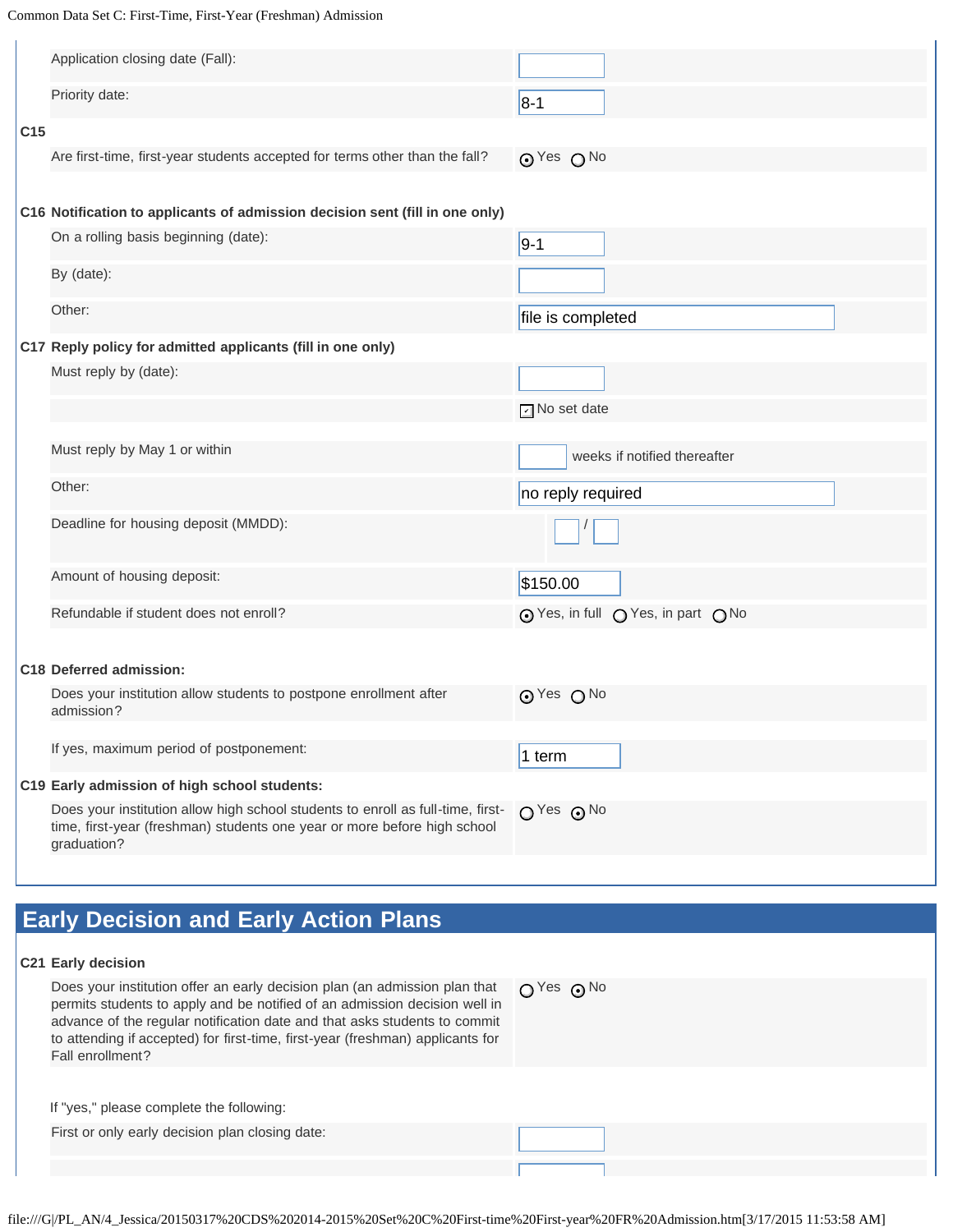| First or only early decision plan notification date:                                                                                                                                                          |              |
|---------------------------------------------------------------------------------------------------------------------------------------------------------------------------------------------------------------|--------------|
| Other early decision plan closing date:                                                                                                                                                                       |              |
| Other early decision plan notification date:                                                                                                                                                                  |              |
| For the Fall 2014 entering class:                                                                                                                                                                             |              |
| Number of early decision applications received by your institution:                                                                                                                                           |              |
| Number of applicants admitted under early decision plan:                                                                                                                                                      |              |
| Please provide significant details about your early decision plan.                                                                                                                                            |              |
| C22 Early action:                                                                                                                                                                                             |              |
| Do you have a nonbinding early action plan whereby students are notified<br>of an admission decision well in advance of the regular notification date<br>but do not have to commit to attending your college? | $OYes$ $ONo$ |
|                                                                                                                                                                                                               |              |
| If "yes," please complete the following:                                                                                                                                                                      |              |
| Early action closing date:                                                                                                                                                                                    |              |
| Early action notification date:                                                                                                                                                                               |              |
| Is your early action plan a "restrictive" plan under which you limit students<br>from applying to other early plans?                                                                                          | $OYes$ ONo   |
| Early action II closing date:                                                                                                                                                                                 |              |
| Early action II notification date:                                                                                                                                                                            |              |
|                                                                                                                                                                                                               |              |

#### **PLEASE NOTE THE FOLLOWING:**

**1) Saving the form does not Lock it. You may return at any time to make changes or update your data.**

**2) Once you have saved all of your forms, you will receive no further email reminders for the active data collection campaign.**

**I certify that the data contained in this form are accurate, correct, and up-to-date.**

| Name:  |  |
|--------|--|
| Title: |  |
| Phone: |  |
| Email: |  |

**If you have questions or would like to contact our Technical Support staff, you can e-mail them at [surveysupport@review.com](mailto:surveysupport@review.com)**

Next Page Cancel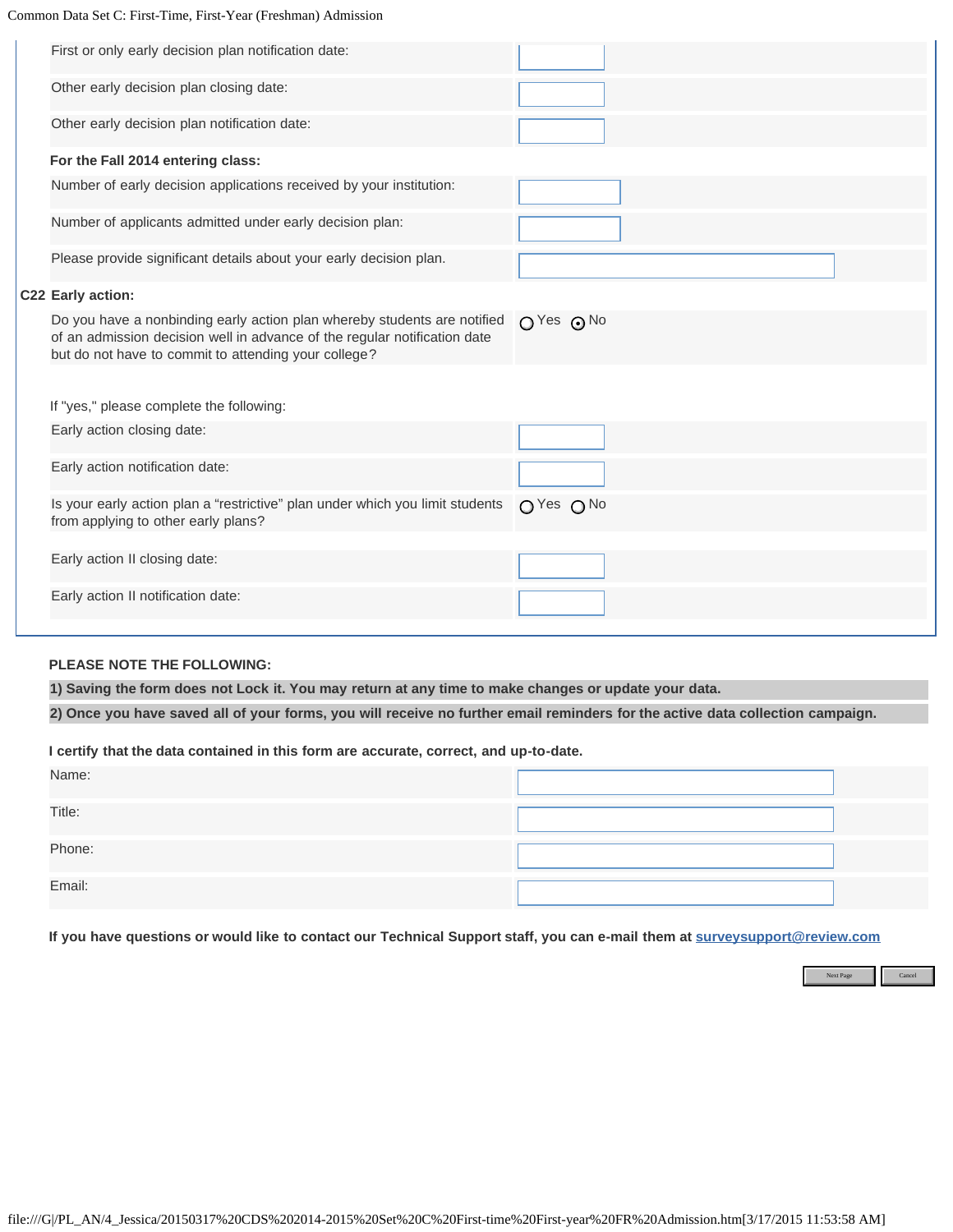Women

### **Common Data Set D: Transfer Admission (2014-2015) (2014-2015)**

|                | Instructions and Help                                                                                                                                                                 | <b>Glossary of Terms</b> |                   |                                      |                                      |
|----------------|---------------------------------------------------------------------------------------------------------------------------------------------------------------------------------------|--------------------------|-------------------|--------------------------------------|--------------------------------------|
|                | <b>Fall Applicants</b>                                                                                                                                                                |                          |                   |                                      |                                      |
| D <sub>1</sub> |                                                                                                                                                                                       |                          |                   |                                      |                                      |
|                | Does your institution enroll transfer students? (If no, please skip to Section $\odot$ Yes $\bigcirc$ No<br>E)                                                                        |                          |                   |                                      |                                      |
|                | If yes, may transfer students earn advanced standing credit by transferring $\bigcirc$ Yes $\bigcirc$ No<br>credits earned from course work completed at other colleges/universities? |                          |                   |                                      |                                      |
| D <sub>2</sub> | Provide the number of students who applied, were admitted, and enrolled as degree-seeking transfer students in Fall 2014.                                                             |                          |                   |                                      |                                      |
|                |                                                                                                                                                                                       |                          | <b>Applicants</b> | <b>Admitted</b><br><b>Applicants</b> | <b>Enrolled</b><br><b>Applicants</b> |
|                | Men                                                                                                                                                                                   |                          | 745               | 601                                  | 450                                  |

| Women        | 938   | 1751  | 536 |
|--------------|-------|-------|-----|
| <b>Total</b> | 1,683 | 1,345 | 986 |

## **Application for Admission**

#### **D3 Indicate terms for which transfers may enroll:**

|    |                                                                                                                                                  | $\Box$ Fall<br><b>□</b> Winter<br><b>□</b> Spring<br><b>□</b> Summer |  |
|----|--------------------------------------------------------------------------------------------------------------------------------------------------|----------------------------------------------------------------------|--|
| D4 |                                                                                                                                                  |                                                                      |  |
|    | Must a transfer applicant have a minimum number of credits completed or $\bigcirc$ Yes $\bigcirc$ No<br>else must apply as an entering freshman? |                                                                      |  |
|    | If yes, what is the minimum number of credits and the unit of measure?                                                                           | 12                                                                   |  |

### **D5 Indicate all items required of transfer students to apply for admission:**

|                             | <b>Required of All</b> | <b>Recommended of</b><br>All | <b>Recommended of</b><br><b>Some</b> | <b>Required of</b><br><b>Some</b> | <b>Not Required</b> |
|-----------------------------|------------------------|------------------------------|--------------------------------------|-----------------------------------|---------------------|
| High school transcript      |                        | $\circ$                      | O                                    | $\odot$                           |                     |
| College transcript(s)       | $\odot$                | $\circ$                      |                                      | O                                 |                     |
| Essay or personal statement | U                      | $\circ$                      |                                      | O                                 | $\odot$             |
| Interview                   |                        | $\circ$                      |                                      | O                                 | $\odot$             |
| Standardized test score     |                        | O                            |                                      | $\odot$                           |                     |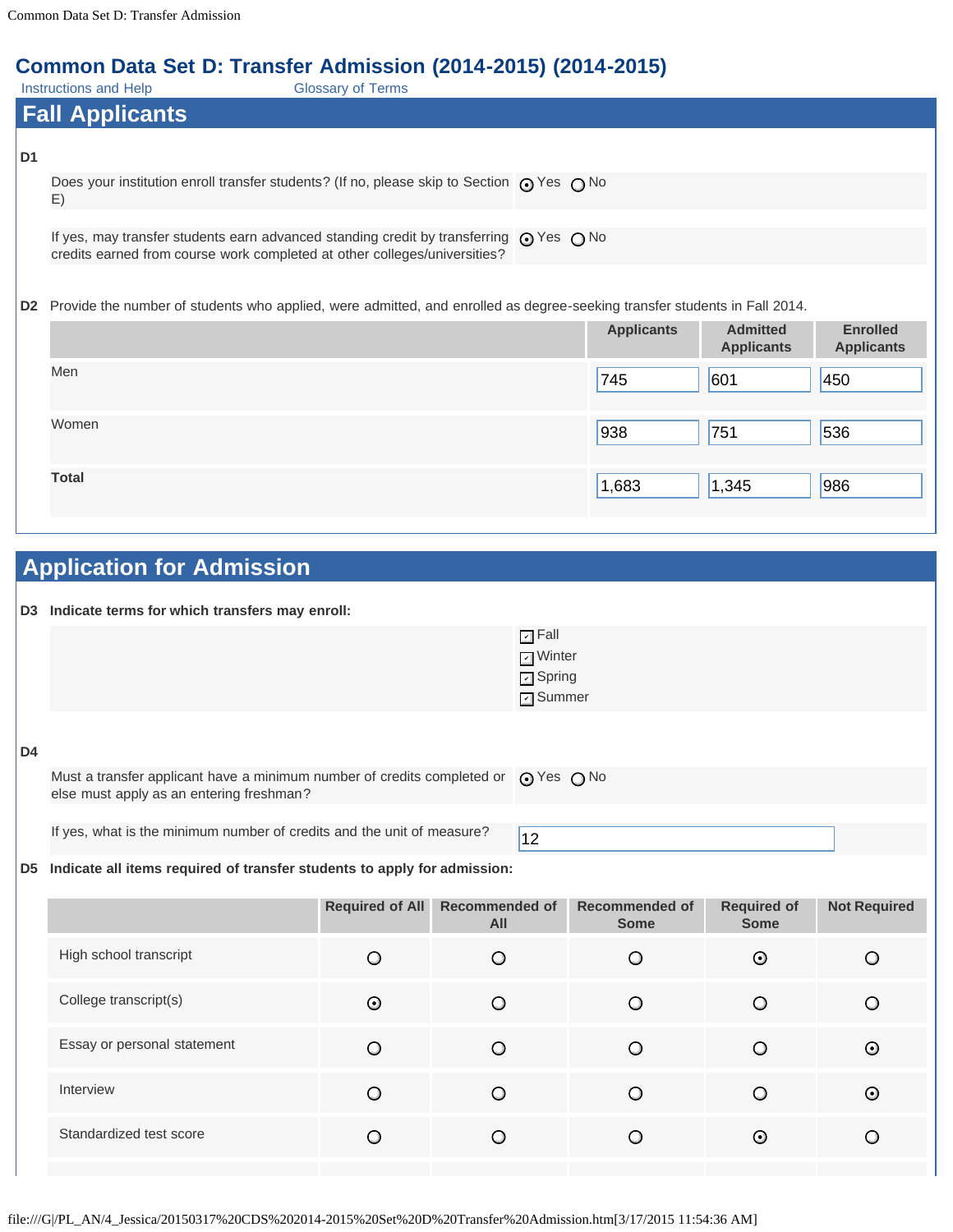#### Common Data Set D: Transfer Admission

|                 | Statement of good standing from prior<br>institution(s)                                                                                                                                                                    | $\circ$ | $\odot$                        | $\circ$                                                                                                           | O                    | O |
|-----------------|----------------------------------------------------------------------------------------------------------------------------------------------------------------------------------------------------------------------------|---------|--------------------------------|-------------------------------------------------------------------------------------------------------------------|----------------------|---|
| D <sub>6</sub>  |                                                                                                                                                                                                                            |         |                                |                                                                                                                   |                      |   |
|                 | If a minimum high school grade point average is required of transfer<br>applicants, specify (on a 4.0 scale):                                                                                                              |         |                                |                                                                                                                   |                      |   |
| D7              | If a minimum college grade point average is required of transfer<br>applicants, specify (on a 4.0 scale):                                                                                                                  |         | 2.0                            |                                                                                                                   |                      |   |
| D <sub>8</sub>  |                                                                                                                                                                                                                            |         |                                |                                                                                                                   |                      |   |
|                 | List any other application requirements specific to transfer applicants:                                                                                                                                                   |         |                                | Admission to nursing, counseling, social<br>work, and education programs may be<br>based on GPA of transfer work. |                      |   |
| D <sub>9</sub>  | List application priority, closing, notification, and candidate reply dates for transfer students. If applications are reviewed on a continuous or<br>rolling basis, place a check mark in the "Rolling admission" column. |         |                                |                                                                                                                   |                      |   |
|                 |                                                                                                                                                                                                                            |         | <b>Priority</b><br><b>Date</b> | <b>Closing</b><br>Notifi-<br><b>Date</b><br>cation<br><b>Date</b>                                                 | <b>Reply</b><br>date |   |
|                 | Fall                                                                                                                                                                                                                       |         |                                |                                                                                                                   |                      |   |
|                 |                                                                                                                                                                                                                            |         |                                | Rolling Admission                                                                                                 |                      |   |
|                 | Winter                                                                                                                                                                                                                     |         |                                |                                                                                                                   |                      |   |
|                 |                                                                                                                                                                                                                            |         |                                | □ Rolling Admission                                                                                               |                      |   |
|                 | Spring                                                                                                                                                                                                                     |         |                                |                                                                                                                   |                      |   |
|                 |                                                                                                                                                                                                                            |         |                                | Rolling Admission                                                                                                 |                      |   |
|                 | Summer                                                                                                                                                                                                                     |         |                                |                                                                                                                   |                      |   |
|                 |                                                                                                                                                                                                                            |         |                                | Rolling Admission                                                                                                 |                      |   |
| D <sub>10</sub> |                                                                                                                                                                                                                            |         |                                |                                                                                                                   |                      |   |
|                 | Does an open admission policy, if reported, apply to transfer students?                                                                                                                                                    |         |                                | $OYes ONo$                                                                                                        |                      |   |
| D11             |                                                                                                                                                                                                                            |         |                                |                                                                                                                   |                      |   |
|                 | Describe additional requirements for transfer admission, if applicable:                                                                                                                                                    |         |                                |                                                                                                                   |                      |   |
|                 |                                                                                                                                                                                                                            |         |                                |                                                                                                                   |                      |   |

### **Transfer Credit Policies**

#### **D12**

Report the lowest letter grade earned for any course that may be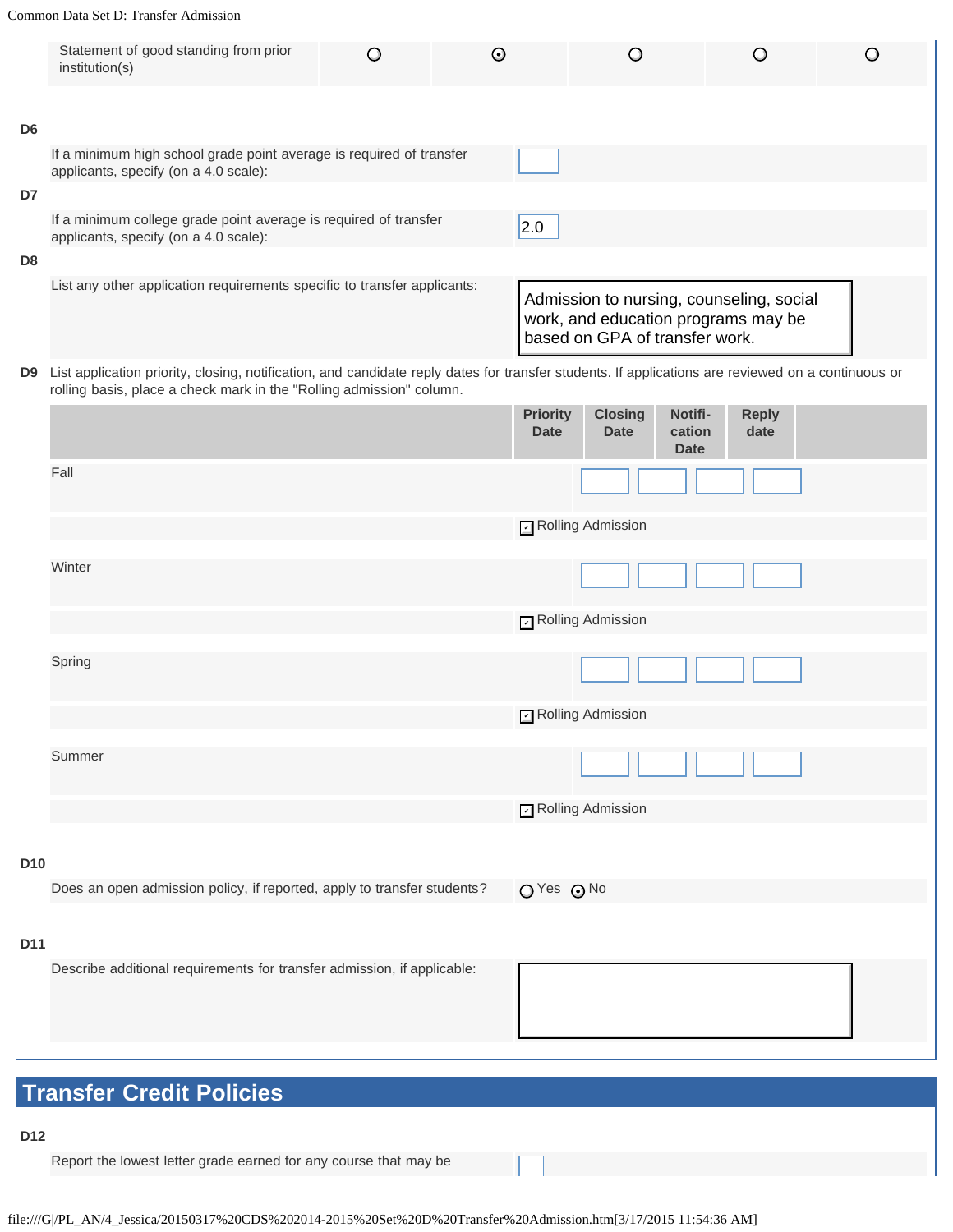#### Common Data Set D: Transfer Admission

|            | transferred for credit:                                                                                    | C               |                    |                    |
|------------|------------------------------------------------------------------------------------------------------------|-----------------|--------------------|--------------------|
| <b>D13</b> |                                                                                                            |                 |                    |                    |
|            |                                                                                                            |                 | <b>Number</b>      | <b>Unit Type</b>   |
|            | Maximum number of credits or courses that may be transferred from a two-year institution:                  |                 | 81<br>credit hours |                    |
| <b>D14</b> |                                                                                                            |                 |                    |                    |
|            |                                                                                                            |                 | <b>Number</b>      | <b>Unit Type</b>   |
|            | Maximum number of credits or courses that may be transferred from a four-year institution:                 |                 | 81                 | credit hr no limit |
| <b>D15</b> |                                                                                                            |                 |                    |                    |
|            | Minimum number of credits that transfers must complete at your institution<br>to earn an associate degree: |                 |                    |                    |
| <b>D16</b> |                                                                                                            |                 |                    |                    |
|            | Minimum number of credits that transfers must complete at your institution<br>to earn a bachelor's degree: | 30 <sub>o</sub> |                    |                    |
| <b>D17</b> |                                                                                                            |                 |                    |                    |
|            | Describe other transfer credit policies:                                                                   |                 |                    |                    |

#### **PLEASE NOTE THE FOLLOWING:**

**1) Saving the form does not Lock it. You may return at any time to make changes or update your data.**

**2) Once you have saved all of your forms, you will receive no further email reminders for the active data collection campaign.**

**I certify that the data contained in this form are accurate, correct, and up-to-date.**

| Name:  |  |
|--------|--|
| Title: |  |
| Phone: |  |
| Email: |  |

**If you have questions or would like to contact our Technical Support staff, you can e-mail them at [surveysupport@review.com](mailto:surveysupport@review.com)**

Next Page Cancel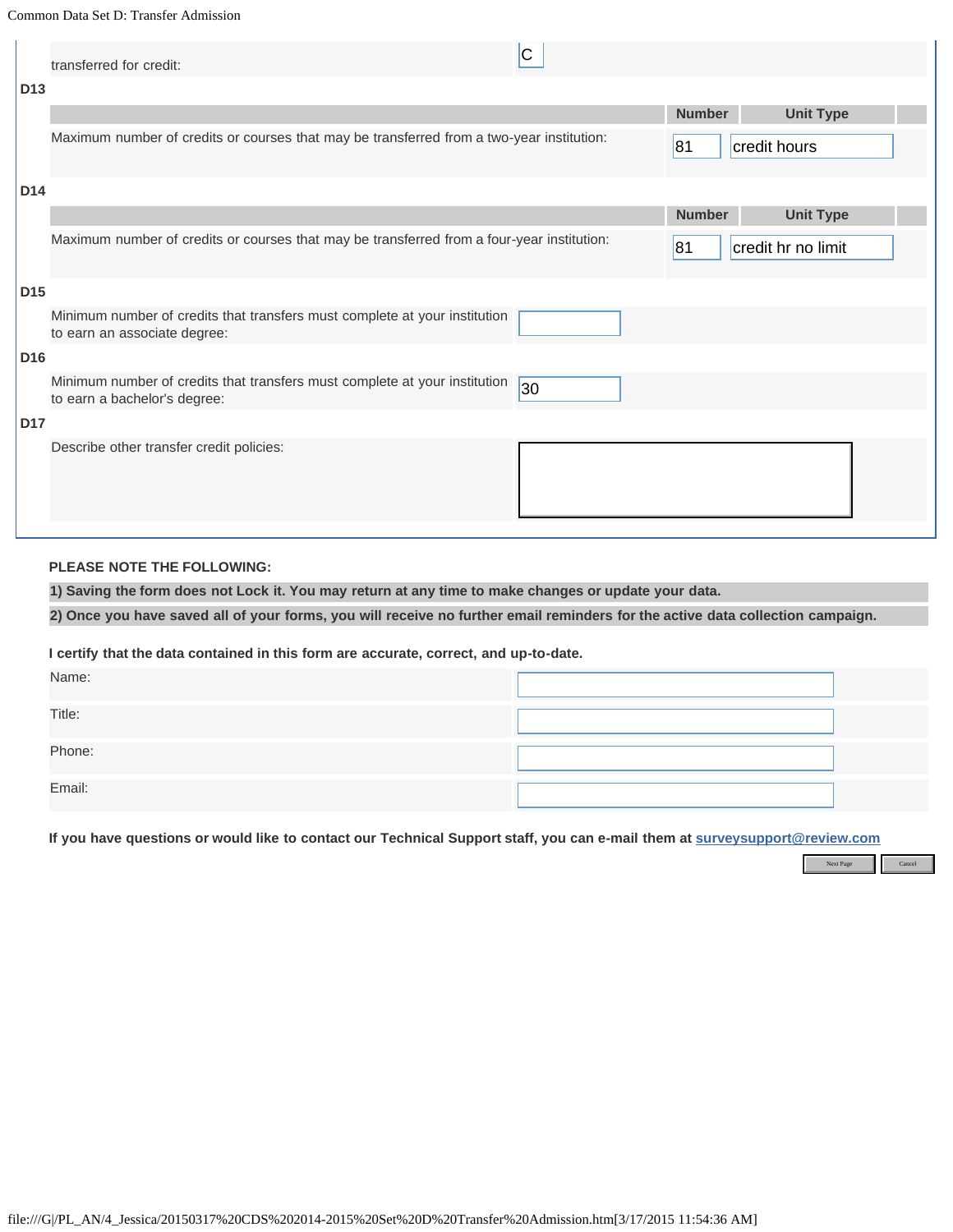### **Common Data Set E: Academic Offerings And Policies (2014-2015) (2014-2015)**

|                | <b>Instructions and Help</b>                                                                     | <b>Glossary of Terms</b> |                                                                                                                                                                                                                                                                                                                                                                                                                                                                                                |  |  |  |
|----------------|--------------------------------------------------------------------------------------------------|--------------------------|------------------------------------------------------------------------------------------------------------------------------------------------------------------------------------------------------------------------------------------------------------------------------------------------------------------------------------------------------------------------------------------------------------------------------------------------------------------------------------------------|--|--|--|
|                | <b>Special study options:</b>                                                                    |                          |                                                                                                                                                                                                                                                                                                                                                                                                                                                                                                |  |  |  |
|                | E1 Identify those programs available at your institution. Refer to the glossary for definitions. |                          |                                                                                                                                                                                                                                                                                                                                                                                                                                                                                                |  |  |  |
|                |                                                                                                  |                          | 7 Accelerated program<br>O Cooperative education program<br>□ Cross-registration<br>Distance learning<br>Double major<br>□ Dual enrollment<br>7 English as a Second Language (ESL)<br>Exchange student program (domestic)<br>External degree program<br><b>기</b> Honors program<br>Independent study<br>$\Box$ Internships<br>DI Liberal arts/career combination<br>Student-designed major<br>□ Study abroad<br>Teacher certification program<br>□ Weekend college<br>□ Other (please specify) |  |  |  |
|                | If you selected Other please specify:                                                            |                          |                                                                                                                                                                                                                                                                                                                                                                                                                                                                                                |  |  |  |
|                |                                                                                                  |                          |                                                                                                                                                                                                                                                                                                                                                                                                                                                                                                |  |  |  |
|                | E2 This question has been removed from the CDS.                                                  |                          |                                                                                                                                                                                                                                                                                                                                                                                                                                                                                                |  |  |  |
|                | Areas in which all or most students are required to complete some course work                    |                          |                                                                                                                                                                                                                                                                                                                                                                                                                                                                                                |  |  |  |
| E <sub>3</sub> |                                                                                                  |                          |                                                                                                                                                                                                                                                                                                                                                                                                                                                                                                |  |  |  |

|                                       | Arts/fine arts                    |
|---------------------------------------|-----------------------------------|
|                                       | Computer literacy                 |
|                                       | English (including composition)   |
|                                       | Foreign languages                 |
|                                       | <b>□</b> History                  |
|                                       | <b>□</b> Humanities               |
|                                       | □ Mathematics                     |
|                                       | Philosophy                        |
|                                       | Sciences (biological or physical) |
|                                       | □ Social science                  |
|                                       | Other (please specify)            |
|                                       |                                   |
| If you selected Other please specify: | BA degree requires Foreign        |
|                                       | Languages                         |
|                                       |                                   |
| <b>PLEASE NOTE THE FOLLOWING:</b>     |                                   |

file:///G|/PL\_AN/4\_Jessica/20150317%20CDS%202014-2015%20Set%20E%20Academic%20Offerings%20and%20Policies.htm[3/17/2015 11:55:09 AM]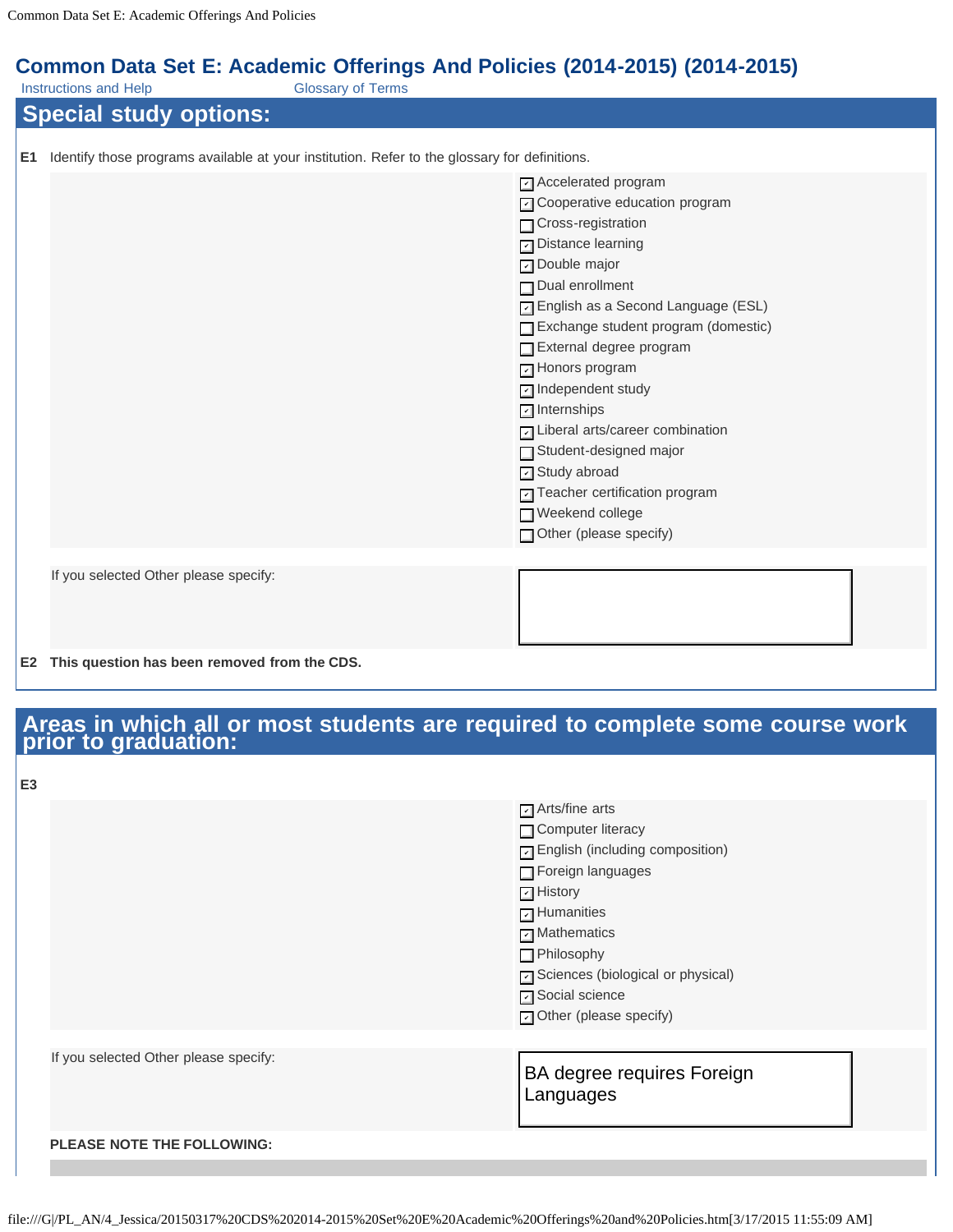| 1) Saving the form does not Lock it. You may return at any time to make changes or update your data.                           |  |  |  |  |
|--------------------------------------------------------------------------------------------------------------------------------|--|--|--|--|
| 2) Once you have saved all of your forms, you will receive no further email reminders for the active data collection campaign. |  |  |  |  |
| I certify that the data contained in this form are accurate, correct, and up-to-date.                                          |  |  |  |  |
| Name:                                                                                                                          |  |  |  |  |
| Title:                                                                                                                         |  |  |  |  |
| Phone:                                                                                                                         |  |  |  |  |
| Email:                                                                                                                         |  |  |  |  |
| If you have questions or would like to contact our Technical Support staff, you can e-mail them at survey support @review.com  |  |  |  |  |

Next Page Cancel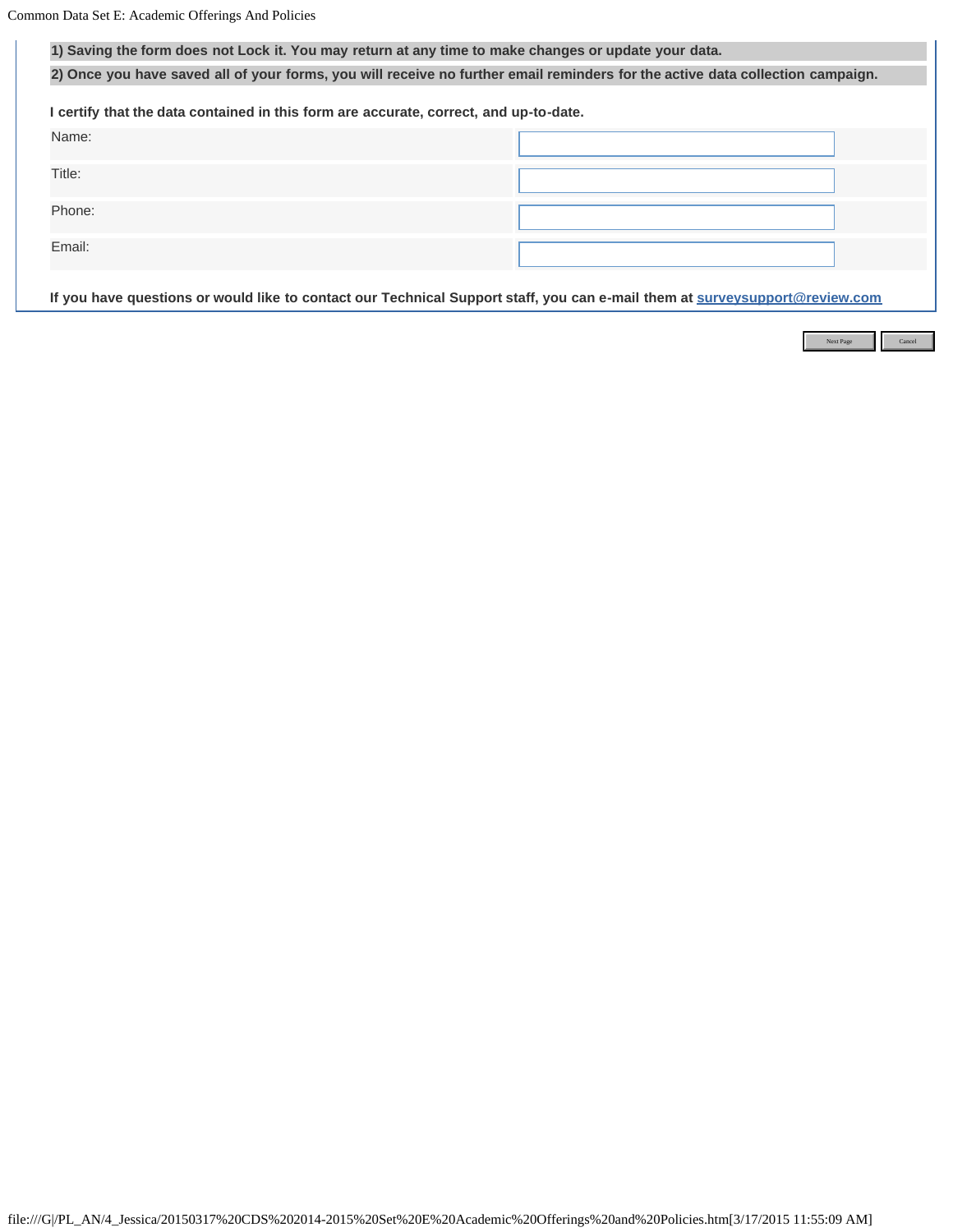## **Common Data Set F: Student Life (2014-2015) (2014-2015)**<br> **Clossary of Terms**

[Instructions and Help](javascript:;)

**F1** Percentages of first-times, first-year (freshman) degree-seeking students and all degree-seeking undergraduates enrolled in Fall 2014 who fit the following categories:

|                                                                                                                    | First-time.<br>first-year<br>(freshman)<br><b>students</b> | <b>Under-</b><br>graduates |  |
|--------------------------------------------------------------------------------------------------------------------|------------------------------------------------------------|----------------------------|--|
|                                                                                                                    |                                                            |                            |  |
| Percent who are from out of state (exclude international/nonresident aliens from the numerator and<br>denominator) | $\%$<br>10                                                 | $\%$<br>12                 |  |
| Percent of men who join fraternities                                                                               | 7<br>%                                                     | 5.7<br>$\%$                |  |
| Percent of women who join sororities                                                                               | 12<br>%                                                    | 5.4<br>$\%$                |  |
| Percent who live in college-owned, -operated, or -affiliated housing                                               | %<br>83                                                    | $\frac{0}{0}$<br>31        |  |
| Percent who live off campus or commute                                                                             | 17<br>%                                                    | 64<br>$\frac{0}{0}$        |  |
| Percent of students age 25 and older                                                                               | %<br>10                                                    | $\%$<br>22                 |  |
| Average age of full-time students                                                                                  | 18                                                         | 22                         |  |
| Average age of all students (full- and part-time)                                                                  | 18                                                         | 23                         |  |

### **Activities offered**

**F2** Identify those programs available at your institution

| □ Campus Ministries                |
|------------------------------------|
| <b>□</b> Choral groups             |
| □ Concert band                     |
| <b>口Dance</b>                      |
| <b>□</b> Drama/theater             |
| International Student Organization |
| <b>□</b> Jazz band                 |
| □ Literary magazine                |
| <b>जि</b> Marching band            |
| $\Box$ Model UN                    |
| □ Music ensembles                  |
| <b>□</b> Musical theater           |
| <b>口</b> Opera                     |
| <b>Pep band</b>                    |
| □ Radio station                    |
| □ Student government               |
| □ Student newspaper                |
| Student-run film society           |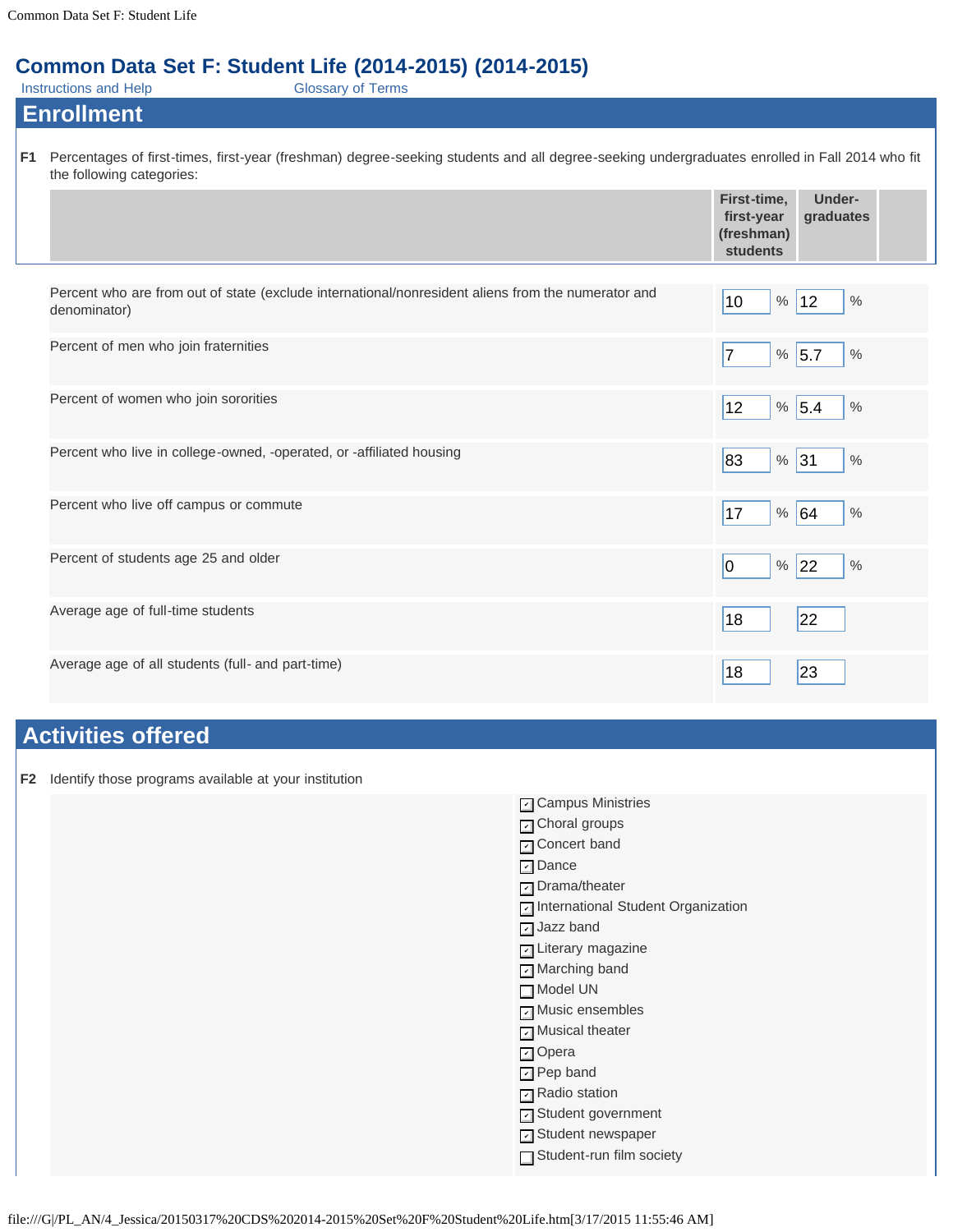| Symphony orchestra          |  |
|-----------------------------|--|
| <b>7</b> Television station |  |

Yearbook ✔

### **ROTC**

| F <sub>3</sub> | (program offered in cooperation with Reserve Officer's Training Corps) |                                                         |
|----------------|------------------------------------------------------------------------|---------------------------------------------------------|
|                | Army ROTC is offered:                                                  | $\Box$ On campus<br>At cooperating institutions (name): |
|                |                                                                        |                                                         |
|                | Navy ROTC is offered:                                                  | $\Box$ On campus<br>At cooperating institutions (name): |
|                |                                                                        |                                                         |
|                | Air Force ROTC is offered:                                             | $\Box$ On campus<br>At cooperating institutions (name): |
|                |                                                                        |                                                         |

### **Housing**

**F4** Check all types of college-owned, -operated, or -affiliated housing available for undergraduates at your institution

Coed dorms ✔ 7 Special housing for disabled student Men's dorms ✔ Special housing for international students Women's dorms ✔ 7 Fraternity/sorority housing Apartments for married students □ Cooperative housing Apartments for single students **□ Wellness housing** Theme housing **◯ Other (please specify)** If you selected Other please specify: Honors Program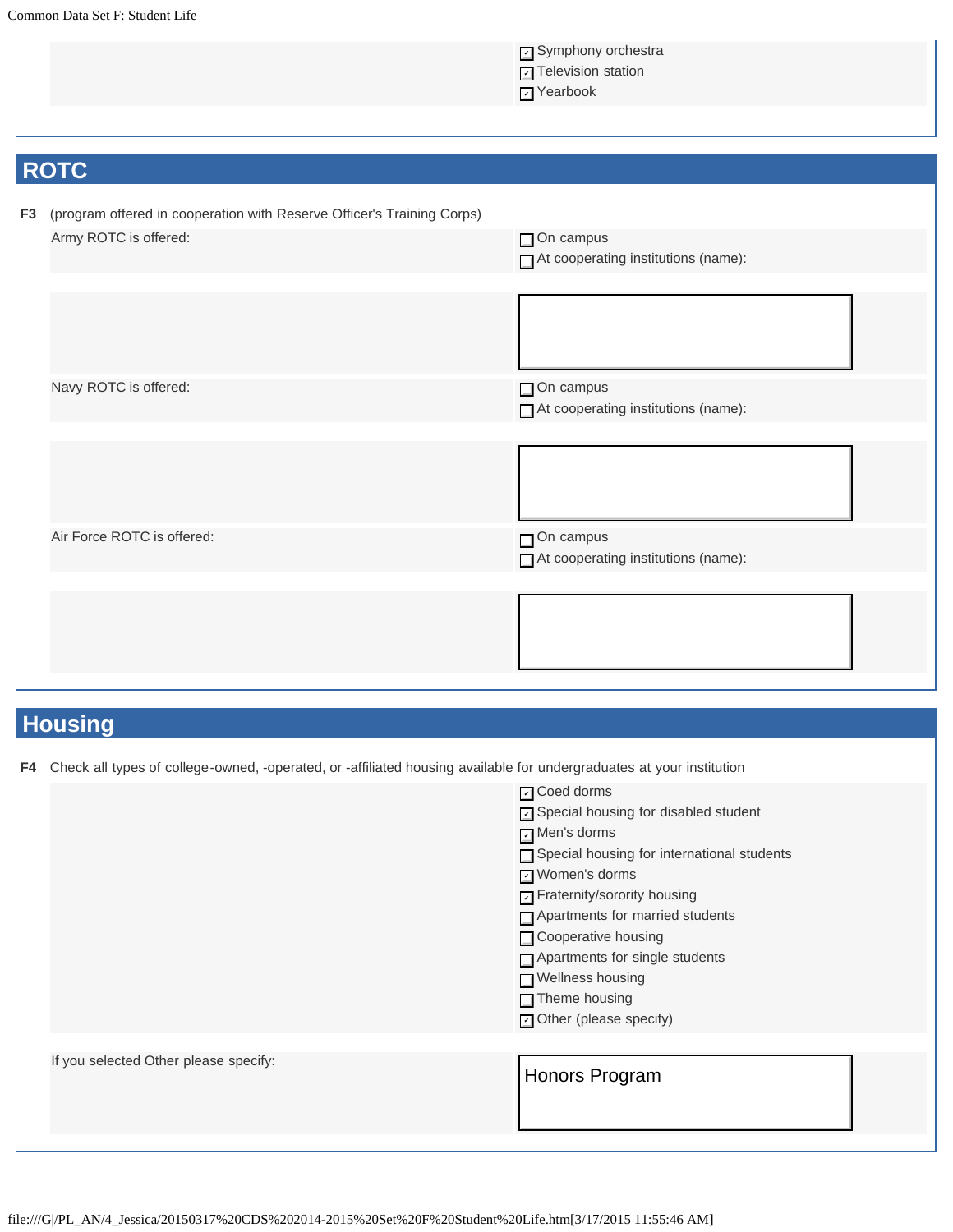#### **PLEASE NOTE THE FOLLOWING:**

**1) Saving the form does not Lock it. You may return at any time to make changes or update your data.**

**2) Once you have saved all of your forms, you will receive no further email reminders for the active data collection campaign.**

**I certify that the data contained in this form are accurate, correct, and up-to-date.**

| Name:  |  |
|--------|--|
| Title: |  |
| Phone: |  |
| Email: |  |

**If you have questions or would like to contact our Technical Support staff, you can e-mail them at [surveysupport@review.com](mailto:surveysupport@review.com)**

Next Page Cancel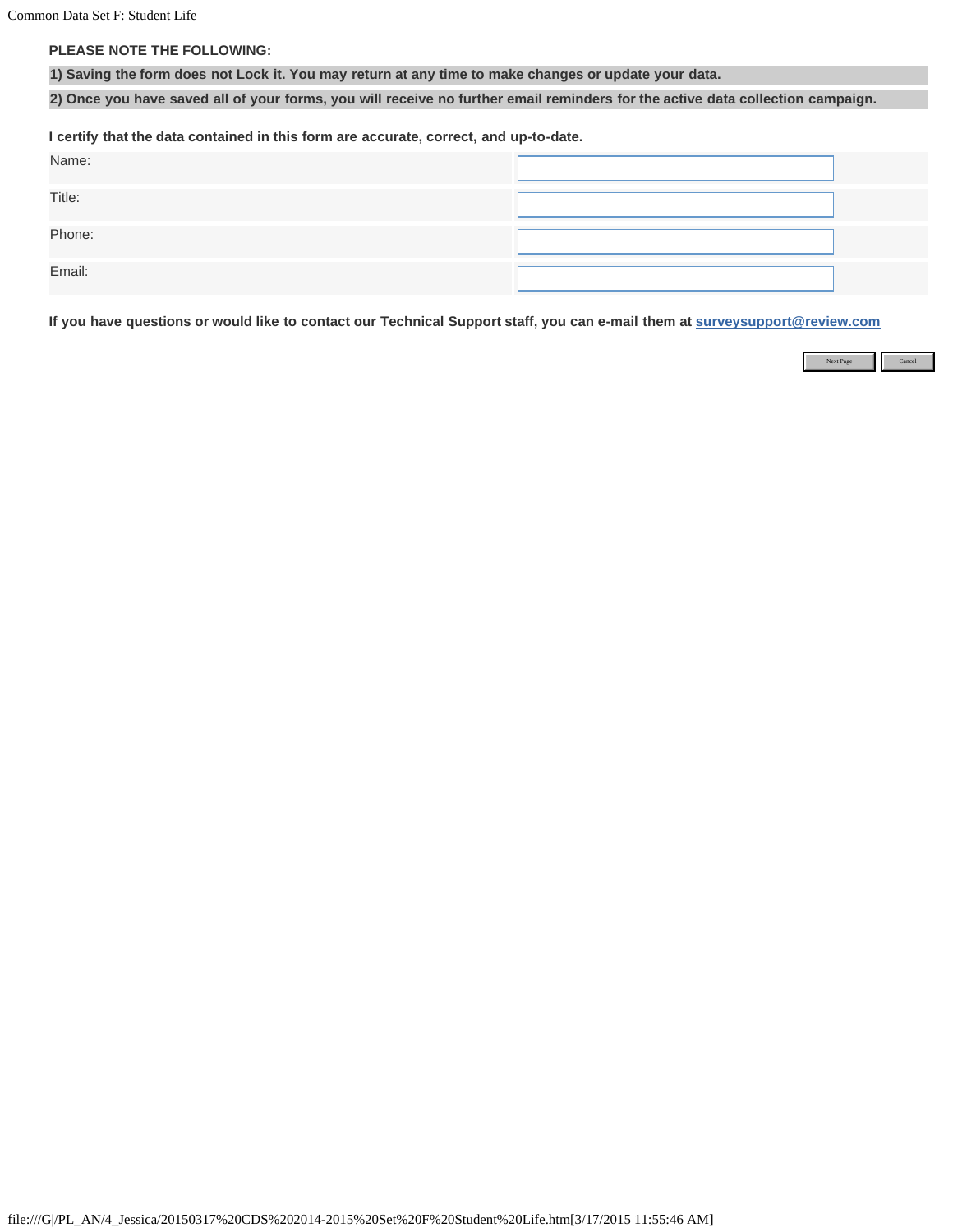### **Common Data Set G: Annual Expenses (2014-2015) (2014-2015)**

| <b>Glossary of Terms</b> |  |  |
|--------------------------|--|--|
|--------------------------|--|--|

| Instructions and Help  | <b>Glossary of Terms</b> |
|------------------------|--------------------------|
| <b>Annual Expenses</b> |                          |
|                        |                          |

Provide 2015-2016 academic year costs for the following categories that are applicable to your institution.

#### **G0**

| Please provide the URL of your institution's net price calculator.                                                                  | http://apps.wtamu.edu/calculator/                                                                                                                                                             |
|-------------------------------------------------------------------------------------------------------------------------------------|-----------------------------------------------------------------------------------------------------------------------------------------------------------------------------------------------|
|                                                                                                                                     | Oheck here if your institution's 2015-2016 academic year costs<br>are not available at this time<br>Oheck here if you are providing 2014-2015 tuition until 2015-<br>2016 costs are available |
|                                                                                                                                     |                                                                                                                                                                                               |
| and provide an approximate date (i.e., month/day) when your institution's<br>final 2015-2016 academic year costs will be available: | April 15                                                                                                                                                                                      |

### **Undergraduate full-time tuition, required fees, room and board**

**G1** List the typical tuition, required fees, and room and board for a full-time undergraduate student for the FULL 2015-2016 academic year (30 semester or 45 quarter hours for institutions that derive annual tuition by multiplying credit hour cost by number of credits). A full academic year refers to the period of time generally extending from September to June; usually equated to two semesters or trimesters, three quarters, or the period covered by a four-one-four plan. Room and board is defined as double occupancy and 19 meals per week or the maximum meal plan. Required fees include only charges that all full-time students must pay that are NOT included in tuition (e.g., registration, health, or activity fees.) Do NOT include optional fees (e.g., parking, laboratory use).

|                                                                                                            | <b>First-Year</b> | Under-<br>graduates |  |
|------------------------------------------------------------------------------------------------------------|-------------------|---------------------|--|
| <b>PRIVATE INSTITUTIONS Tuition:</b>                                                                       |                   |                     |  |
| PUBLIC INSTITUTIONS Tuition: (in-district)                                                                 | 5022              | 4863                |  |
| In-state: (out-of-district)                                                                                | 5022              | 4863                |  |
| Out-of-state:                                                                                              | 6533              | 6124                |  |
| <b>NONRESIDENT ALIENS Tuition:</b>                                                                         | 16493             | 16084               |  |
| <b>REQUIRED FEES:</b>                                                                                      | 1242              | 1242                |  |
| ROOM AND BOARD: (on-campus)                                                                                | 7196              | 7196                |  |
| ROOM ONLY: (on-campus)                                                                                     |                   |                     |  |
| BOARD ONLY: (on-campus meal plan)                                                                          |                   |                     |  |
| Comprehensive tuition/room/board fee (if your college cannot provide<br>separate tuition/room/board/fees): |                   |                     |  |
| Other:                                                                                                     |                   |                     |  |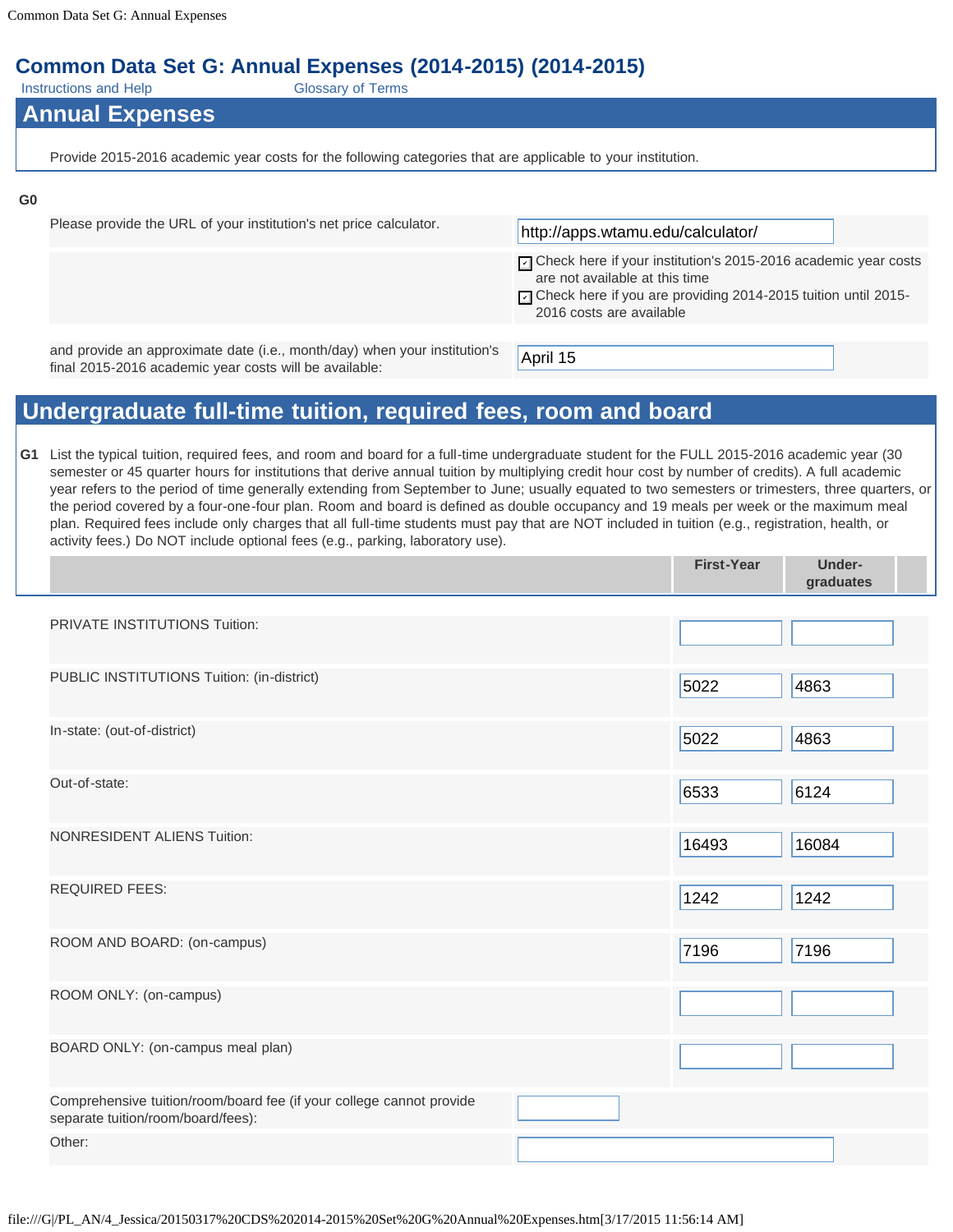#### **G2**

|                | Number of credits per term a student can take for the stated full-time tuition                          |                        | Minimum $12$ | Maximum 18 |  |
|----------------|---------------------------------------------------------------------------------------------------------|------------------------|--------------|------------|--|
| G <sub>3</sub> |                                                                                                         |                        |              |            |  |
|                | Do tuition and fees vary by year of study (e.g., sophomore, junior, senior)? $\bigcap$ Yes $\bigcap$ No |                        |              |            |  |
|                |                                                                                                         |                        |              |            |  |
| G4             |                                                                                                         |                        |              |            |  |
|                | Do tuition and fees vary by undergraduate instructional program?                                        | $\odot$ Yes $\odot$ No |              |            |  |
|                |                                                                                                         |                        |              |            |  |

 $\frac{8}{12.7}$ 

If yes, what percentage of full-time undergraduates pay more than the tuition and fees reported in G1?

### **Provide the estimated expenses for a typical full-time undergraduate student.**

| G <sub>5</sub> |                                                                                                                            |                  |                                      |                                          |
|----------------|----------------------------------------------------------------------------------------------------------------------------|------------------|--------------------------------------|------------------------------------------|
|                |                                                                                                                            | <b>Residents</b> | <b>Commuters</b><br>(living at home) | <b>Commuters (not</b><br>living at home) |
|                | Books and supplies:                                                                                                        | \$1,000.00       | \$1,000.00                           | \$1,000.00                               |
|                | Room only:                                                                                                                 |                  |                                      |                                          |
|                | Board only:                                                                                                                |                  |                                      |                                          |
|                | Room and board total (if your college cannot provide separate room and board figures<br>for commuters not living at home): | 7196             | 7196                                 | 8582                                     |
|                | Transportation:                                                                                                            | 2392             | 2392                                 | 2704                                     |
|                | Other expenses:                                                                                                            | 2150             | 2150                                 | 2150                                     |

### **Undergraduate per-credit-hour charges (tuition only):**

| G <sub>6</sub> |                                    |     |
|----------------|------------------------------------|-----|
|                | <b>PRIVATE INSTITUTIONS:</b>       |     |
|                | PUBLIC INSTITUTIONS: (in-district) | 50  |
|                | In-state: (out-of-district)        | 50  |
|                | Out-of-state:                      | 80  |
|                | NONRESIDENT ALIENS:                | 412 |

#### **PLEASE NOTE THE FOLLOWING:**

**1) Saving the form does not Lock it. You may return at any time to make changes or update your data.**

**2) Once you have saved all of your forms, you will receive no further email reminders for the active data collection campaign.**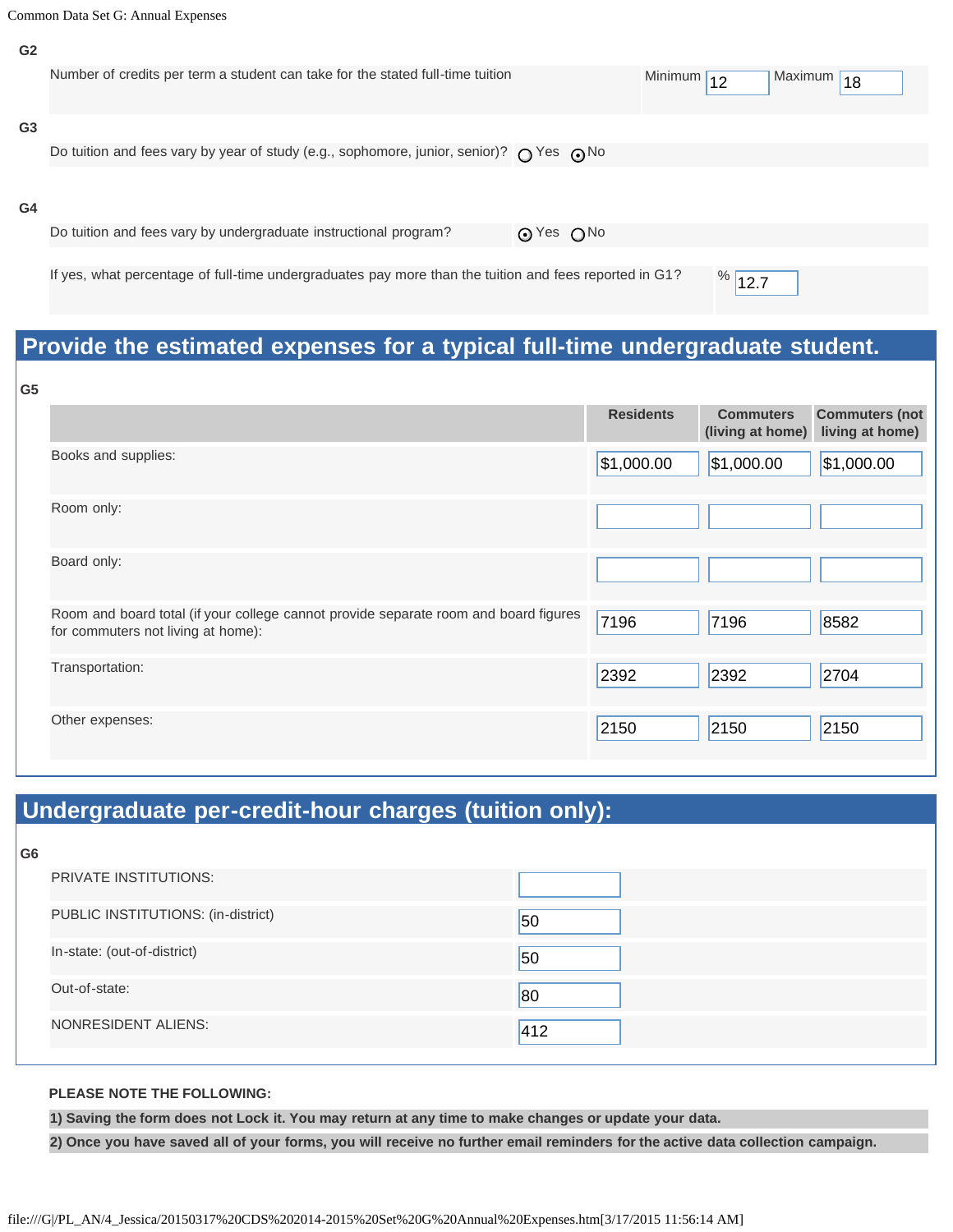#### Common Data Set G: Annual Expenses

#### **I certify that the data contained in this form are accurate, correct, and up-to-date.**

| Name:  |  |
|--------|--|
| Title: |  |
| Phone: |  |
| Email: |  |

**If you have questions or would like to contact our Technical Support staff, you can e-mail them at [surveysupport@review.com](mailto:surveysupport@review.com)**

Next Page Cancel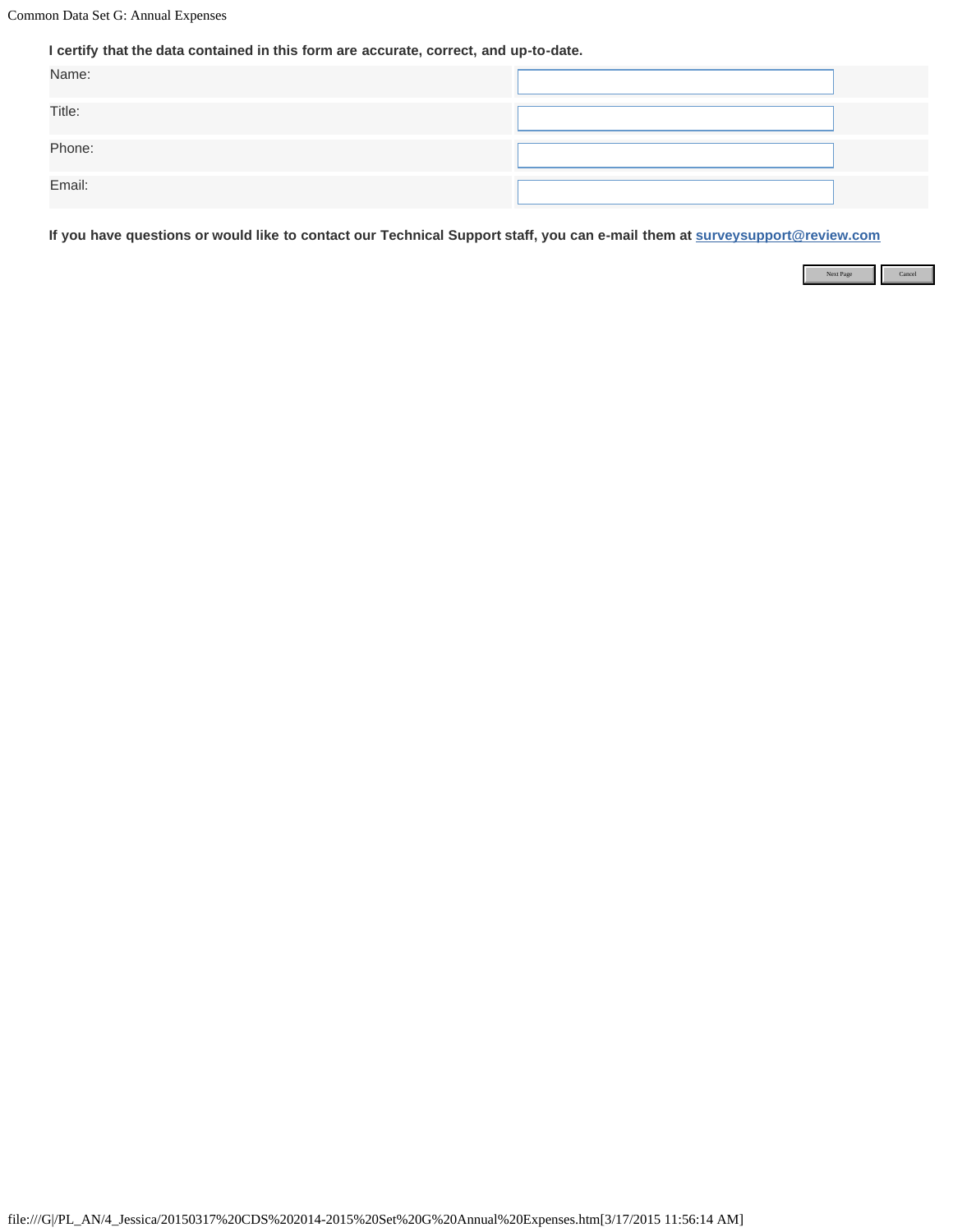[Instructions and Help](javascript:;)

**Self-Help**

# **Common Data Set H: Financial Aid (2014-2015) (2014-2015)**

### **Aid Awarded to Enrolled Undergraduates**

**H1** Enter total dollar amounts **awarded** to enrolled full-time and less than full-time degree-seeking undergraduates **(using the same cohort reported in CDS Question B1, "total degree-seeking" undergraduates)** in the following categories. (Note: If the data being reported are final figures for the 2013-2014 academic year (see the next item below), use the 2013-2014 academic year's CDS Question B1 cohort.) Include aid awarded to international students (i.e., those not qualifying for federal aid). **Aid that is non-need-based but that was used to meet need should be reported in the need-based aid column. (For a suggested order of precedence in assigning categories of aid to cover need, see the entry for "non-need-based scholarship or grant aid" on the last page of the definitions section.)**

| Indicate the academic year for which data are reported for items H1, H2, $\odot$ 2014-2015 estimated or $\odot$ 2013-2014 final<br>H2A, and H6 below: |                                                                                                   |
|-------------------------------------------------------------------------------------------------------------------------------------------------------|---------------------------------------------------------------------------------------------------|
| Which needs-analysis methodology does your institution use in awarding<br>institutional aid?                                                          | $\odot$ Federal methodology (FM)<br>$\bigcirc$ Institutional methodology (IM)<br>◯ Both FM and IM |

|                            | Need-based \$    | Non-need-based \$ |  |
|----------------------------|------------------|-------------------|--|
|                            | (Include non-    | (Exclude non-     |  |
|                            | need-based       | need-based        |  |
|                            | aid used to meet | aid used to meet  |  |
|                            | need.)           | need.)            |  |
| <b>Scholarships/Grants</b> |                  |                   |  |

| Federal                                                                                                                                                                        | 11666709<br>0       |
|--------------------------------------------------------------------------------------------------------------------------------------------------------------------------------|---------------------|
| State (i.e., all states, not only the state in which your institution is located)                                                                                              | 5040784<br>0        |
| Institutional: Endowed scholarships, annual gifts and tuition funded grants, awarded by the<br>college, excluding athletic aid and tuition waivers (which are reported below). | 2145396<br>1517048  |
| Scholarships/grants from external sources (e.g., Kiwanis, National Merit) not awarded by the<br>college                                                                        | 878264<br>1079230   |
| <b>Total Scholarships/Grants</b>                                                                                                                                               | 19932119<br>2395312 |

| <b>OGIL-LIGIP</b>                                                                                                  |          |         |
|--------------------------------------------------------------------------------------------------------------------|----------|---------|
| Student Loans from all sources (excluding parent loans)                                                            | 30575468 | 9410093 |
| <b>Federal Work Study</b>                                                                                          | 269293   | 0       |
| State and other (e.g., institutional) workstudy/ employment (Note: Excludes Federal Work-Study<br>captured above.) | 54712    | 0       |
| <b>Total Self-Help</b>                                                                                             | 30999473 | 9410093 |
| <b>Other</b>                                                                                                       |          |         |
| Parent Loans                                                                                                       |          |         |

| Parent Loans                                                                                                               | '389596 | 1254715 |  |
|----------------------------------------------------------------------------------------------------------------------------|---------|---------|--|
| <b>Tuition Waivers</b><br>Note: Reporting is optional. Report tuition waivers in this row if you choose to report them. Do |         |         |  |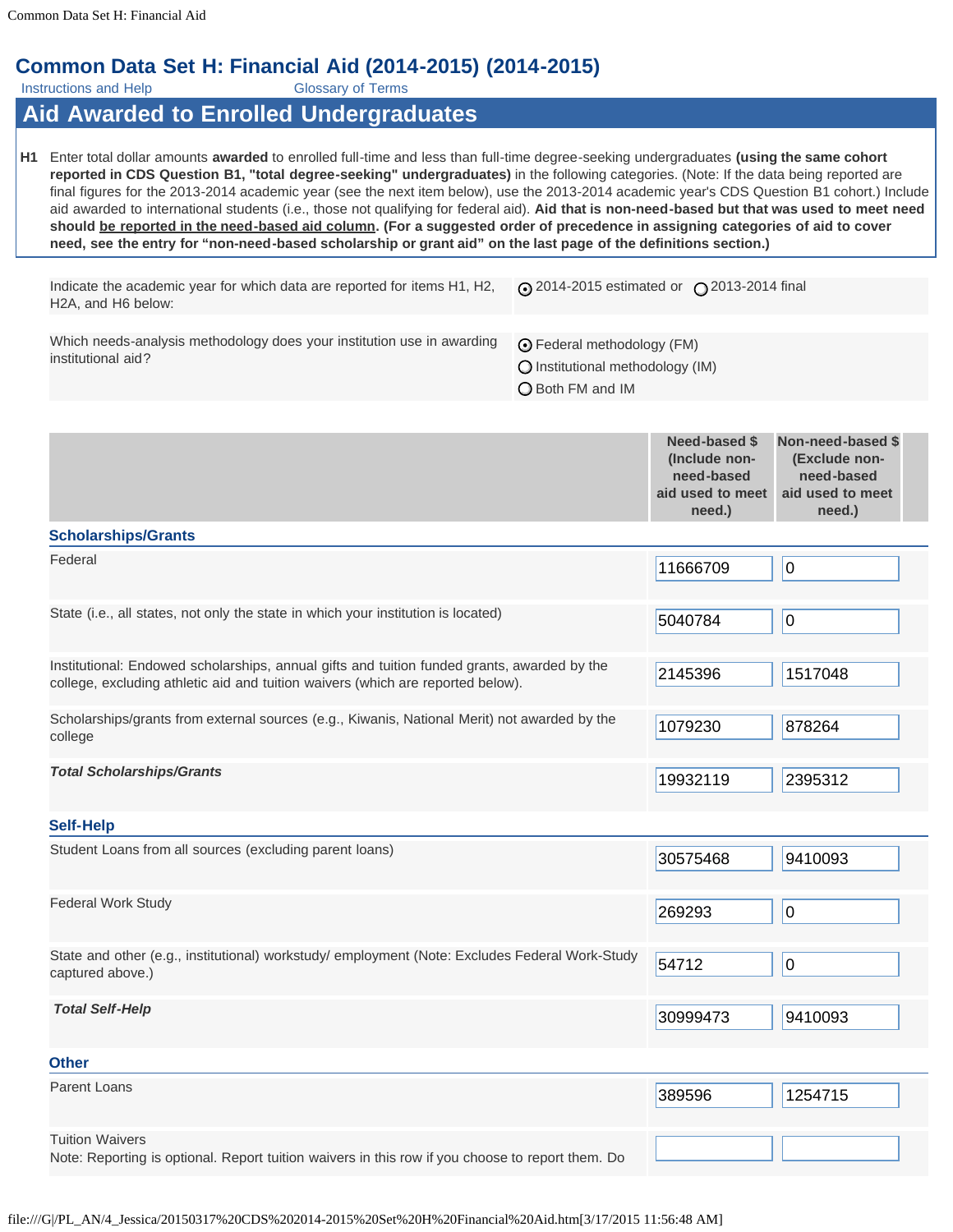not report tuition waivers elsewhere.

Athletic Awards

781902 1176811

### **Number of Enrolled Students Awarded Aid**

**H2** List the number of degree-seeking full-time and less-than-full-time undergraduates who applied for and were awarded financial aid from any source. **Aid that is non-need-based but that was used to meet need should be counted as need-based aid.** Numbers should reflect the cohort awarded the dollars reported in H1.

**Note: In the chart below, students may be counted in more than one row, and full-time freshmen should also be counted as full-time undergraduates.**

|                                                                                                                                                                                                                                                                                       | <b>Full-time</b><br><b>First-time</b><br><b>Less than</b><br><b>Full-time</b><br><b>Full-time</b><br><b>Undergrad</b><br><b>Freshmen</b><br>(inc. fresh)<br><b>Undergrad</b> |
|---------------------------------------------------------------------------------------------------------------------------------------------------------------------------------------------------------------------------------------------------------------------------------------|------------------------------------------------------------------------------------------------------------------------------------------------------------------------------|
| a) Number of degree-seeking undergraduate students (CDS Item B1 if reporting on Fall 2014 cohort)                                                                                                                                                                                     | 1,323<br>5,654<br>1,469                                                                                                                                                      |
| b) Number of students in line a who applied for need-based financial aid                                                                                                                                                                                                              | 1,265<br>5,038<br>1,032                                                                                                                                                      |
| c) Number of students in line <b>b</b> who were determined to have financial need                                                                                                                                                                                                     | 3,629<br>918<br>776                                                                                                                                                          |
| d) Number of students in line c who were awarded any financial aid                                                                                                                                                                                                                    | 916<br>3,598<br>776                                                                                                                                                          |
| e) Number of students in line d who were awarded any need-based scholarship or grant aid                                                                                                                                                                                              | 734<br>2,748<br>521                                                                                                                                                          |
| f) Number of students in line d who were awarded any need-based self-help aid                                                                                                                                                                                                         | 830<br>3,339<br>698                                                                                                                                                          |
| g) Number of students in line d who were awarded any non-need-based scholarship or grant aid                                                                                                                                                                                          | 1,320<br>452<br>114                                                                                                                                                          |
| h) Number of students in line d whose need was fully met (exclude PLUS loans, unsubsidized loans<br>and private alternative loans.)                                                                                                                                                   | 313<br>1,248<br>157                                                                                                                                                          |
| i) On average, the percentage of need that was met of students who were awarded any need-based<br>aid. Exclude any aid that was awarded in excess of need as well as any resources that were<br>awarded to replace EFC (PLUS loans, unsubsidized loans and private alternative loans) | 80<br>$\%$<br>$\%$<br>$\%$<br>81<br>72                                                                                                                                       |
| j) The average financial aid package of those in line d. Exclude any resources that were awarded to<br>replace EFC (PLUS loans, unsubsidized loans and private alternative loans.)                                                                                                    | 9991<br>9420<br>6313                                                                                                                                                         |
| k) Average need-based scholarship and grant aid of those in line e                                                                                                                                                                                                                    | 6627<br>5479<br>3018                                                                                                                                                         |
| I) Average need-based self-help award (excluding PLUS loans, unsubsidized loans and private<br>alternative loans) of those in line f                                                                                                                                                  | 3497<br>4389<br>4319                                                                                                                                                         |
| m) Average need-based loan (excluding PLUS loans, unsubsidized loans and private alternative<br>loans) of those in line f who were awarded a need-based loan                                                                                                                          | 3434<br>4270<br>4276                                                                                                                                                         |
| H2A Number of Enrolled Students Awarded Non-need-based Scholarships and Grants: List the number of degree-seeking full-time and less-                                                                                                                                                 |                                                                                                                                                                              |

than-full-time undergraduates who had no financial need and who were awarded institutional--not external--non-need-based scholarship or grant aid. Numbers should reflect the cohort awarded the dollars reported in H1. Note: In the chart below, students may be counted in more than one row, and full-time freshmen should also be counted as full-time undergraduates.

| <b>First-time</b> | <b>Full-time</b> | Less than        |
|-------------------|------------------|------------------|
| <b>Full-time</b>  | <b>Undergrad</b> | <b>Full-time</b> |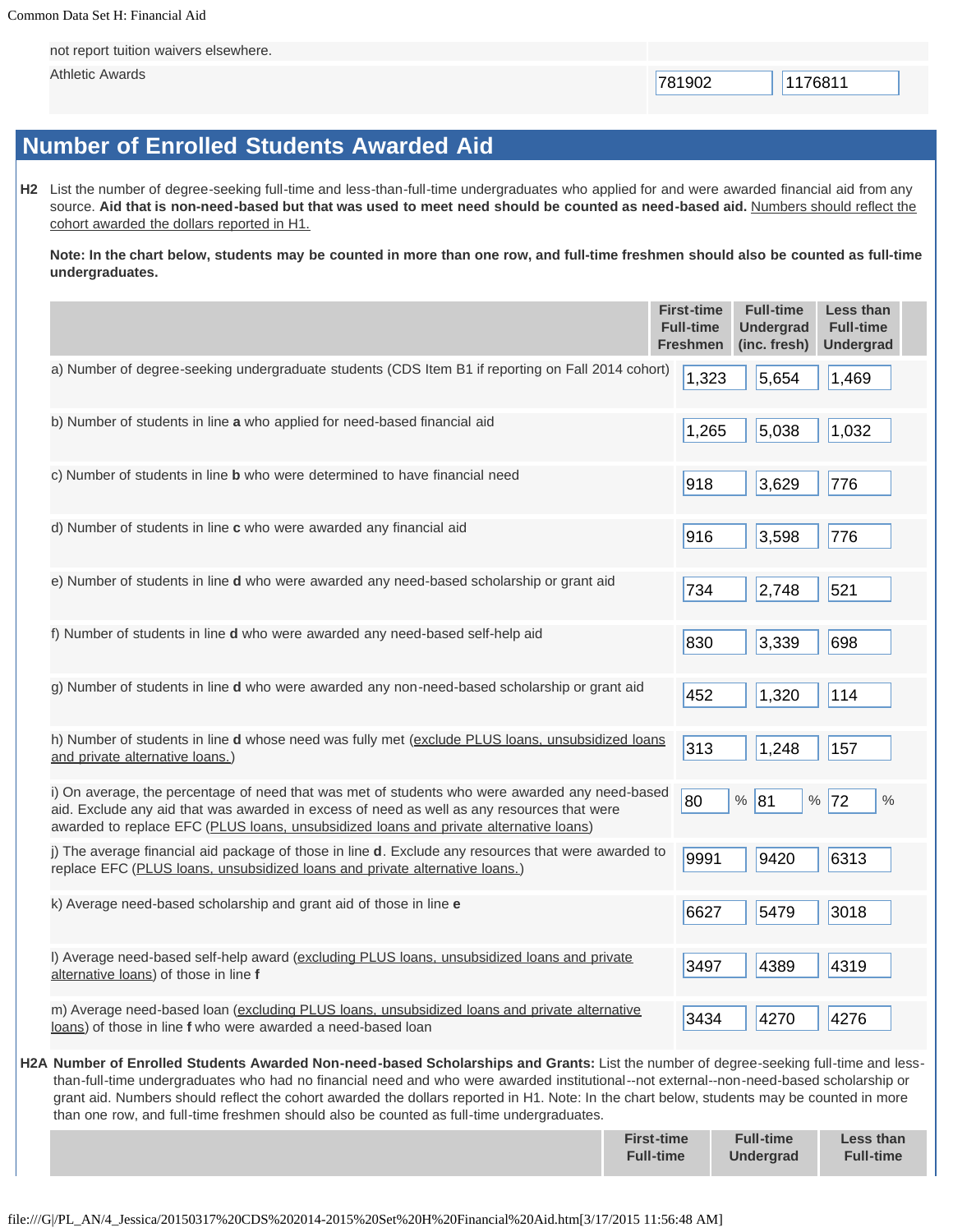|    |                                                                                                                                                                                                                                                                                                                                  | <b>Freshmen</b> | (inc. fresh) | <b>Undergrad</b> |  |  |
|----|----------------------------------------------------------------------------------------------------------------------------------------------------------------------------------------------------------------------------------------------------------------------------------------------------------------------------------|-----------------|--------------|------------------|--|--|
|    | n) Number of students in line a who had no financial need and who were awarded<br>institutional non-need-based scholarship or grant aid (exclude those who were awarded<br>athletic awards and tuition benefits)                                                                                                                 | 116             | 555          | 60               |  |  |
|    | o) Average dollar amount of institutional non-need-based scholarship or grant aid<br>awarded to students in line <b>n</b>                                                                                                                                                                                                        | 1,888           | 2,199        | 1,780            |  |  |
|    | p) Number of students in line a who were awarded an institutional non-need-based<br>athletic grant or scholarship                                                                                                                                                                                                                | 95              | 336          | 6                |  |  |
|    | q) Average dollar amount of institutional non-need-based athletic grants and scholarships<br>awarded to students in line <b>p</b>                                                                                                                                                                                                | 5,179           | 5,772        | 3,196            |  |  |
| H3 | Incorporated into H1 above.                                                                                                                                                                                                                                                                                                      |                 |              |                  |  |  |
|    | Note: These are the graduates and loan types to include and exclude in order to fill out CDS H4, H4a, H5, and H5a.                                                                                                                                                                                                               |                 |              |                  |  |  |
|    | Include: * 2014 undergraduate class who graduated between July 1, 2013 and June 30, 2014 who started at your institution as first-time<br>students and received a bachelor's degree between July 1, 2013 and June 30, 2014. * only loans made to students who borrowed while<br>enrolled at your institution. * co-signed loans. |                 |              |                  |  |  |

Exclude: \* those who transferred in. \* money borrowed at other institutions.

#### **H4**

|           | Provide the percentage of the class (defined above) who borrowed at any<br>time through any loan programs (institutional, state, Federal Perkins,<br>Federal Stafford Subsidized and Unsubsidized, private loans that were<br>certified by your institution, etc.; exclude parent loans). Include both<br>Federal Direct Student Loans and Federal Family Education Loans.                                        | 85.8<br>$\frac{0}{0}$ |
|-----------|-------------------------------------------------------------------------------------------------------------------------------------------------------------------------------------------------------------------------------------------------------------------------------------------------------------------------------------------------------------------------------------------------------------------|-----------------------|
| H4A       |                                                                                                                                                                                                                                                                                                                                                                                                                   |                       |
|           | Provide the percentage of the class (defined above) who borrowed at any<br>time through federal loan programs--Federal Perkins, Federal Stafford<br>Subsidized and Unsubsidized. Include both Federal Direct Student Loans<br>and Federal Family Education Loans. NOTE: exclude all institutional,<br>state, private alternative loans and parent loans.                                                          | 85.6<br>$\frac{0}{0}$ |
| <b>H5</b> |                                                                                                                                                                                                                                                                                                                                                                                                                   |                       |
|           | Report the average per-undergraduate-borrower cumulative principal<br>borrowed of those in line H4.                                                                                                                                                                                                                                                                                                               | 19866                 |
| H5A       |                                                                                                                                                                                                                                                                                                                                                                                                                   |                       |
|           | Report the average per-undergraduate-borrower cumulative principal<br>borrowed, of those in H4a, through federal loan programs--Federal<br>Perkins, Federal Stafford Subsidized and Unsubsidized. Include both<br>Federal Direct Student Loans and Federal Family Education Loans. These<br>are listed in line 4a. NOTE: exclude all institutional, state, private<br>alternative loans and exclude parent loans. | 21787                 |
|           |                                                                                                                                                                                                                                                                                                                                                                                                                   |                       |

### **Aid to Undergraduate Degree-seeking Nonresident Aliens**

Note: Report numbers and dollar amounts for the same academic year checked in item H1.

| H6. | Indicate your institution's policy regarding institutional scholarship and grant aid for undergraduate degree-seeking nonresident aliens:                                                                                       |                                                                       |
|-----|---------------------------------------------------------------------------------------------------------------------------------------------------------------------------------------------------------------------------------|-----------------------------------------------------------------------|
|     |                                                                                                                                                                                                                                 | □ Institutional need-based scholarship or grant aid is available      |
|     |                                                                                                                                                                                                                                 | Institutional non-need-based scholarship or grant aid is<br>available |
|     |                                                                                                                                                                                                                                 | □ Institutional scholarship or grant aid is not available             |
|     |                                                                                                                                                                                                                                 |                                                                       |
|     | If institutional financial aid is available for undergraduate degree-seeking<br>nonresident aliens, provide the number of undergraduate degree-seeking<br>nonresident aliens who were awarded need-based or non-need-based aid: | 10                                                                    |
|     | Average dollar amount of institutional financial aid awarded to                                                                                                                                                                 |                                                                       |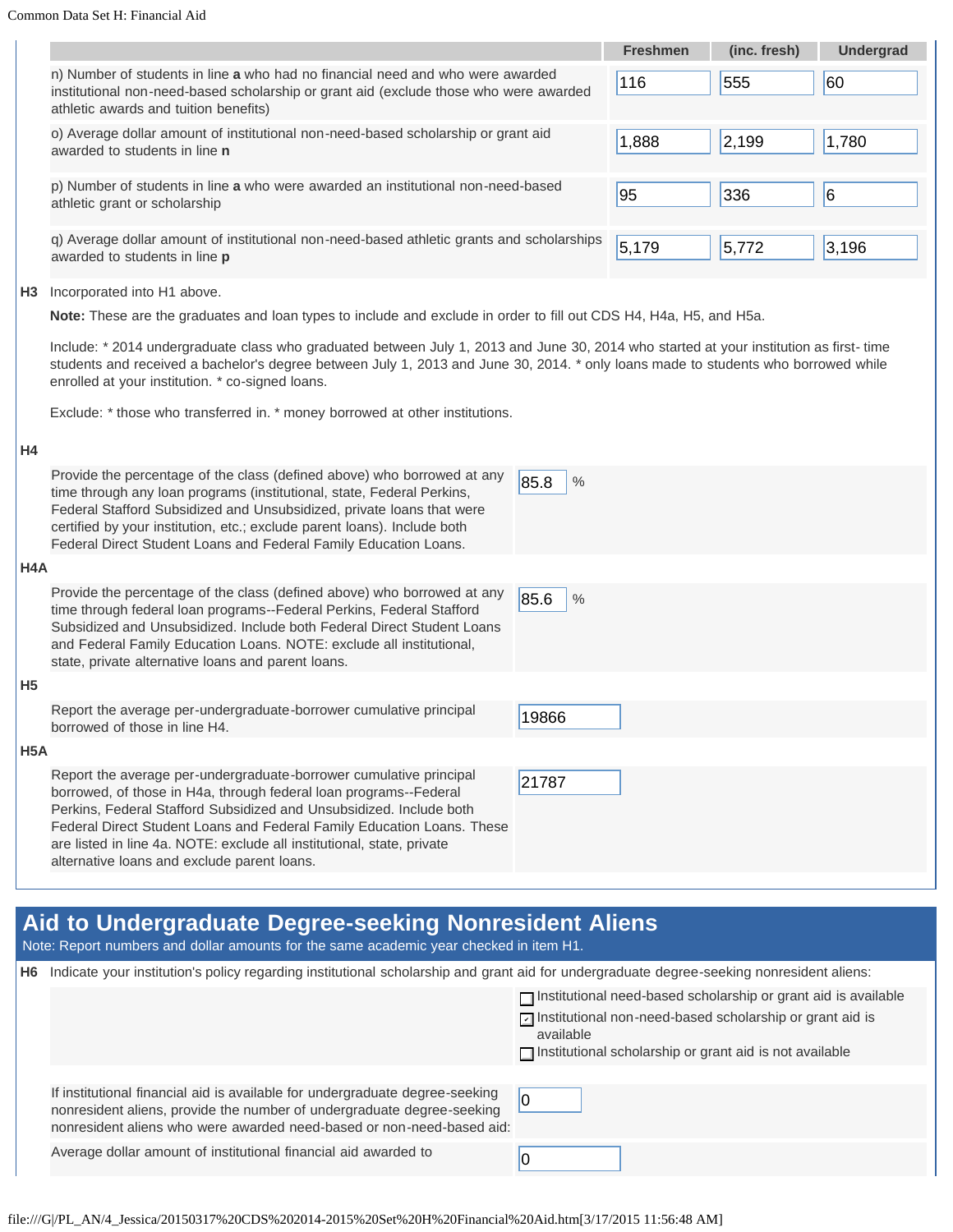#### Common Data Set H: Financial Aid

|           | undergraduate degree-seeking nonresident aliens:                                                                  |                                                                                                                                                                                                                    |
|-----------|-------------------------------------------------------------------------------------------------------------------|--------------------------------------------------------------------------------------------------------------------------------------------------------------------------------------------------------------------|
|           | Total dollar amount of institutional financial aid awarded to undergraduate<br>degree-seeking nonresident aliens: | 0                                                                                                                                                                                                                  |
| <b>H7</b> | Check off all financial aid forms nonresident alien first-year financial aid applicants must submit:              |                                                                                                                                                                                                                    |
|           |                                                                                                                   | Institution's own financial aid form<br>□ CSS/Financial Aid PROFILE<br>□ International Student's Financial Aid Application<br>□ International Student's Certification of Finances<br>$\Box$ Other (please specify) |
|           | If you selected Other please specify:                                                                             |                                                                                                                                                                                                                    |

## **Process for First-Year/Freshman Students**

| H8 Check off all financial aid forms domestic first-year (freshman) financial aid applicants must submit: |  |  |
|-----------------------------------------------------------------------------------------------------------|--|--|
|                                                                                                           |  |  |

|    |                                                                                     | $\Box$ FAFSA<br>□ Institution's own financial aid form<br>□ CSS/Financial Aid PROFILE<br>□ State aid form<br>Noncustodial PROFILE<br>Business/Farm Supplement<br>Other (please specify) |
|----|-------------------------------------------------------------------------------------|-----------------------------------------------------------------------------------------------------------------------------------------------------------------------------------------|
|    | If you selected Other please specify:                                               |                                                                                                                                                                                         |
| H9 | Indicate filing dates for first-year (freshman) students:                           |                                                                                                                                                                                         |
|    | Priority date for filing required financial aid forms:                              |                                                                                                                                                                                         |
|    | Deadline for filing required financial aid forms:                                   |                                                                                                                                                                                         |
|    |                                                                                     | 7 No deadline for filing required forms (applications processed<br>on a rolling basis):                                                                                                 |
|    |                                                                                     |                                                                                                                                                                                         |
|    | H10 Indicate notification dates for first-year (freshman) students: (answer a or b) |                                                                                                                                                                                         |
|    | a.) Students notified on or about (date):                                           |                                                                                                                                                                                         |
|    | b.) Students notified on a rolling basis:                                           | $O$ Yes $O$ No                                                                                                                                                                          |
|    | If yes, starting date:                                                              | $3 - 1$                                                                                                                                                                                 |
|    | H11 Indicate reply dates:                                                           |                                                                                                                                                                                         |
|    | Students must reply by (date):                                                      |                                                                                                                                                                                         |
|    | or within                                                                           | $ 2\rangle$<br>weeks of notification.                                                                                                                                                   |
|    |                                                                                     |                                                                                                                                                                                         |

## **Types of Aid Available**

file:///G|/PL\_AN/4\_Jessica/20150317%20CDS%202014-2015%20Set%20H%20Financial%20Aid.htm[3/17/2015 11:56:48 AM]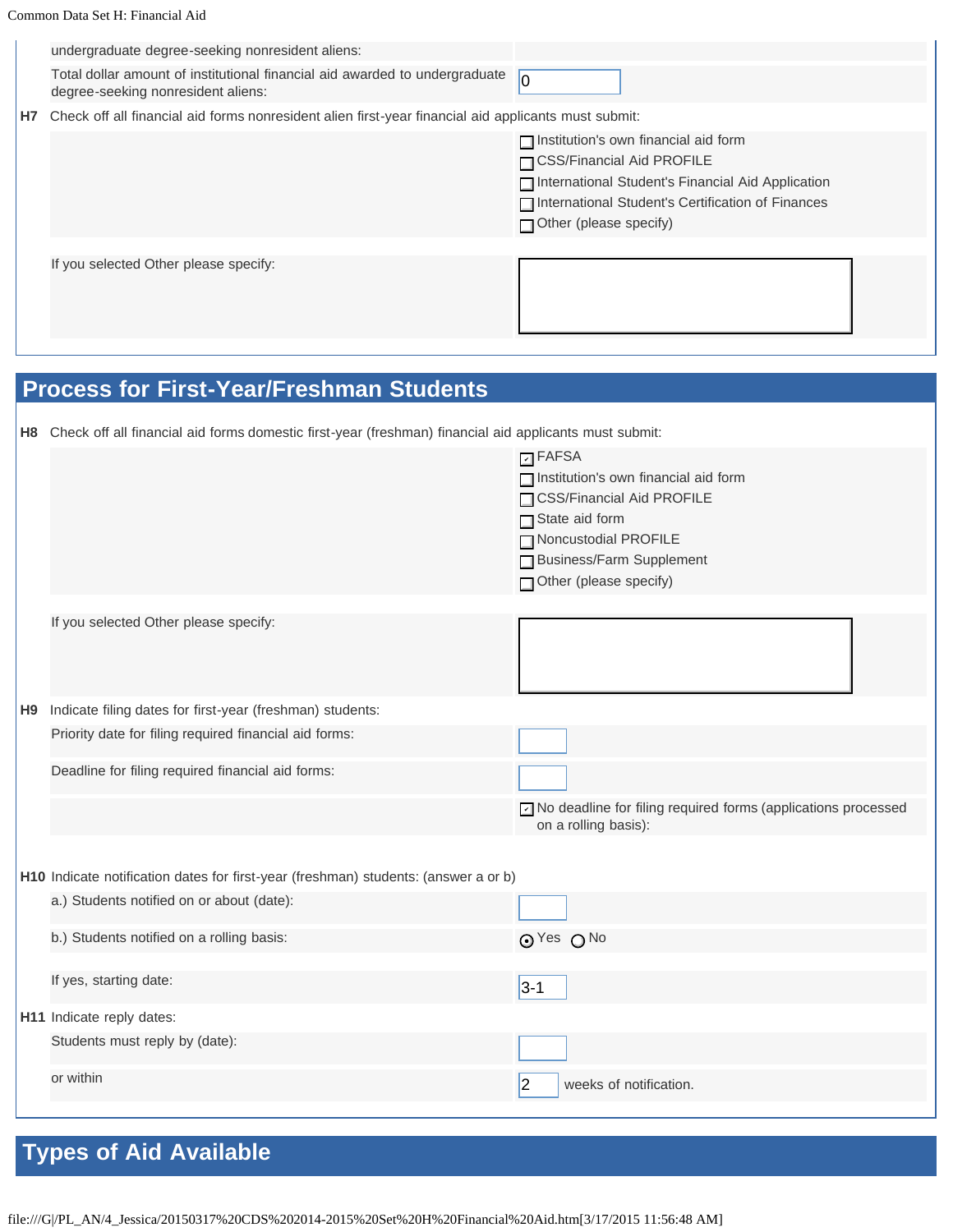| Please check off all types of aid available to undergraduates at your institution: |                                                                                                                                                                                                                                                     |                                                                                                                                                |                       |  |  |
|------------------------------------------------------------------------------------|-----------------------------------------------------------------------------------------------------------------------------------------------------------------------------------------------------------------------------------------------------|------------------------------------------------------------------------------------------------------------------------------------------------|-----------------------|--|--|
| H12 Loans                                                                          |                                                                                                                                                                                                                                                     |                                                                                                                                                |                       |  |  |
| FEDERAL DIRECT STUDENT LOAN PROGRAM (DIRECT LOAN)                                  |                                                                                                                                                                                                                                                     | Direct Subsidized Stafford Loans<br>Direct Unsubsidized Stafford Loans<br>Direct PLUS loans                                                    |                       |  |  |
|                                                                                    |                                                                                                                                                                                                                                                     | Federal Perkins Loans<br>Federal Nursing Loans<br>State Loans<br>□ College/university loans from institutional funds<br>Other (please specify) |                       |  |  |
| If you selected Other please specify:                                              |                                                                                                                                                                                                                                                     |                                                                                                                                                |                       |  |  |
| H13 Scholarships and Grants                                                        |                                                                                                                                                                                                                                                     |                                                                                                                                                |                       |  |  |
| Need-based:                                                                        | Federal Pell<br><b>D</b> SEOG<br>State scholarships/grants<br>Private scholarships<br>Ollege/university scholarship or grant aid from institutional<br>funds<br>United Negro College Fund<br>Federal Nursing Scholarships<br>Other (please specify) |                                                                                                                                                |                       |  |  |
| If you selected Other please specify:                                              |                                                                                                                                                                                                                                                     |                                                                                                                                                |                       |  |  |
| H14 Check off criteria used in awarding institutional aid. Check all that apply.   |                                                                                                                                                                                                                                                     |                                                                                                                                                |                       |  |  |
|                                                                                    |                                                                                                                                                                                                                                                     | Non-need                                                                                                                                       | Need-based            |  |  |
| Academics                                                                          |                                                                                                                                                                                                                                                     | $\overline{\mathbb{Z}}$                                                                                                                        | $\boxed{\mathcal{L}}$ |  |  |
| Alumni affiliation                                                                 |                                                                                                                                                                                                                                                     | $\Box$                                                                                                                                         | $\Box$                |  |  |
| Art                                                                                |                                                                                                                                                                                                                                                     | $\overline{\mathbb{Z}}$                                                                                                                        | $\Box$                |  |  |
| Athletics                                                                          |                                                                                                                                                                                                                                                     | $\sqrt{2}$                                                                                                                                     | $\Box$                |  |  |
| Job skills                                                                         |                                                                                                                                                                                                                                                     | $\Box$                                                                                                                                         | $\Box$                |  |  |
|                                                                                    |                                                                                                                                                                                                                                                     |                                                                                                                                                |                       |  |  |
|                                                                                    |                                                                                                                                                                                                                                                     |                                                                                                                                                | Non-need              |  |  |
| <b>ROTC</b>                                                                        |                                                                                                                                                                                                                                                     |                                                                                                                                                | $\Box$                |  |  |
|                                                                                    |                                                                                                                                                                                                                                                     | Non-need                                                                                                                                       | <b>Need-based</b>     |  |  |
|                                                                                    |                                                                                                                                                                                                                                                     |                                                                                                                                                |                       |  |  |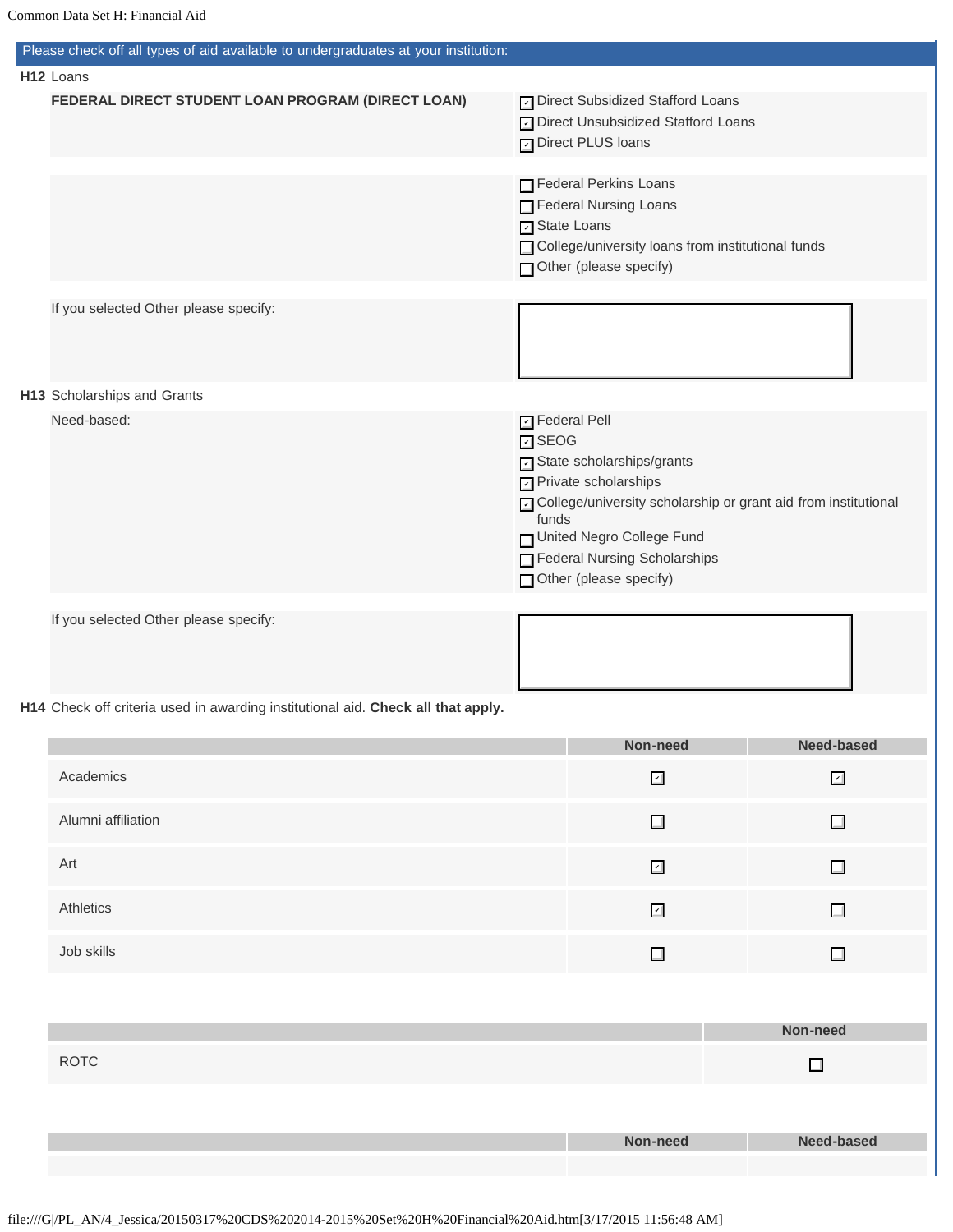#### Common Data Set H: Financial Aid

| Leadership               | ☑      | $\Box$ |
|--------------------------|--------|--------|
| Minority status          | $\Box$ | $\Box$ |
| Music/drama              | ☑      |        |
| Religious affiliation    |        |        |
| State/district residency |        | ⊡      |

**H15** If your institution has recently implemented any major financial aid policy, program, or initiative to make your institution more affordable to incoming students such as replacing loans with grants, or waiving costs for families below a certain income level please provide details below:

#### **PLEASE NOTE THE FOLLOWING:**

**1) Saving the form does not Lock it. You may return at any time to make changes or update your data.**

**2) Once you have saved all of your forms, you will receive no further email reminders for the active data collection campaign.**

**I certify that the data contained in this form are accurate, correct, and up-to-date.**

| Name:  |  |
|--------|--|
| Title: |  |
| Phone: |  |
| Email: |  |

**If you have questions or would like to contact our Technical Support staff, you can e-mail them at [surveysupport@review.com](mailto:surveysupport@review.com)**

Next Page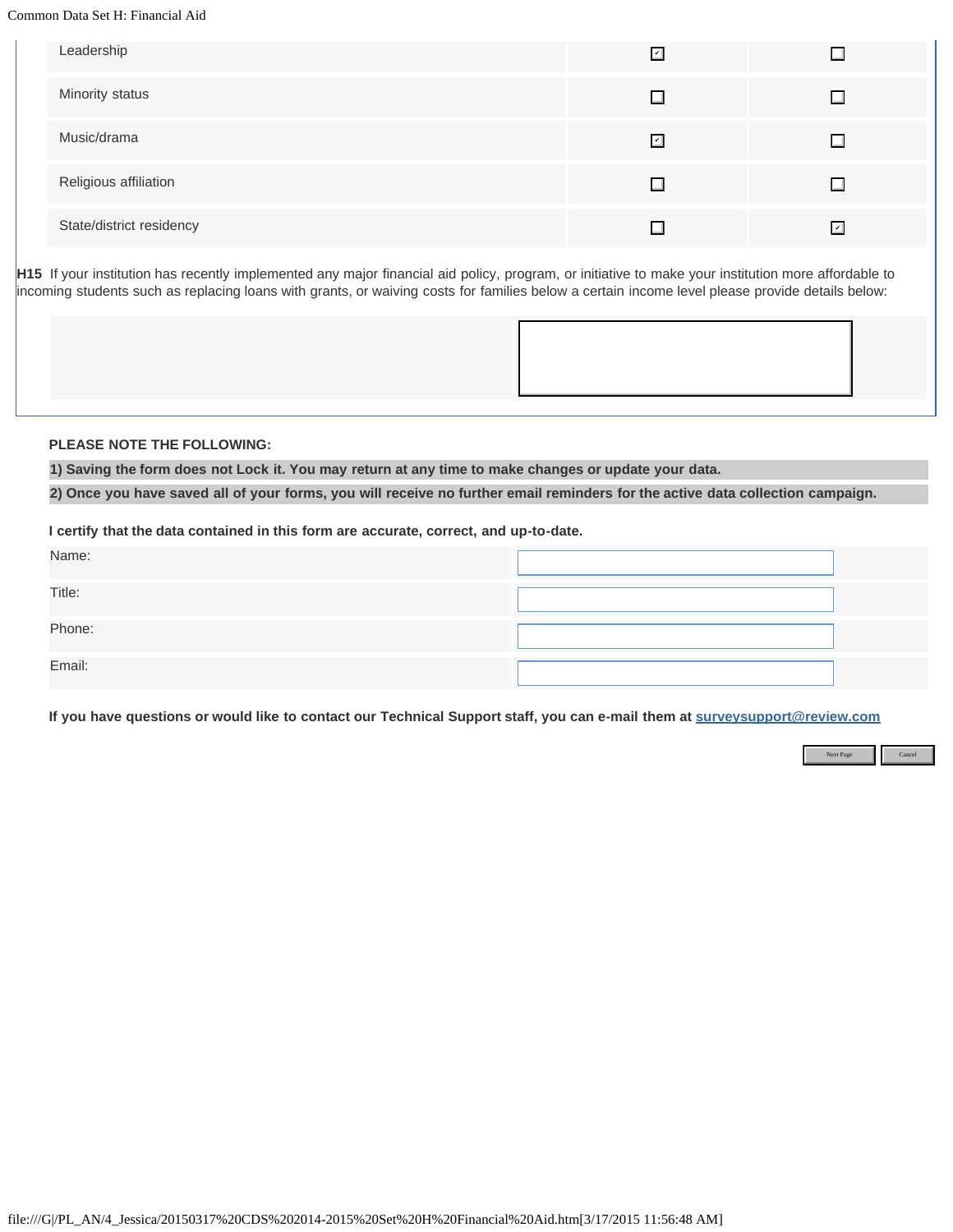Common Data Set H: Financial Aid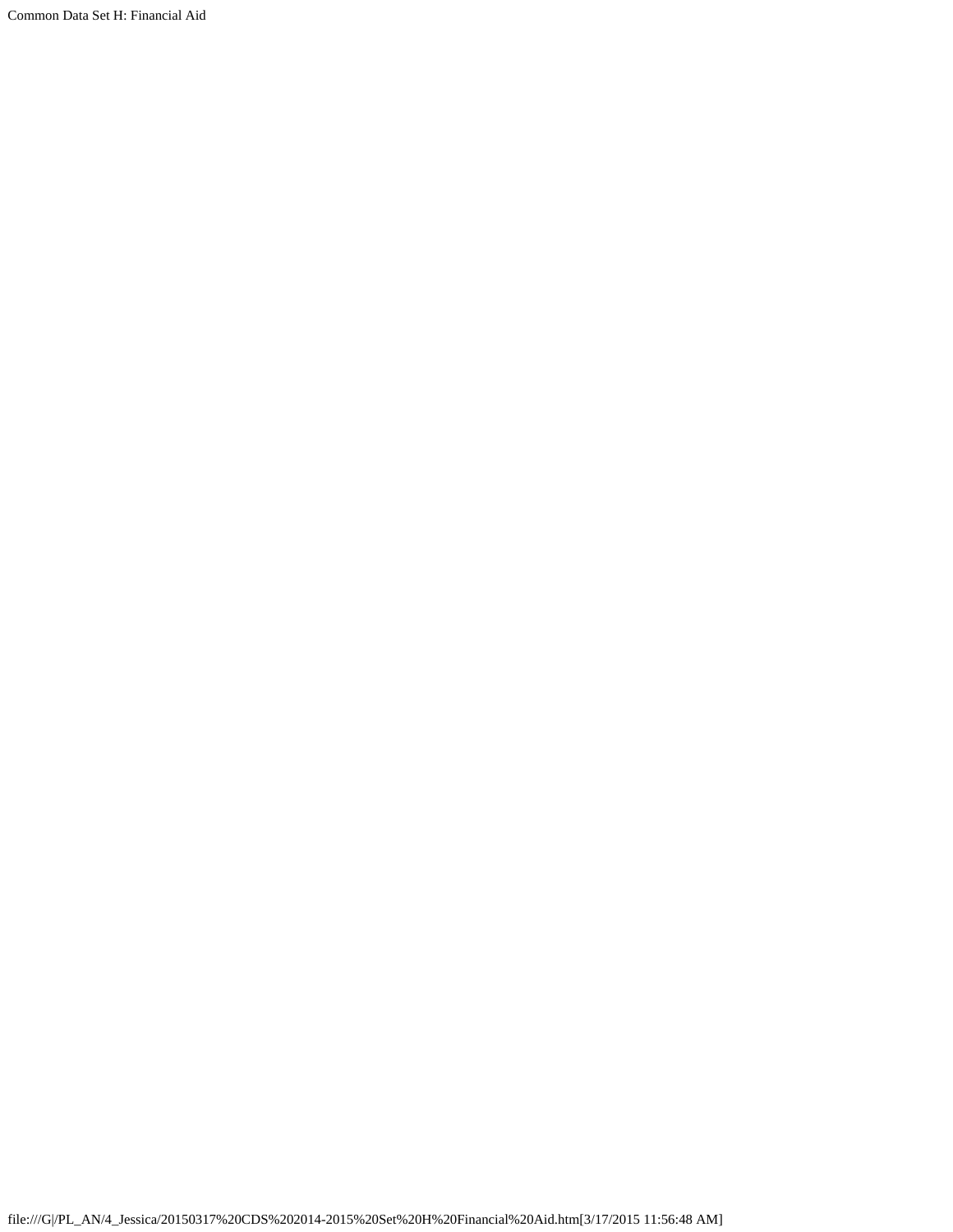### **Common Data Set I: Instructional Faculty And Class Size (2014-2015) (2014-2015)**

[Instructions and Help](javascript:;) [Glossary of Terms](javascript:;)

### **Instructional Faculty**

**Please report number of instructional faculty members in each category for Fall 2014. Include faculty who are on your institution's payroll on the census date your institution uses for IPEDS/AAUP.**

**I-1** The following definition of full-time instructional faculty is used by the American Association of University Professors (AAUP) in its annual Faculty Compensation Survey (the part time definitions are not used by AAUP). Instructional Faculty is defined as those members of the instructional-research staff whose major regular assignment is instruction, including those with released time for research. Use the chart below to determine inclusions and exclusions:

|                                                                                                                                                                                                                                        | <b>Full-time</b> | <b>Part-time</b>                                                            |
|----------------------------------------------------------------------------------------------------------------------------------------------------------------------------------------------------------------------------------------|------------------|-----------------------------------------------------------------------------|
| (a) instructional faculty in preclinical and clinical medicine, faculty who are not paid (e.g.,<br>those who donate their services or are in the military), or research-only faculty, post-doctoral<br>fellows, or predoctoral fellows | <b>Exclude</b>   | Include only if<br>they teach one or<br>more non-clinical<br>credit courses |
| (b) administrative officers with titles such as dean of students, librarian, registrar, coach,<br>and the like, even though they may devote part of their time to classroom instruction and<br>may have faculty status                 | Exclude          | Include only if<br>they teach one or<br>more non-clinical<br>credit courses |
| (c) other administrators/staff who teach one or more non-clinical credit courses even though<br>they do not have faculty status                                                                                                        | <b>Exclude</b>   | <b>Include</b>                                                              |
| (d) undergraduate or graduate students who assist in the instruction of courses, but have<br>titles such as teaching assistant, teaching fellow, and the like                                                                          | <b>Exclude</b>   | <b>Exclude</b>                                                              |
| (e) faculty on sabbatical or leave with pay                                                                                                                                                                                            | <b>Include</b>   | <b>Exclude</b>                                                              |
| (f) faculty on leave without pay                                                                                                                                                                                                       | <b>Exclude</b>   | <b>Exclude</b>                                                              |
| (g) replacement faculty for faculty on sabbatical leave or leave with pay                                                                                                                                                              | <b>Exclude</b>   | <b>Include</b>                                                              |

**Full-time instructional faculty**: faculty employed on a full-time basis for instruction (including those with released time for research) **Part-time instructional faculty**: Adjuncts and other instructors being paid solely for part-time classroom instruction. Also includes full-time faculty teaching less than two semesters, three quarters, two trimesters, or two four-month sessions. Employees who are not considered fulltime instructional faculty but who teach one or more non-clinical credit courses may be counted as part-time faculty.

**Minority faculty**: includes faculty who designate themselves as black, non-Hispanic; American Indian or Alaskan native; Asian, Native Hawaiian or other Pacific Islander; or Hispanic.

**Doctorate**: includes such degrees as Doctor of Philosophy, Doctor of Education, Doctor of Juridical Science, and Doctor of Public Health in any field such as arts, sciences, education, engineering, business, and public administration. Also includes terminal degrees formerly designated as "first professional," including dentistry (DDS or DMD), medicine (MD), optometry (OD), osteopathic medicine (DO), pharmacy (DPharm or BPharm), podiatric medicine (DPM), veterinary medicine (DVM), chiropractic (DC or DCM), or law (JD). **Terminal degree**: the highest degree in a field: example, M. Arch (architecture) and MFA (master of fine arts).

|                                                              | <b>Full time</b> | <b>Part time</b> | <b>Total</b> |
|--------------------------------------------------------------|------------------|------------------|--------------|
|                                                              |                  |                  |              |
| a.) Total number of instructional faculty                    | 322              | 123              | 445          |
| b.) Total number who are members of minority groups          | 40               | 12               | 52           |
| c.) Total number who are women                               | 141              | 66               | 207          |
| d.) Total number who are men                                 | 181              | 57               | 238          |
| e.) Total number who are non-resident aliens (international) |                  | $ 0\rangle$      | 0            |
| f.) Total number with doctorate, or other terminal degree    | 216              | 21               | 237          |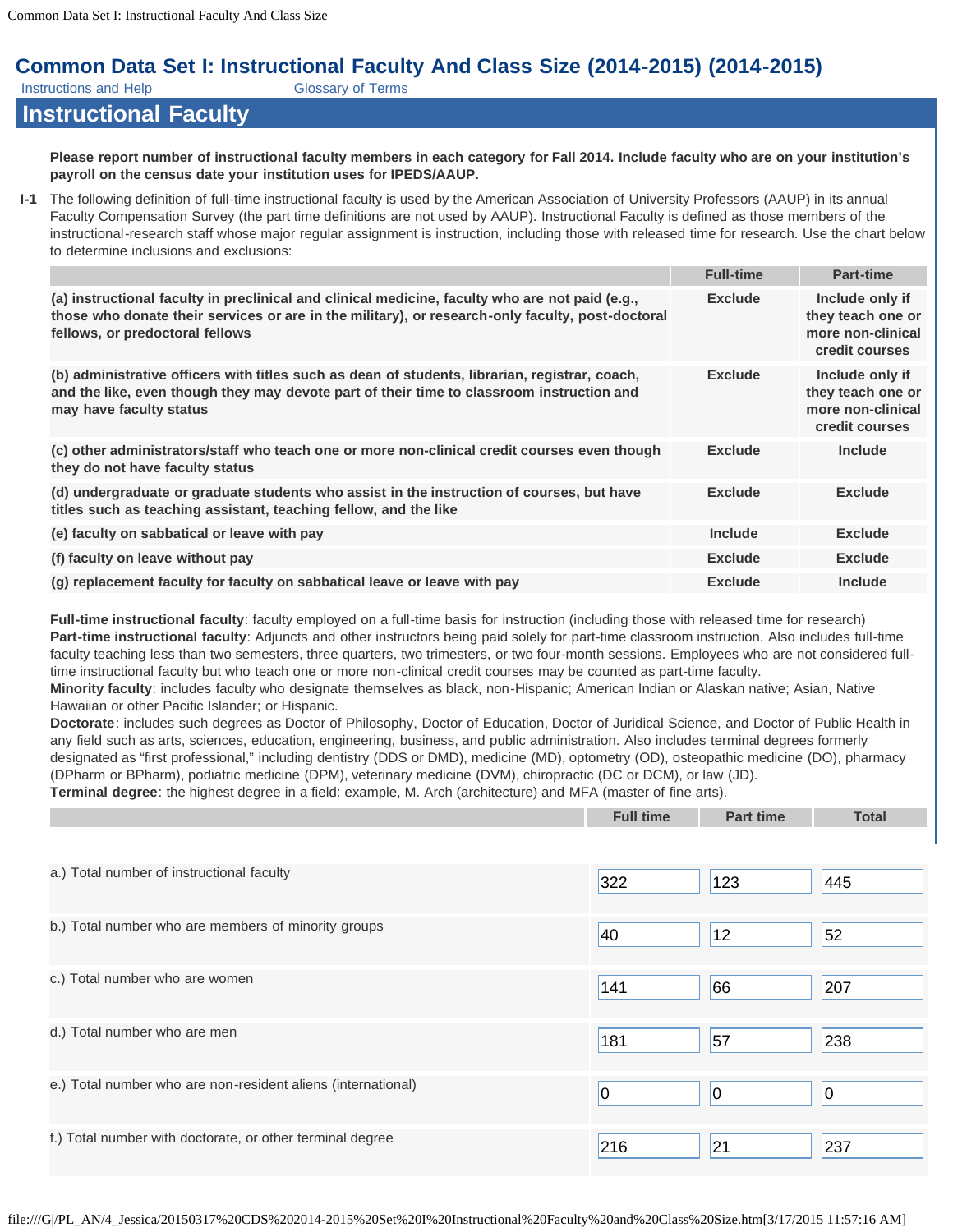| g.) Total number whose highest degree is a master's but not a terminal master's                                                  | 97<br>200<br>103 |
|----------------------------------------------------------------------------------------------------------------------------------|------------------|
| h.) Total number whose highest degree is a bachelor's                                                                            | 0.               |
| i.) Total number whose highest degree is unknown or other (Note: Items f, g, h, and i<br>must sum up to item <b>a</b> .)         | 15<br>8          |
| j.) Total number in stand-alone graduate/ professional programs in which faculty teach<br>virtually only graduate-level students |                  |

### **Student to Faculty Ratio**

**I-2** Report the Fall 2014 ratio of full-time equivalent students (full-time plus 1/3 part time) to full-time equivalent instructional faculty (full time plus 1/3 part time). In the ratio calculations, exclude both faculty and students in stand-alone graduate or professional programs such as medicine, law, veterinary, dentistry, social work, business, or public health in which faculty teach virtually only graduate level students. Do not count undergraduate or graduate student teaching assistants as faculty.

to 1 based on  $\vert 7,145 \vert$ 

Fall 2014 Student to Faculty ratio:  $\boxed{20}$  to 1 based on  $\boxed{7.145}$  students and  $\boxed{363}$  faculty

### **Undergraduate Class Size**

**I-3** In the table below, please use the following definitions to report information about the size of classes and class sections offered in the Fall 2014 term.

**Class Sections**: A class section is an organized course offered for credit, identified by discipline and number, meeting at a stated time or times in a classroom or similar setting, and not a subsection such as a laboratory or discussion session. Undergraduate class sections are defined as any sections in which at least one degree-seeking undergraduate student is enrolled for credit. Exclude distance learning classes and noncredit classes and individual instruction such as dissertation or thesis research, music instruction, or one-to-one readings. Exclude students in independent study, co-operative programs, internships, foreign language taped tutor sessions, practicums, and all students in oneon-one classes. Each class section should be counted only once and should not be duplicated because of course catalog cross-listings.

**Class Subsections**: A class subsection includes any subsection of a course, such as laboratory, recitation, and discussion subsections that are supplementary in nature and are scheduled to meet separately from the lecture portion of the course. Undergraduate subsections are defined as any subsections of courses in which degree-seeking undergraduate students enrolled for credit. As above, exclude noncredit classes and individual instruction such as dissertation or thesis research, music instruction, or one-to-one readings. Each class subsection should be counted only once and should not be duplicated because of course catalog cross-listings.

Using the above definitions, please report for each of the following class-size intervals the number of class sections and class subsections offered in Fall 2014. For example, a lecture class with 800 students who met at another time in 40 separate labs with 20 students should be counted once in the "100+" column in the class section column and 40 times under the "20-29" column of the class subsections table.

#### **Number of Class Sections with Undergraduates Enrolled.**

Undergraduate Class Size (provide numbers)

|                           | $2 - 9$ | $10 - 19$ | $20 - 29$ | $30 - 39$ | $40 - 49$ | 50-99    | $100+$ | <b>Total</b> |
|---------------------------|---------|-----------|-----------|-----------|-----------|----------|--------|--------------|
| <b>Class Sections</b>     |         | 39        | 196       | 236       | 166       | 82<br>72 | .17    | 808          |
| <b>Class Sub-Sections</b> |         | 8         | 60        | 104       | 20        | 5<br>13  | 3      | 203          |

#### **PLEASE NOTE THE FOLLOWING:**

**1) Saving the form does not Lock it. You may return at any time to make changes or update your data. 2) Once you have saved all of your forms, you will receive no further email reminders for the active data collection campaign.**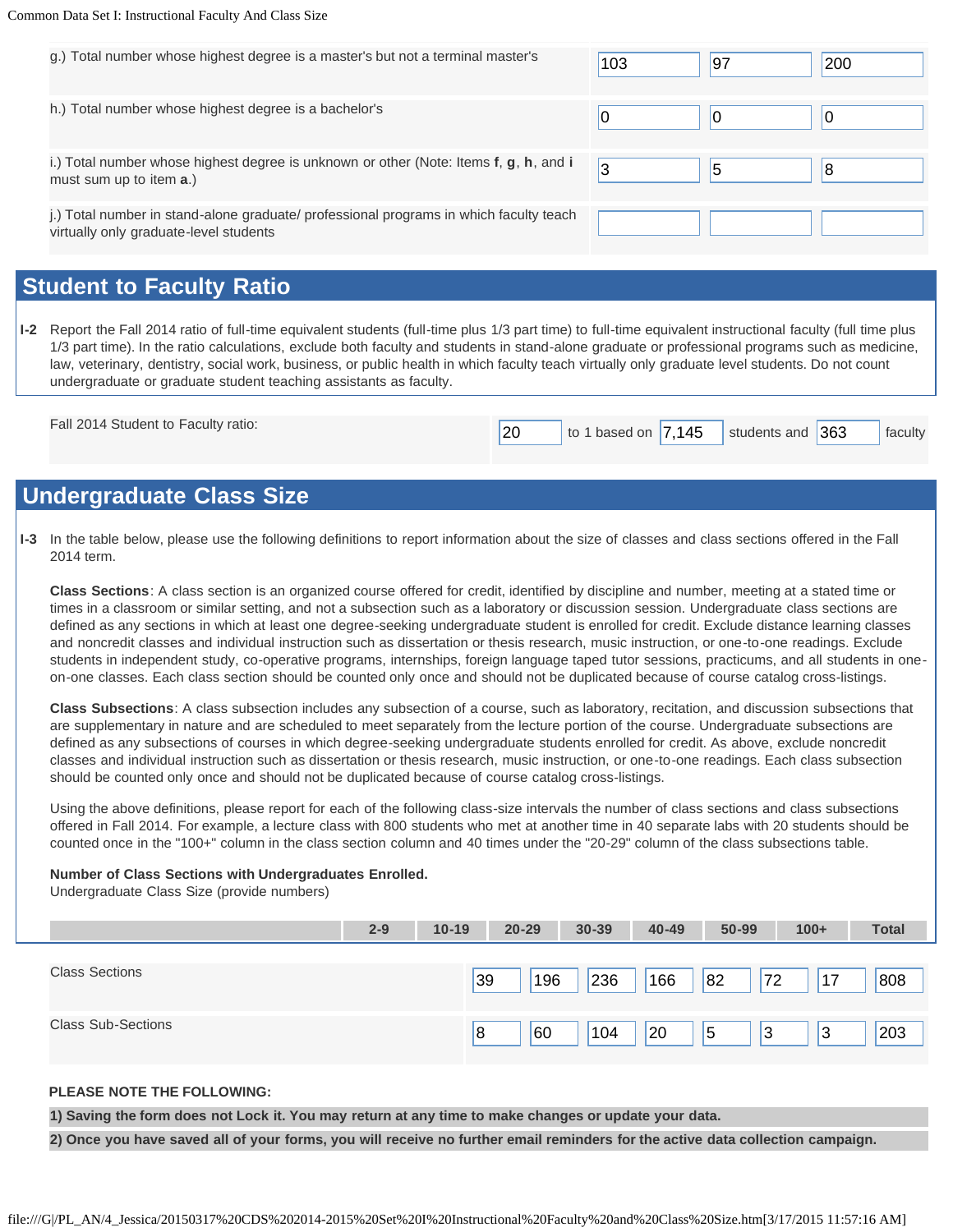Common Data Set I: Instructional Faculty And Class Size

**I certify that the data contained in this form are accurate, correct, and up-to-date.**

| Name:  |  |
|--------|--|
| Title: |  |
| Phone: |  |
| Email: |  |

**If you have questions or would like to contact our Technical Support staff, you can e-mail them at [surveysupport@review.com](mailto:surveysupport@review.com)**

Next Page Cancel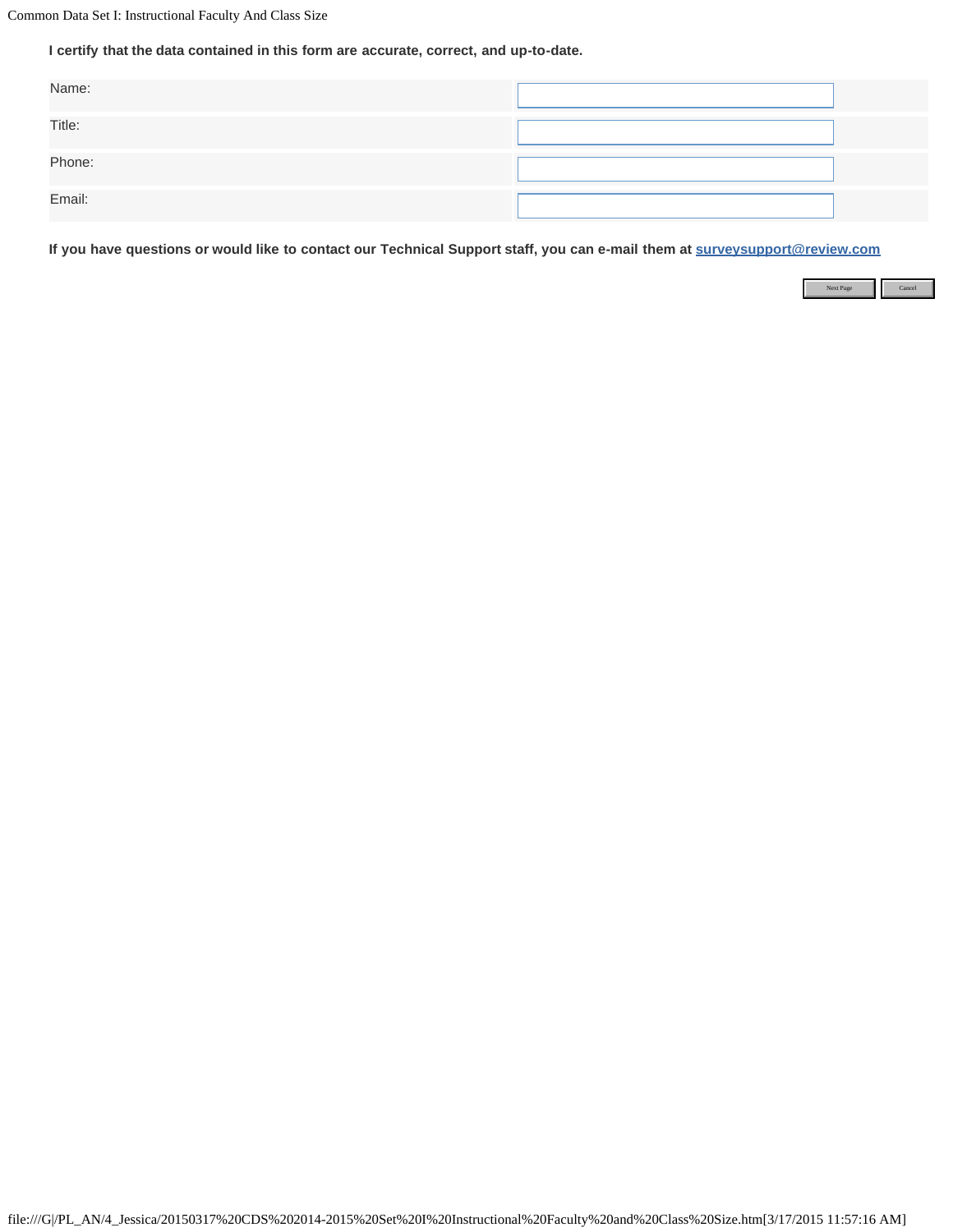### **Common Data Set J: Degrees Conferred (2014-2015) (2014-2015)**

[Instructions and Help](javascript:;) [Glossary of Terms](javascript:;)

### **Degrees conferred between July 1, 2013 and June 30, 2014**

For each of the following discipline areas, provide the percentage of diplomas/certificates, associate, and Bachelor's degrees awarded. To determine the percentage, use majors, not headcount (e.g. students with one degree but a double major will be represented twice). Calculate the percentage from your institution's IPEDS Completions by using the sum of 1st and 2nd majors for each CIP code as the numerator and the sum of the Grand Total by 1st Majors and the Grand Total by 2nd major as the denominator. If you prefer, you can compute the percentages using 1st majors only.

| <b>Category</b>                                 | Diploma/<br><b>Certificates</b> | <b>Associate</b> | <b>Bachelor's</b> | <b>CIP 2010</b><br><b>Categories to</b><br>Include |
|-------------------------------------------------|---------------------------------|------------------|-------------------|----------------------------------------------------|
| Agriculture                                     |                                 | $\%$             | % 8.5             | $\%$<br>$\mathbf{1}$                               |
| Natural resources and conservation              |                                 | $\%$             | % $ 0.5 $         | $\%$<br>$\ensuremath{\mathsf{3}}$                  |
| Architecture                                    |                                 | $\%$             | $\%$              | $\%$<br>$\overline{4}$                             |
| Area, ethnic, and gender studies                |                                 | $\%$             | $\%$              | $\%$<br>$\,$ 5 $\,$                                |
| Communications/journalism                       |                                 | $\%$             | % 4.9             | $\%$<br>$\hbox{9}$                                 |
| Communication technologies                      |                                 | $\%$             | $\%$              | $\%$<br>$10$                                       |
| Computer and information sciences               |                                 | $\%$             | $\%$<br> 0.4      | $\%$<br>11                                         |
| Personal and culinary services                  |                                 | $\%$             | $\%$              | $\%$<br>12                                         |
| Education                                       |                                 | $\%$             | $\%$              | $\%$<br>13                                         |
| Engineering                                     |                                 | $\%$             | % 2.8             | $\%$<br>14                                         |
| Engineering technologies                        |                                 | $\%$             | $\%$<br> 1.4      | $\%$<br>15                                         |
| Foreign languages, literatures, and linguistics |                                 | $\%$             | 0.3 <br>$\%$      | $\%$<br>16                                         |
| Family and consumer sciences                    |                                 | $\%$             | $\%$              | $\%$<br>19                                         |
| Law/legal studies                               |                                 | $\%$             | % $ 0.2 $         | $\frac{1}{2}$<br>22                                |
| English                                         |                                 | $\%$             | 1.6<br>$\%$       | $\%$<br>23                                         |
| Liberal arts/general studies                    |                                 | $\%$             | % $10.8$          | $\%$<br>24                                         |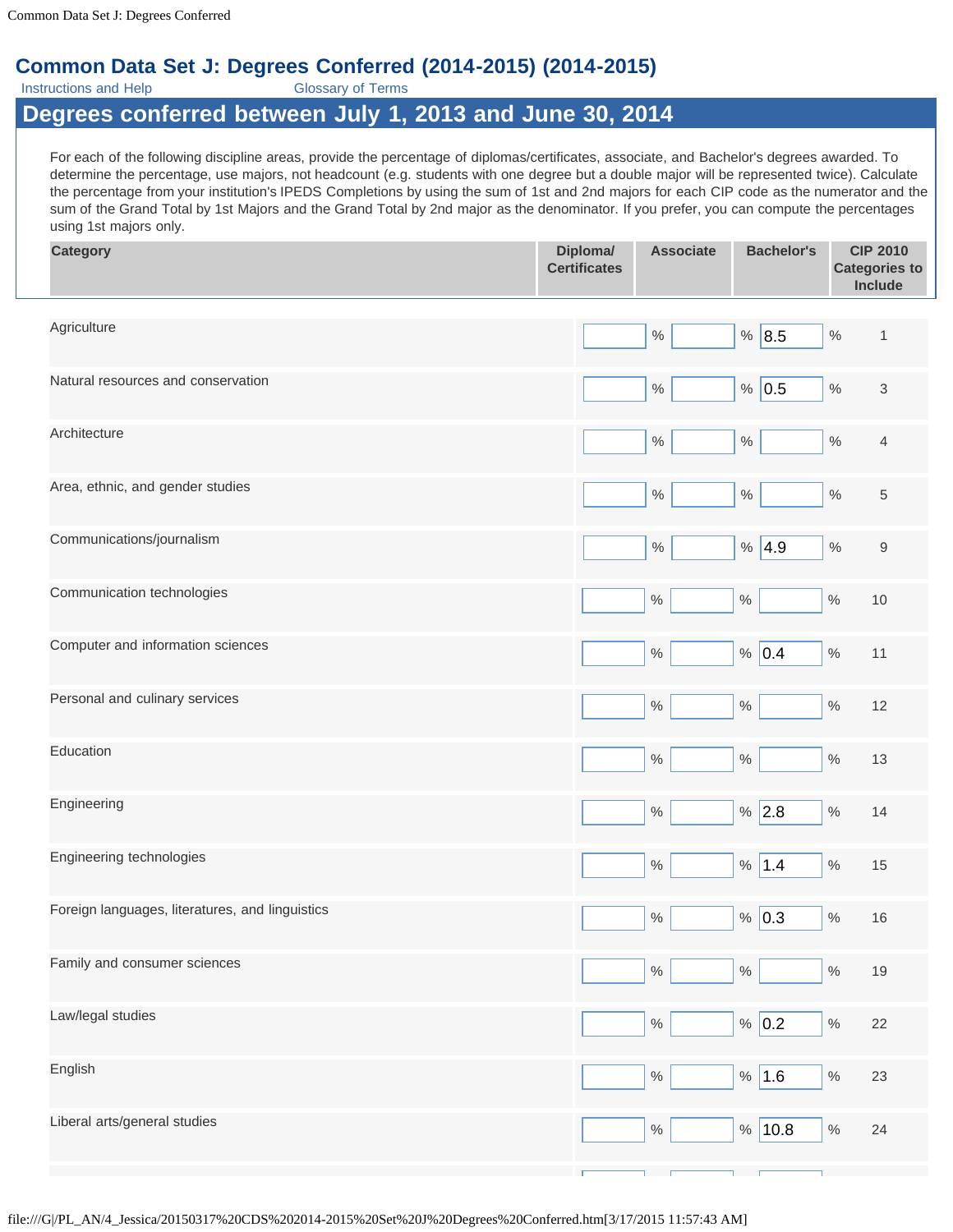#### Common Data Set J: Degrees Conferred

| Library science                                                           | $\%$ | $\%$ |         | $\%$ | 25 |
|---------------------------------------------------------------------------|------|------|---------|------|----|
| Biological/life sciences                                                  | $\%$ | $\%$ | 4.7     | $\%$ | 26 |
| Mathematics and statistics                                                | $\%$ | $\%$ | 0.5     | $\%$ | 27 |
| Military science and military technologies                                | $\%$ | $\%$ |         | $\%$ | 29 |
| Interdisciplinary studies                                                 | $\%$ | $\%$ | 13.3    | $\%$ | 30 |
| Parks and recreation                                                      | $\%$ | $\%$ | 4.8     | $\%$ | 31 |
| Philosophy and religious studies                                          | $\%$ | $\%$ |         | $\%$ | 38 |
| Theology and religious vocations                                          | $\%$ | $\%$ |         | $\%$ | 39 |
| Physical sciences                                                         | $\%$ | $\%$ | $1.9$   | $\%$ | 40 |
| Science technologies                                                      | $\%$ | $\%$ |         | $\%$ | 41 |
| Psychology                                                                | $\%$ | $\%$ | 2.9     | $\%$ | 42 |
| Homeland Security, law enforcement, firefighting, and protective services | $\%$ | $\%$ | 2.9     | $\%$ | 43 |
| Public administration and social services                                 | $\%$ | $\%$ | 4.4     | $\%$ | 44 |
| Social sciences                                                           | $\%$ | $\%$ | 1.7     | $\%$ | 45 |
| <b>Construction trades</b>                                                | $\%$ | $\%$ |         | $\%$ | 46 |
| Mechanic and repair technologies                                          | $\%$ | $\%$ |         | $\%$ | 47 |
| Precision production                                                      | $\%$ | $\%$ |         | $\%$ | 48 |
| Transportation and materials moving                                       | $\%$ | $\%$ |         | $\%$ | 49 |
| Visual and performing arts                                                | $\%$ |      | % $5.9$ | $\%$ | 50 |
| Health professions and related programs                                   | $\%$ |      | % 11.1  | $\%$ | 51 |
| Business/marketing                                                        | $\%$ | $\%$ | 13.7    | $\%$ | 52 |
| History                                                                   |      |      |         |      |    |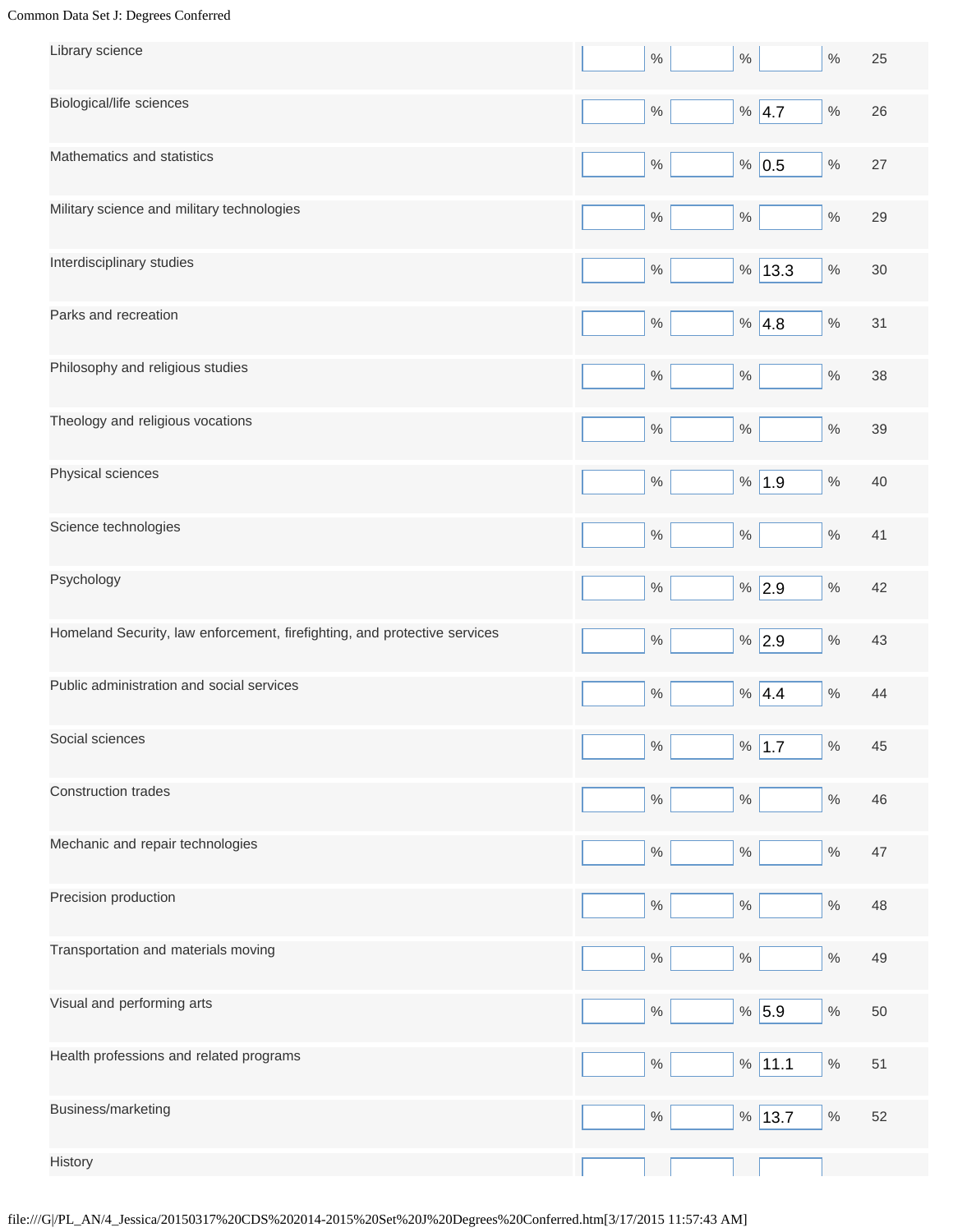|                            | % 0.6<br>$\%$<br>$\%$<br>54                         |
|----------------------------|-----------------------------------------------------|
| Other                      | $\%$<br>$\%$<br>$\%$                                |
| Totals (should = $100\%$ ) | $%$ 99.8<br>$\frac{9}{6}$<br>$\%$<br>$\overline{0}$ |

#### **PLEASE NOTE THE FOLLOWING:**

**1) Saving the form does not Lock it. You may return at any time to make changes or update your data.**

**2) Once you have saved all of your forms, you will receive no further email reminders for the active data collection campaign.**

**I certify that the data contained in this form are accurate, correct, and up-to-date.**

| Name:  |  |
|--------|--|
| Title: |  |
| Phone: |  |
| Email: |  |

**Once saved, your data is published directly to our website, usually within 48 hours. No final "Submit" button or procedure is necessary.**

**If you have questions or would like to contact our Technical Support staff, you can e-mail them at [surveysupport@review.com](mailto:surveysupport@review.com)**

Next Page Cancel